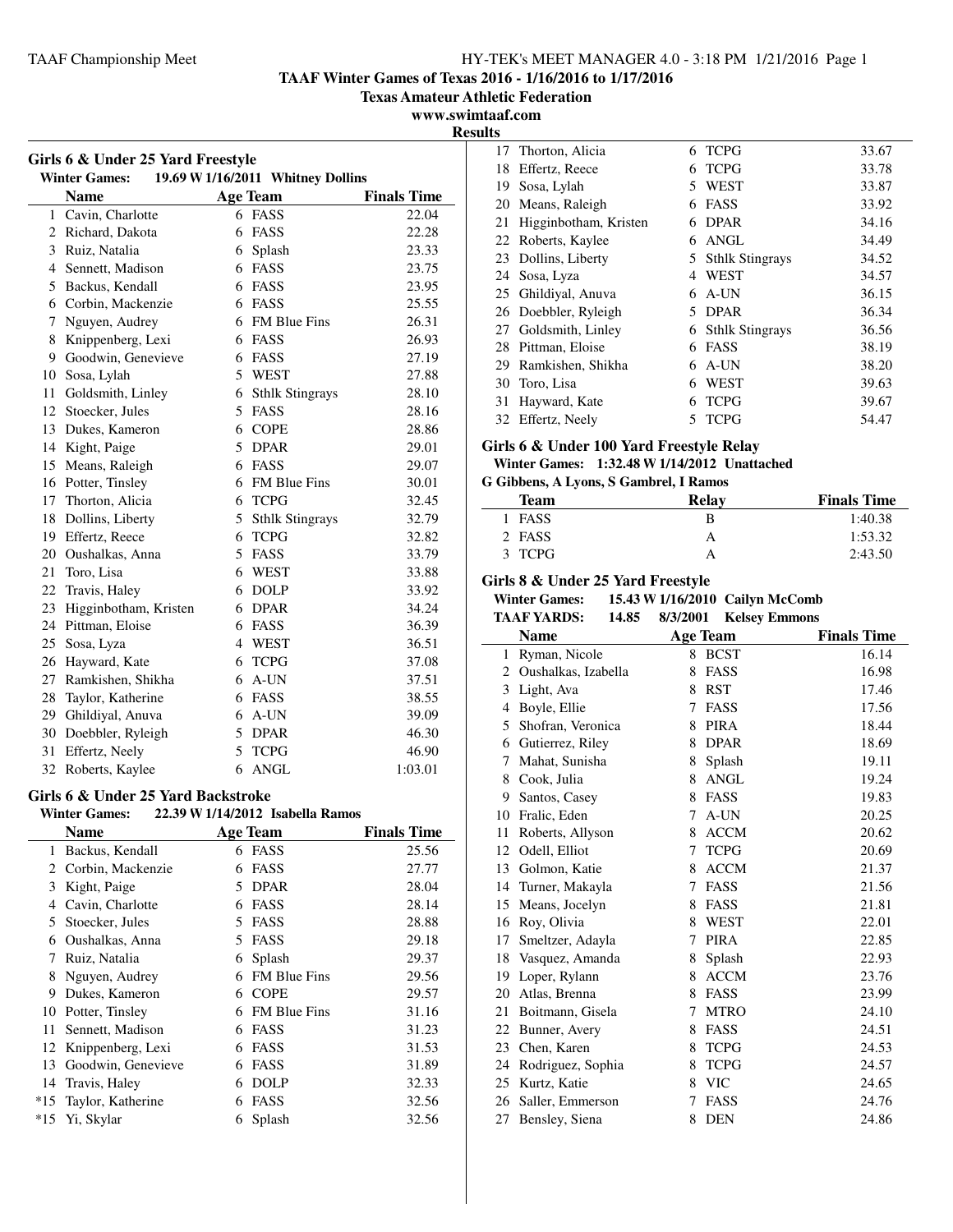**TAAF Winter Games of Texas 2016 - 1/16/2016 to 1/17/2016**

**Texas Amateur Athletic Federation**

# **www.swimtaaf.com**

|    |                                     |   |                 |                    | <b>Result</b> |
|----|-------------------------------------|---|-----------------|--------------------|---------------|
|    | (Girls 8 & Under 25 Yard Freestyle) |   |                 |                    |               |
|    | Name                                |   | <b>Age Team</b> | <b>Finals Time</b> |               |
| 28 | Bunion, Hannah Chaniel              | 7 | FASS            | 25.24              | G             |
| 29 | Dean, Brett                         | 7 | ANGL            | 25.78              |               |
| 30 | Chau, Ellie                         | 8 | <b>TCPG</b>     | 26.42              |               |
| 31 | Du, Maggie                          | 7 | <b>TCPG</b>     | 26.53              |               |
| 32 | Sy, Chloe                           | 7 | <b>TCPG</b>     | 26.57              |               |
| 33 | Cumberland, Lola                    | 7 | WEST            | 26.91              |               |
| 34 | Rodriguez, Lucy                     | 8 | <b>ACCM</b>     | 27.33              |               |
| 35 | Enright, Ada                        | 7 | FASS            | 27.41              |               |
| 36 | Zhang, Sarah                        | 7 | <b>PLAN</b>     | 29.74              |               |
| 37 | Anakalea, Jia                       | 7 | WHAL.           | 31.63              |               |
|    | 38 Chesnut, Taelynn                 | 8 | <b>OTHE</b>     | 32.62              |               |
| 39 | Sullivan, Mackenzie                 | 7 | <b>UNA</b>      | 34.16              |               |
| 40 | Effertz, Shawn                      | 8 | <b>TCPG</b>     | 34.25              |               |
| 41 | Hickman, Eliza                      |   | DOLP            | 34.78              |               |
|    | 42 Lowry, Daniela                   |   | WEST            | 35.48              |               |

# **Girls 8 & Under 50 Yard Freestyle**

| <b>Winter Games:</b> |       |                 | 34.84 W 1/18/2015 Madison Murray |
|----------------------|-------|-----------------|----------------------------------|
| <b>TAAF YARDS:</b>   | 32.66 |                 | 7/27/2002 MayLin Meisenheimer    |
| <b>Name</b>          |       | <b>Age Team</b> | <b>Finals</b>                    |

| <b>TAAF YARDS:</b><br>7/27/2002 MayLin Meisenheimer<br>32.66 |                       |        |                 |                    |
|--------------------------------------------------------------|-----------------------|--------|-----------------|--------------------|
|                                                              | <b>Name</b>           |        | <b>Age Team</b> | <b>Finals Time</b> |
| 1                                                            | True, Kaitlyn         |        | 8 DOLP          | 35.74              |
| $\overline{2}$                                               | Alade, Naomi          | 8      | <b>BB</b>       | 36.53              |
| 3                                                            | Ryman, Nicole         | 8      | <b>BCST</b>     | 36.65              |
|                                                              | 4 Oushalkas, Izabella | 8      | FASS            | 37.12              |
| 5                                                            | Backus, Lucy          | 8      | <b>OTHE</b>     | 37.31              |
| 6                                                            | Gibbens, Iralynn      | 8      | <b>BCST</b>     | 41.24              |
| 7                                                            | Boyle, Ellie          | 7      | <b>FASS</b>     | 42.36              |
| 8                                                            | Mahat, Sunisha        | 8      | Splash          | 42.48              |
| 9                                                            | Gilmore, Kiara        | 8      | $A$ -UN         | 44.18              |
| 10                                                           | Gunn, Liberty         | 8      | A-UN            | 44.65              |
| 11                                                           | Cook, Julia           | 8      | <b>ANGL</b>     | 45.38              |
| 12                                                           | Means, Jocelyn        | 8      | FASS            | 45.83              |
| 13                                                           | Golmon, Katie         | 8      | <b>ACCM</b>     | 46.08              |
| 14                                                           | Roy, Olivia           | 8      | <b>WEST</b>     | 46.32              |
| 15                                                           | Stolba, Isabella      | 7      | FASS            | 46.68              |
| 16                                                           | Nguyen, Sophia        | 8      | FM Blue Fins    | 46.87              |
| 17                                                           | Gloier, Cameron       | 8      | <b>FASS</b>     | 48.19              |
| 18                                                           | Cavin, Charlotte      | 6      | FASS            | 49.87              |
| 19                                                           | Cole, Genevieve       | 8      | <b>MCK</b>      | 49.94              |
| 20                                                           | Backus, Kendall       | 6      | FASS            | 54.09              |
| 21                                                           | Gloier, Morgan        | 7      | <b>FASS</b>     | 56.20              |
| 22                                                           | Boitmann, Gisela      | 7      | <b>MTRO</b>     | 56.88              |
| 23                                                           | Enright, Ada          | $\tau$ | FASS            | 58.46              |
| 24                                                           | Dean, Brett           | 7      | <b>ANGL</b>     | 1:00.60            |
| 25                                                           | Sosa, Lylah           | 5      | <b>WEST</b>     | 1:00.87            |
| 26                                                           | Cumberland, Lola      | 7      | <b>WEST</b>     | 1:04.02            |
| 27                                                           | Anakalea, Jia         | $\tau$ | <b>WHAL</b>     | 1:05.84            |
| 28                                                           | Chesnut, Taelynn      | 8      | <b>OTHE</b>     | 1:07.16            |
| 29                                                           | Sosa, Lyza            | 4      | WEST            | 1:15.75            |
| 30                                                           | Pittman, Eloise       | 6      | FASS            | 1:16.89            |
| 31                                                           | Sullivan, Mackenzie   | 7      | <b>UNA</b>      | 1:17.00            |
| 32                                                           | Lowry, Daniela        | $\tau$ | WEST            | 1:18.38            |
| 33                                                           | Hickman, Eliza        | 7      | <b>DOLP</b>     | 1:19.79            |
| 34                                                           | Toro, Lisa            | 6      | <b>WEST</b>     | 1:21.58            |

| 35<br>$---$    | Higginbotham, Kristen<br>Roberts, Allyson                  | 8               | 6 DPAR                          | 1:23.70            |
|----------------|------------------------------------------------------------|-----------------|---------------------------------|--------------------|
|                |                                                            |                 |                                 |                    |
|                |                                                            |                 | <b>ACCM</b>                     | DQ                 |
|                |                                                            |                 |                                 |                    |
|                | Girls 8 & Under 25 Yard Backstroke<br><b>Winter Games:</b> |                 | 18.27 W 1/14/2006 Mallori Allen |                    |
|                | <b>TAAF YARDS:</b><br>17.95                                | 8/3/2001        | <b>Stacie O'Shea</b>            |                    |
|                | <b>Name</b>                                                |                 | <b>Age Team</b>                 | <b>Finals Time</b> |
| 1              | Backus, Lucy                                               | 8               | OTHE                            | 18.27W             |
| 2              | Alade, Naomi                                               | 8               | BB                              | 19.97              |
|                | 3 Oushalkas, Izabella                                      |                 | 8 FASS                          | 20.07              |
|                | 4 Fralic, Eden                                             | $\tau$          | A-UN                            | 20.25              |
| 5              | True, Kaitlyn                                              |                 | 8 DOLP                          | 20.34              |
| 6              | Gibbens, Iralynn                                           | 8               | <b>BCST</b>                     | 21.12              |
| 7              | Santos, Casey                                              | 8               | FASS                            | 21.45              |
| 8              | Bensley, Siena                                             | 8               | <b>DEN</b>                      | 21.59              |
| 9              | Heiner, Lila                                               | 8               | GRNB                            | 21.80              |
| 10             | Gilmore, Kiara                                             |                 | 8 A-UN                          | 21.97              |
| 11             | Shofran, Veronica                                          |                 | 8 PIRA                          | 22.54              |
| 12             | Gutierrez, Riley                                           |                 | 8 DPAR                          | 23.15              |
| 13             | Odell, Elliot                                              |                 | 7 TCPG                          | 23.28              |
| 14             | Stolba, Isabella                                           |                 | 7 FASS                          | 23.72              |
| 15             | Turner, Makayla                                            | $7^{\circ}$     | FASS                            | 23.95              |
| 16             | Atlas, Brenna                                              |                 | 8 FASS                          | 24.70              |
| 17             | Cook, Julia                                                | 8               | <b>ANGL</b>                     | 24.76              |
| 18             | Golmon, Katie                                              | 8               | <b>ACCM</b>                     | 24.91              |
| 19             | Gloier, Cameron                                            | 8               | FASS                            | 25.64              |
| 20             | Gunn, Liberty                                              | 8               | A-UN                            | 25.90              |
| 21             | Gloier, Morgan                                             |                 | 7 FASS                          | 25.95              |
| 22             | Smeltzer, Adayla                                           |                 | 7 PIRA                          | 26.07              |
| 23             | Vasquez, Amanda                                            | 8               | Splash                          | 26.40              |
| 24             | Rogers, Phoebe                                             |                 | 7 PAC                           | 26.54              |
| 25             | Sy, Chloe                                                  |                 | 7 TCPG                          | 26.66              |
|                | 26 Chen, Karen                                             | 8               | <b>TCPG</b>                     | 26.80              |
| 27             | Chau, Ellie                                                | 8               | <b>TCPG</b>                     | 26.87              |
| 28             | Bunner, Avery                                              | 8               | FASS                            | 27.21              |
| 29             | Boitmann, Gisela                                           | $7\overline{ }$ | <b>MTRO</b>                     | 27.27              |
| 30             | Rodriguez, Sophia                                          | 8               | <b>TCPG</b>                     | 27.29              |
| 31             | Mahat, Sayesha                                             | 7               | Splash                          | 27.50              |
| 32             | Du, Maggie                                                 | $\overline{7}$  | <b>TCPG</b>                     | 27.51              |
| 33             | Saller, Emmerson                                           | 7               | FASS                            | 28.03              |
| 34             | Kurtz, Katie                                               | 8               | <b>VIC</b>                      | 28.06              |
| 35             | Roy, Olivia                                                | 8               | <b>WEST</b>                     | 29.01              |
| 36             | Dean, Brett                                                | 7               | ANGL                            | 29.45              |
| 37             | Rodriguez, Lucy                                            | 8               | <b>ACCM</b>                     | 30.46              |
| 38             | Cumberland, Lola                                           | $7\overline{ }$ | <b>WEST</b>                     | 30.88              |
| 39             | Enright, Ada                                               | 7               | FASS                            | 31.25              |
| 40             | Sullivan, Mackenzie                                        | 7               | <b>UNA</b>                      | 32.85              |
| 41             | Effertz, Shawn                                             | 8               | <b>TCPG</b>                     | 33.34              |
| 42             | Anakalea, Jia                                              | 7               | WHAL                            | 34.11              |
| 43             | Hickman, Eliza                                             | 7               | <b>DOLP</b>                     | 36.50              |
| 44             | Lowry, Daniela                                             | 7               | WEST                            | 37.05              |
| $\overline{a}$ | Loper, Rylann                                              | 8               | <b>ACCM</b>                     | DQ                 |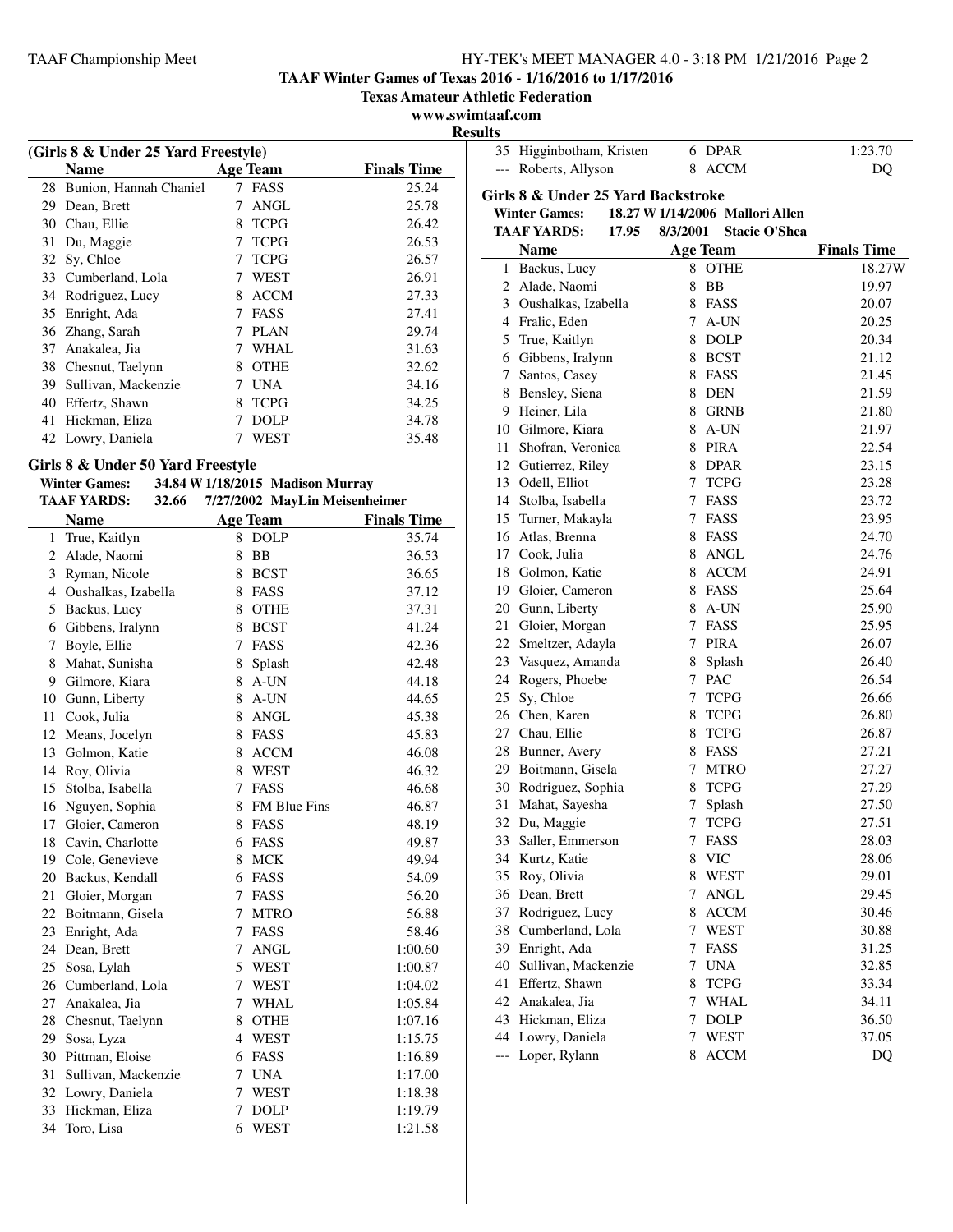**TAAF Winter Games of Texas 2016 - 1/16/2016 to 1/17/2016**

**Texas Amateur Athletic Federation**

**www.swimtaaf.com**

**Results**

| Girls 8 & Under 25 Yard Breaststroke |                             |          |                                 |                    |
|--------------------------------------|-----------------------------|----------|---------------------------------|--------------------|
|                                      | <b>Winter Games:</b>        |          | 20.66 W 1/16/2010 Cailyn McComb |                    |
|                                      | <b>TAAF YARDS:</b><br>19.89 | 7/1/1998 | <b>Lauren Weeks</b>             |                    |
|                                      | <b>Name</b>                 |          | <b>Age Team</b>                 | <b>Finals Time</b> |
| 1                                    | Light, Ava                  |          | 8 RST                           | 21.85              |
| 2                                    | Shofran, Veronica           | 8        | <b>PIRA</b>                     | 23.74              |
| 3                                    | Gilmore, Kiara              | 8        | A-UN                            | 24.26              |
| 4                                    | Cole, Genevieve             | 8        | <b>MCK</b>                      | 25.85              |
| 5                                    | Mahat, Sayesha              | 7        | Splash                          | 26.22              |
| 6                                    | Roberts, Allyson            | 8        | <b>ACCM</b>                     | 26.39              |
| 7                                    | Gibbens, Iralynn            | 8        | <b>BCST</b>                     | 27.46              |
| 8                                    | Boyle, Ellie                | 7        | <b>FASS</b>                     | 27.94              |
| 9                                    | Bunion, Hannah Chaniel      | 7        | FASS                            | 28.22              |
| 10                                   | Loper, Rylann               | 8        | <b>ACCM</b>                     | 28.37              |
| 11                                   | Gunn, Liberty               | 8        | A-UN                            | 28.96              |
| 12                                   | Heiner, Lila                | 8        | <b>GRNB</b>                     | 29.30              |
| 13                                   | Means, Jocelyn              | 8        | <b>FASS</b>                     | 29.58              |
| 14                                   | Chen, Karen                 | 8        | <b>TCPG</b>                     | 31.43              |
| 15                                   | Bensley, Siena              | 8        | <b>DEN</b>                      | 32.49              |
| 16                                   | Smeltzer, Adayla            | 7        | <b>PIRA</b>                     | 32.50              |
| 17                                   | Rogers, Phoebe              | 7        | <b>PAC</b>                      | 32.54              |
| 18                                   | Turner, Makayla             | 7        | <b>FASS</b>                     | 33.47              |
| 19                                   | Chau, Ellie                 | 8        | <b>TCPG</b>                     | 34.40              |
| 20                                   | Nguyen, Audrey              |          | 6 FM Blue Fins                  | 35.43              |
| 21                                   | Effertz, Shawn              | 8        | <b>TCPG</b>                     | 53.02              |
|                                      | --- Potter, Tinsley         |          | 6 FM Blue Fins                  | DO                 |
| $---$                                | Santos, Casey               | 8        | <b>FASS</b>                     | DQ                 |
| $---$                                | Bunner, Avery               | 8        | FASS                            | DQ                 |
| $---$                                | Sy, Chloe                   |          | 7 TCPG                          | D <sub>O</sub>     |
| ---                                  | Effertz, Reece              | 6        | <b>TCPG</b>                     | DQ                 |
| $---$                                | Chesnut, Taelynn            | 8        | <b>OTHE</b>                     | DQ                 |
|                                      |                             |          |                                 |                    |

# **Girls 8 & Under 25 Yard Butterfly**

**Winter Games: 17.31 W1/19/2013 Briana Cardenas TAAF YARDS: 15.73 Dana Vollmer 7/1/1996**

|    | 1/1/11 1/11110.<br>10.IV | ,,,,,,, | рана топпи          |                    |
|----|--------------------------|---------|---------------------|--------------------|
|    | <b>Name</b>              |         | <b>Age Team</b>     | <b>Finals Time</b> |
| 1  | Nguyen, Sophia           | 8       | <b>FM Blue Fins</b> | 23.68              |
| 2  | Mahat, Sunisha           | 8       | Splash              | 24.09              |
| 3  | Kurtz, Katie             | 8       | <b>VIC</b>          | 26.25              |
| 4  | Vasquez, Amanda          | 8       | Splash              | 26.64              |
| 5  | Ruiz, Natalia            | 6       | Splash              | 27.80              |
| 6  | Gloier, Morgan           |         | <b>FASS</b>         | 28.95              |
| 7  | Stolba, Isabella         |         | <b>FASS</b>         | 28.96              |
| 8  | Mahat, Sayesha           |         | Splash              | 32.02              |
| 9  | Du, Maggie               | 7       | <b>TCPG</b>         | 33.47              |
| 10 | Bunion, Hannah Chaniel   | 7       | <b>FASS</b>         | 33.87              |
| 11 | Kight, Paige             | 5       | <b>DPAR</b>         | 36.78              |
| 12 | Yi, Skylar               | 6       | Splash              | 37.11              |
| 13 | Hayward, Kate            | h       | <b>TCPG</b>         | 49.77              |
|    |                          |         |                     |                    |

#### **Girls 8 & Under 100 Yard IM**

#### **Winter Games: 1:29.23 W1/18/2015 Madison Murray TAAF YARDS:** 1:26.74 7/26/2008 Hope Williams

| <b>Name</b>     | Age Team | <b>Finals Time</b> |
|-----------------|----------|--------------------|
| 1 True, Kaitlyn | 8 DOLP   | 1:34.22            |
| 2 Backus, Lucy  | 8 OTHE   | 1:36.13            |

| 1 L.J |                    |   |                     |         |
|-------|--------------------|---|---------------------|---------|
|       | 3 Ryman, Nicole    | 8 | <b>BCST</b>         | 1:38.05 |
| 4     | Light, Ava         | 8 | <b>RST</b>          | 1:38.23 |
|       | 5 Alade, Naomi     |   | BB                  | 1:44.01 |
| 6     | Gutierrez, Riley   |   | <b>DPAR</b>         | 1:52.90 |
|       | 7 Nguyen, Sophia   | 8 | <b>FM Blue Fins</b> | 1:53.25 |
|       | 8 Heiner, Lila     |   | <b>GRNB</b>         | 1:54.98 |
| 9     | Fralic, Eden       |   | A-UN                | 1:58.60 |
|       | 10 Cole, Genevieve | 8 | MCK                 | 2:06.62 |
|       | 11 Gloier, Cameron |   | <b>FASS</b>         | 2:07.93 |
|       | 12 Odell, Elliot   |   | <b>TCPG</b>         | 2:10.97 |
|       | Rogers, Phoebe     |   | <b>PAC</b>          | 2:23.27 |

## **Girls 8 & Under 100 Yard Freestyle Relay**

**Winter Games: 1:07.67 W1/18/2015 Deer Park**

#### **M Battistic, C Hanson, A Kight, M Murray**

**TAAF YARDS: 1:05.12 Callalen Area Swim Team 7/27/2002**

**K Kemp, K Kemp, K Schwirtlich, M Meisenheimer**

| <b>Team</b> | Relay | <b>Finals Time</b> |
|-------------|-------|--------------------|
| 1 FASS      | в     | 1:17.18            |
| 2 ANGL      | A     | 1:19.80            |
| 3 FASS      | A     | 1:29.91            |
| 4 ACCM      | A     | 1:31.79            |
| 5 TCPG      | A     | 1:35.76            |
| 6 TCPG      | в     | 1:44.27            |
| <b>WEST</b> | А     | 1:49.53            |
|             |       |                    |

#### **Girls 8 & Under 100 Yard Medley Relay**

**Winter Games: 1:15.99 W1/16/2010 El Campo**

**L Rowden, C McComb, M Rowden, C Jansky**

#### **TAAF YARDS: 1:13.46 Southlake Stingrays 2004 7/27/2004 M Hayes, E Landers, A Privett, H Vassios**

| Team        | Relay | <b>Finals Time</b> |
|-------------|-------|--------------------|
| 1 FASS      | B     | 1:27.13            |
| 2 ANGL      | А     | 1:34.59            |
| 3 TCPG      | А     | 1:41.63            |
| 4 ACCM      | А     | 1:42.59            |
| 5 FASS      | А     | 1:45.23            |
| 6 WEST      | А     | 2:07.09            |
| <b>DPAR</b> | А     | 2:26.52            |

## **Girls 9-10 25 Yard Freestyle**

#### **Winter Games: 13.47 W1/16/2010 Lily Wilson TAAF YARDS:** 13.31 7/26/1999 Lisa Paul

|                | <b>Name</b>       |    | <b>Age Team</b> | <b>Finals Time</b> |
|----------------|-------------------|----|-----------------|--------------------|
|                | 1 Clark, Audrey   | 10 | FASS            | 14.07              |
| $\overline{2}$ | Jones, Avigail    | 10 | <b>DEN</b>      | 14.33              |
| 3              | Dean, Kendall     | 10 | ANGL            | 14.48              |
| 4              | Burke, Ellie      | 10 | <b>DPAR</b>     | 14.85              |
| 5.             | Gibbens, Grace    | 10 | <b>BCST</b>     | 15.57              |
| 6              | Dillard, Kristen  | 10 | <b>TCPG</b>     | 15.59              |
|                | Sennett, Jasmine  | 10 | <b>FASS</b>     | 15.66              |
| 8              | Tran, Alina       | 9  | <b>OTHE</b>     | 15.74              |
| *9             | Lang, Bailey      | 10 | <b>FLMN</b>     | 15.81              |
| *Q             | Frazier, Morgan   | 10 | <b>FASS</b>     | 15.81              |
| $*11$          | Allen, Victoria   | 10 | <b>BB</b>       | 16.18              |
| $*11$          | Ghanbari, Kyleigh | 9  | <b>OTHE</b>     | 16.18              |
| 13             | Dyer, Avery       | Q  | <b>TCPG</b>     | 16.25              |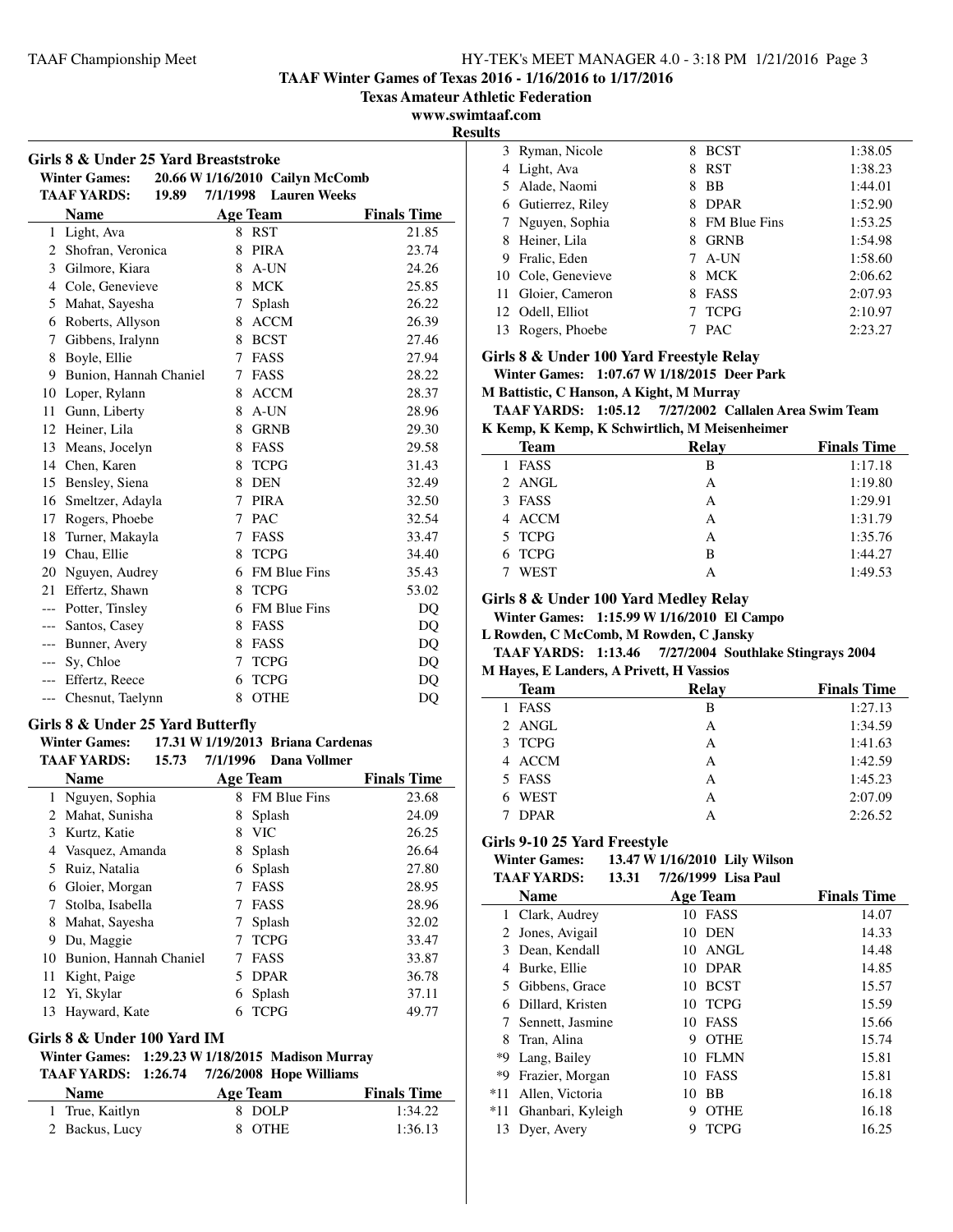Oushalkas, Maria Jhoanne 10 A-UN 31.20

**TAAF Winter Games of Texas 2016 - 1/16/2016 to 1/17/2016**

**Texas Amateur Athletic Federation**

**www.swimtaaf.com Results**

| (Girls 9-10 25 Yard Freestyle) |                              |    |                                    |                    |
|--------------------------------|------------------------------|----|------------------------------------|--------------------|
|                                | <b>Name</b>                  |    | <b>Age Team</b>                    | <b>Finals Time</b> |
| 14                             | Frank, Madison               |    | 10 WFOR                            | 16.38              |
|                                | 15 Kight, Avery              |    | 9 DPAR                             | 16.46              |
|                                | 16 Brooks, Jordan            |    | 10 Sthlk Stingrays                 | 16.76              |
| 17                             | Hill, Addison                | 10 | <b>ANGL</b>                        | 16.80              |
| 18                             | Tate, Caitlyn                |    | 10 FASS                            | 16.81              |
| 19                             | Dinsmore, Elle               | 9  | <b>Sthlk Stingrays</b>             | 17.07              |
| 20                             | Tippayasoontorn, Chanung     | 10 | <b>PLAN</b>                        | 17.19              |
| 21                             | Hudanish, Addyson            |    | 10 OTHE                            | 17.21              |
|                                | 22 Winters, Tinley           |    | 10 DPAR                            | 17.32              |
| 23                             | Feeney, Holland              |    | 10 FASS                            | 17.34              |
|                                | 24 Brady, Kaplan             |    | 10 FASS                            | 17.80              |
|                                | 25 Fowers, Madeline          |    | 9 TCPG                             | 18.08              |
|                                | *26 Lai, Megan               | 10 | Splash                             | 18.17              |
|                                | *26 Rodriguez, Nathaly       |    | 10 DD                              | 18.17              |
| 28                             | Winkler, Whitney             |    | 10 UNA                             | 18.33              |
| 29                             | Eberspacher, Anna            | 9. | ANGL                               | 18.48              |
| 30                             | Vaughn, Olivia               | 10 | <b>TCPG</b>                        | 18.52              |
| 31                             | Haynes, Brenna               | 9  | <b>GRNB</b>                        | 18.75              |
| 32                             | Arun, Aditi                  | 10 | A-UN                               | 18.85              |
| 33                             | Brimage, Karsten             |    | 10 OTHE                            | 19.00              |
|                                | 34 Koh, Kelly                | 9. | Splash                             | 19.31              |
|                                | 35 Humenesky, Kaylie         |    | 9 PIRA                             | 19.59              |
|                                | 36 Enright, Claire           |    | 9 FASS                             | 19.78              |
|                                | *37 Roberts, Kaitlyn         |    | 9 ACCM                             | 19.83              |
|                                | *37 Ding, Cady               |    | 10 WEST                            | 19.83              |
|                                | 39 Sullivan, Madison         |    | 9 UNA                              | 19.97              |
| 40                             | Agarwal, Ananya              | 9  | <b>Sthlk Stingrays</b>             | 20.03              |
| 41                             | Robinson, Avery              | 9. | <b>ACCM</b>                        | 20.04              |
|                                | 42 Lewis, Elizabeth          |    | 10 FASS                            | 20.12              |
| 43                             | Saynor, Sydney               |    | 10 UNA                             | 20.17              |
|                                | 44 Lawler, Isabel            |    | 10 WFOR                            | 20.27              |
|                                | 45 Kime, Grace               | 9  | <b>OTHE</b>                        | 20.30              |
|                                | 46 Fox, Tessa                | 10 | <b>GRNB</b>                        | 20.33              |
|                                | 47 Thomas, Baylee            |    | 9 DEN                              | 20.46              |
| 48                             | Hill, Abigail                | 9  | ELCM                               | 20.52              |
| 49                             | Tippayasoontorn, Chananu     |    | 10 PLAN                            | 20.99              |
| 50                             | Aimonetti, Isabella          | 9  | <b>PLAN</b>                        | 21.14              |
|                                | 51 Sati, Diya                |    | 10 Uaswim 2015-2016                | 21.19              |
| 52                             | Bessonette, Jalyn            | 9. | <b>TCPG</b>                        | 21.66              |
|                                | 53 Hunter, Julia             | 9. | <b>OTHE</b>                        | 21.80              |
|                                | 54 French, Aurora            | 9. | <b>BB</b>                          | 21.88              |
|                                | 55 Gonzalez, Makayla         | 10 | Splash                             | 22.07              |
|                                | 56 Sizemore, Danica          | 9. | <b>TCPG</b>                        | 22.24              |
|                                | 57 Shanti, Diya              | 10 | Uaswim 2015-2016                   | 23.09              |
|                                | 58 Butler, Abigail           | 10 | <b>ACCM</b>                        | 24.12              |
|                                | 59 Phillips, Madison         |    | 9 Splash                           | 25.16              |
|                                | 60 Reddy, Meghana            |    | 9 A-UN                             | 27.67              |
| 61                             | Blackwell, Elizabeth         |    | 9 DEN                              | 30.03              |
|                                |                              |    |                                    |                    |
|                                | Girls 9-10 50 Yard Freestyle |    |                                    |                    |
|                                | <b>Winter Games:</b>         |    | 29.28 W 1/19/2008 Destiny M Nelson |                    |
|                                | <b>TAAF YARDS:</b><br>28.69  |    | 7/26/1999 Lisa Paul                |                    |

| <b>Name</b>       | Age Team | <b>Finals Time</b> |
|-------------------|----------|--------------------|
| 1 Murray, Madison | 9 DPAR   | 30.77              |

| 3  | Jones, Avigail              | 10 | DEN                    | 32.16   |
|----|-----------------------------|----|------------------------|---------|
| 4  | Burke, Ellie                |    | 10 DPAR                | 32.21   |
| 5  | Enright, Claire             |    | 9 FASS                 | 33.68   |
| 6  | Ho, Rebecca                 |    | 10 FM Blue Fins        | 33.89   |
| 7  | Dean, Mylee                 | 10 | <b>ANGL</b>            | 33.90   |
| 8  | Maskey, Niva                |    | 9 A-UN                 | 34.05   |
| 9. | Ciesiolka, Maeve            | 10 | <b>Sthlk Stingrays</b> | 34.13   |
|    | 10 Gibbens, Grace           | 10 | <b>BCST</b>            | 34.91   |
| 11 | Deelena, Gianna             |    | 10 UNA                 | 35.00   |
| 12 | Suarez, Camila              | 9. | <b>DEN</b>             | 35.80   |
| 13 | Frank, Madison              | 10 | <b>WFOR</b>            | 36.10   |
|    | 14 Winters, Tinley          |    | 10 DPAR                | 36.14   |
| 15 | Frazier, Morgan             |    | 10 FASS                | 36.15   |
|    | 16 Shofran, Dorothy         |    | 10 PIRA                | 37.75   |
|    | 17 Tippayasoontorn, Chanung |    | 10 PLAN                | 38.05   |
| 18 | Rogers, Ann Jayden          |    | 9 PAC                  | 38.37   |
|    | 19 Feeney, Holland          | 10 | <b>FASS</b>            | 38.38   |
| 20 | Zuniga, Reyna               | 10 | <b>DPAR</b>            | 38.70   |
| 21 | Feng, Emily                 | 9  | <b>Sthlk Stingrays</b> | 38.84   |
| 22 | Haynes, Brenna              | 9  | <b>GRNB</b>            | 39.79   |
| 23 | Hofhiens, Afton             | 10 | <b>OTHE</b>            | 40.34   |
| 24 | Brimage, Karsten            | 10 | <b>OTHE</b>            | 41.50   |
| 25 | Roberts, Kaitlyn            | 9  | <b>ACCM</b>            | 42.76   |
| 26 | Fox, Tessa                  | 10 | <b>GRNB</b>            | 43.41   |
| 27 | Eberspacher, Anna           | 9  | $\operatorname{ANGL}$  | 45.51   |
| 28 | Thomas, Baylee              |    | 9 DEN                  | 45.65   |
| 29 | Agarwal, Ananya             | 9  | <b>Sthlk Stingrays</b> | 47.70   |
| 30 | Bowers, Elizabeth           | 9  | <b>LPD</b>             | 48.03   |
| 31 | Hill, Abigail               | 9  | <b>ELCM</b>            | 49.03   |
| 32 | Van Buren, Jessica          | 9  | <b>GRNB</b>            | 49.47   |
| 33 | Unger, Caroline             | 10 | A-UN                   | 50.04   |
| 34 | Bankston, Sarah             | 10 | <b>DEN</b>             | 50.72   |
| 35 | Horne, Johanna              | 9  | <b>DEN</b>             | 52.25   |
| 36 | Wright, Emily               | 9  | <b>DEN</b>             | 52.36   |
| 37 | Butler, Abigail             | 10 | <b>ACCM</b>            | 1:02.03 |
| 38 | Blackwell, Elizabeth        | 9  | <b>DEN</b>             | 1:10.88 |

#### **Girls 9-10 25 Yard Backstroke**

#### **Winter Games: 16.37 W1/16/2016 Audrey Clark** 15.97 7/26/2003 Stacie O'Sh

|    | IAAF YAKDS:<br>15.97 |    | 7/26/2003 - Stacie O'Shea |                    |
|----|----------------------|----|---------------------------|--------------------|
|    | <b>Name</b>          |    | <b>Age Team</b>           | <b>Finals Time</b> |
| 1  | Clark, Audrey        | 10 | FASS                      | 16.37W             |
| 2  | Gambrel, Sarah       |    | 10 LJST                   | 17.59              |
| 3  | True, Lauren         | 10 | <b>DOLP</b>               | 17.70              |
| 4  | Hanson, Cayley       | 9  | <b>DPAR</b>               | 18.06              |
| 5. | Dukes, Katharine     | 10 | <b>COPE</b>               | 18.24              |
| 6  | Tate, Caitlyn        | 10 | <b>FASS</b>               | 18.38              |
| 7  | Frank, Madison       | 10 | <b>WFOR</b>               | 18.61              |
| 8  | Brady, Kaplan        | 10 | FASS                      | 18.86              |
| 9  | Ghanbari, Kyleigh    | 9  | <b>OTHE</b>               | 18.92              |
| 10 | Reeves, Livi         | 10 | <b>OTHE</b>               | 19.21              |
| 11 | Kirkland, Kaylee     | 10 | <b>GRNB</b>               | 19.35              |
|    | 12 Sennett, Jasmine  | 10 | <b>FASS</b>               | 19.39              |
| 13 | Gostomski, Ava       | 9  | A-UN                      | 19.58              |
| 14 | Garritson, Ellen     | 9  | <b>KBAR</b>               | 19.59              |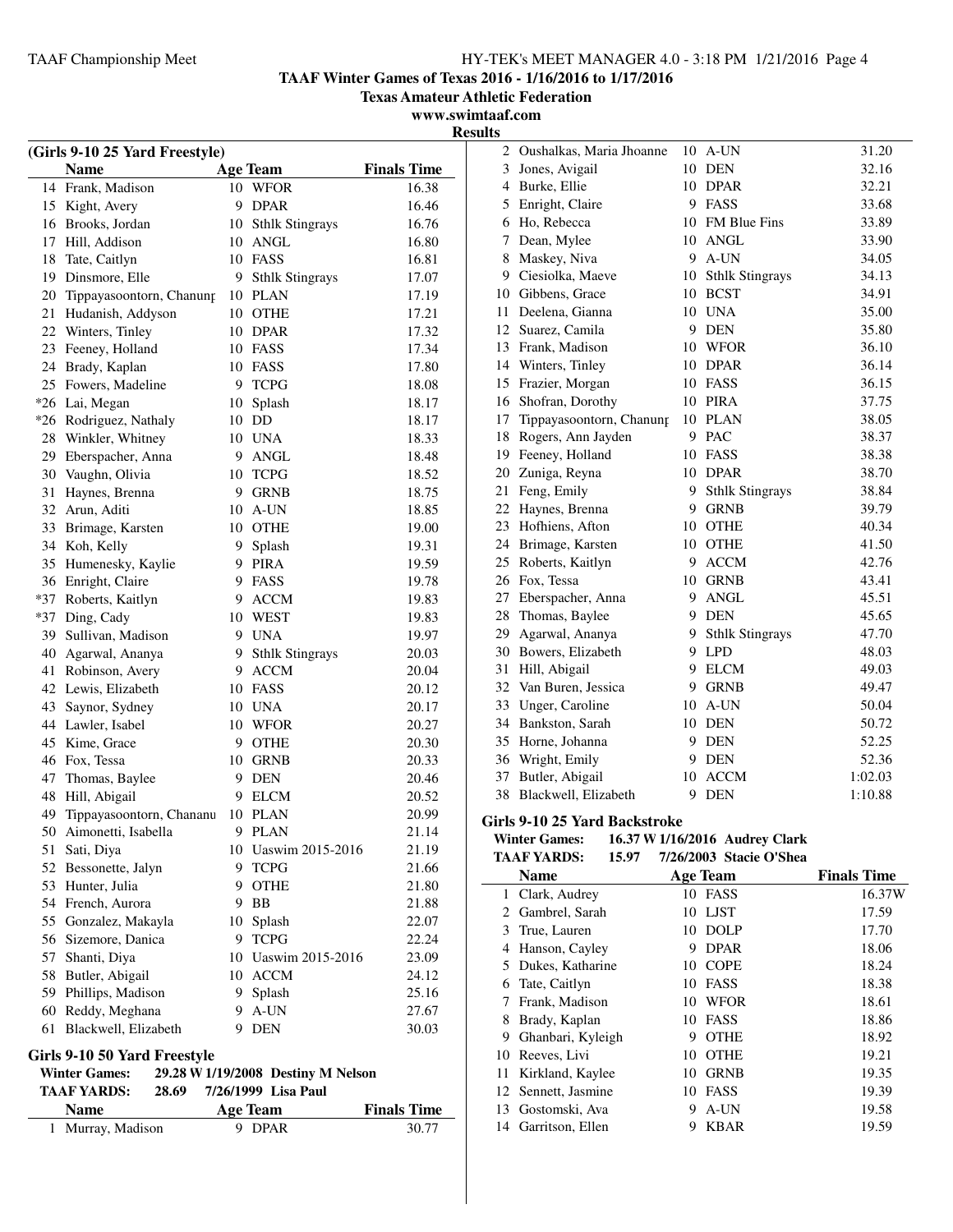**TAAF Winter Games of Texas 2016 - 1/16/2016 to 1/17/2016**

**Texas Amateur Athletic Federation**

**www.swimtaaf.com Results**

| (Girls 9-10 25 Yard Backstroke) |                           |    |                        |                    |
|---------------------------------|---------------------------|----|------------------------|--------------------|
|                                 | <b>Name</b>               |    | <b>Age Team</b>        | <b>Finals Time</b> |
| 15                              | Suarez, Camila            |    | 9 DEN                  | 19.72              |
| 16                              | Brooks, Jordan            | 10 | <b>Sthlk Stingrays</b> | 19.77              |
| $*17$                           | Gibbens, Grace            |    | 10 BCST                | 20.05              |
| $*17$                           | Allen, Victoria           |    | 10 BB                  | 20.05              |
| 19                              | Hofhiens, Afton           |    | 10 OTHE                | 20.16              |
| 20                              | Feng, Emily               | 9  | <b>Sthlk Stingrays</b> | 20.27              |
| 21                              | Stermer, Teagan           |    | 9 TCPG                 | 20.39              |
| 22                              | Saynor, Sydney            |    | 10 UNA                 | 21.30              |
| 23                              | Razo-lucero, Valentina    |    | 10 DD                  | 22.12              |
| 24                              | Fowers, Madeline          |    | 9 TCPG                 | 22.42              |
| 25                              | Arun, Aditi               | 10 | A-UN                   | 22.67              |
|                                 | 26 Feeney, Holland        | 10 | <b>FASS</b>            | 22.87              |
| 27                              | Koh, Kelly                | 9  | Splash                 | 23.14              |
| 28                              | Brimage, Karsten          |    | 10 OTHE                | 23.15              |
| 29                              | Aimonetti, Isabella       |    | 9 PLAN                 | 23.44              |
| 30                              | Kime, Grace               |    | 9 OTHE                 | 23.47              |
| 31                              | Lawler, Isabel            |    | 10 WFOR                | 24.35              |
| 32                              | Herrington, Mary Annalise |    | 9 DEN                  | 24.55              |
| 33                              | Robinson, Avery           | 9  | <b>ACCM</b>            | 24.63              |
| 34                              | Gonzalez, Makayla         |    | 10 Splash              | 24.80              |
| 35                              | Lai, Megan                | 10 | Splash                 | 24.82              |
| 36                              | Bankston, Sarah           |    | 10 DEN                 | 24.86              |
| 37                              | Humenesky, Kaylie         |    | 9 PIRA                 | 25.79              |
| $*38$                           | Roberts, Kaitlyn          |    | 9 ACCM                 | 26.02              |
| $*38$                           | Hunter, Julia             |    | 9 OTHE                 | 26.02              |
| 40                              | Reddy, Meghana            | 9  | A-UN                   | 26.05              |
| 41                              | Sizemore, Danica          | 9  | <b>TCPG</b>            | 26.36              |
| 42                              | Hill, Abigail             | 9  | <b>ELCM</b>            | 26.81              |
| 43                              | Bowers, Elizabeth         | 9  | <b>LPD</b>             | 27.81              |
| 44                              | Horne, Johanna            | 9  | <b>DEN</b>             | 28.21              |
| 45                              | Enright, Claire           |    | 9 FASS                 | 29.21              |
| 46                              | Sati, Diya                |    | 10 Uaswim 2015-2016    | 29.35              |
| 47                              | Wright, Emily             |    | 9 DEN                  | 30.28              |
| 48                              | Butler, Abigail           | 10 | <b>ACCM</b>            | 37.23              |
| 49                              | Blackwell, Elizabeth      | 9  | <b>DEN</b>             | 38.49              |
| . .                             | 0.40.977                  |    |                        |                    |

# **Girls 9-10 25 Yard Breaststroke**<br>Winter Games: 17.43 W 1/17/20

| TV TV THEM DECAY CHE THE |                          |          |      |                                 |                    |
|--------------------------|--------------------------|----------|------|---------------------------------|--------------------|
|                          | <b>Winter Games:</b>     |          |      | 17.43 W 1/17/2015 Patience Orms |                    |
|                          | TAAF YARDS:              | 17.19    |      | 7/26/2004 Kirsten Ericksen      |                    |
|                          | <b>Name</b>              | Age Team |      |                                 | <b>Finals Time</b> |
| 1                        | Burke, Ellie             |          |      | 10 DPAR                         | 18.64              |
| 2                        | Battistic, Mia           | 9        |      | <b>DPAR</b>                     | 18.88              |
| 3                        | Gambrel, Sarah           | 10       | LJST |                                 | 18.92              |
| 4                        | Clark, Audrey            | 10       |      | FASS                            | 19.22              |
| 5                        | Wang, Elise              | 10       |      | A-UN                            | 19.38              |
| 6                        | Ho, Rebecca              | 10       |      | <b>FM Blue Fins</b>             | 20.00              |
| 7                        | Dillard, Kristen         | 10       |      | <b>TCPG</b>                     | 20.09              |
| 8                        | Tran, Alina              | 9        |      | <b>OTHE</b>                     | 20.65              |
| 9                        | Gostomski, Ava           | 9        |      | A-UN                            | 20.81              |
| 10                       | True, Lauren             | 10       |      | <b>DOLP</b>                     | 20.99              |
| 11                       | Garritson, Ellen         | 9        |      | <b>KBAR</b>                     | 21.06              |
| 12                       | Sennett, Jasmine         | 10       |      | FASS                            | 21.07              |
| 13                       | Hill, Addison            | 10       |      | ANGL                            | 21.26              |
| 14                       | Tippayasoontorn, Chanung | 10       |      | PLAN                            | 22.00              |
|                          |                          |          |      |                                 |                    |

| 15    | Brady, Kaplan            |    | 10 FASS                | 22.70 |
|-------|--------------------------|----|------------------------|-------|
|       | 16 Reeves, Livi          | 10 | <b>OTHE</b>            | 22.76 |
| 17    | Allen, Victoria          | 10 | BB                     | 23.11 |
| 18    | Lang, Bailey             | 10 | <b>FLMN</b>            | 23.14 |
| 19    | Dyer, Avery              | 9  | <b>TCPG</b>            | 23.35 |
| 20    | Shofran, Dorothy         | 10 | <b>PIRA</b>            | 23.54 |
| 21    | Lakey, Madison           | 9  | <b>MCK</b>             | 23.85 |
| 22    | Winkler, Whitney         | 10 | <b>UNA</b>             | 24.05 |
| 23    | Arun, Aditi              | 10 | A-UN                   | 24.94 |
| 24    | Tippayasoontorn, Chananu | 10 | <b>PLAN</b>            | 25.73 |
| 25    | Fox, Tessa               | 10 | <b>GRNB</b>            | 26.02 |
| 26    | Brooks, Jordan           | 10 | <b>Sthlk Stingrays</b> | 26.48 |
| 27    | Ding, Cady               | 10 | <b>WEST</b>            | 26.54 |
| 28    | Horne, Johanna           | 9  | <b>DEN</b>             | 26.82 |
| 29    | Hunter, Julia            | 9  | <b>OTHE</b>            | 26.93 |
|       | 30 Van Buren, Jessica    | 9  | <b>GRNB</b>            | 27.48 |
| 31    | Lawler, Isabel           | 10 | <b>WFOR</b>            | 27.81 |
|       | 32 Bessonette, Jalyn     | 9  | <b>TCPG</b>            | 27.89 |
| 33    | Humenesky, Kaylie        | 9  | <b>PIRA</b>            | 28.41 |
| 34    | French, Aurora           | 9  | <b>BB</b>              | 28.68 |
| 35    | Lai, Megan               | 10 | Splash                 | 29.80 |
| 36    | Sizemore, Danica         | 9  | <b>TCPG</b>            | 30.07 |
| 37    | Fowers, Madeline         | 9  | <b>TCPG</b>            | 30.43 |
| 38    | Agarwal, Ananya          | 9  | <b>Sthlk Stingrays</b> | 31.39 |
| 39    | Bowers, Elizabeth        | 9  | <b>LPD</b>             | 34.90 |
| $---$ | Wright, Emily            | 9  | <b>DEN</b>             | DQ    |
| $---$ | Eberspacher, Anna        | 9  | <b>ANGL</b>            | DQ    |
| $---$ | Winters, Tinley          | 10 | <b>DPAR</b>            | DQ    |
| $---$ | Reddy, Meghana           | 9  | A-UN                   | DQ    |
| $---$ | Phillips, Madison        | 9  | Splash                 | DQ    |
| $---$ | Unger, Caroline          | 10 | A-UN                   | DQ    |
|       |                          |    |                        |       |

#### **Girls 9-10 25 Yard Butterfly**

#### **Winter Games:** 14.43 **W** 1/17/2015 Isabelle Irani<br>TAAE VARDS: 13.51 7/1/1998 Dana Vollmer **TAAF YARDS: 13.51 Dana Vollmer 7/1/1998**

|    | IAAF IAKDS:<br>19.91     | //1/1990 | рана уопшег            |                    |
|----|--------------------------|----------|------------------------|--------------------|
|    | Name                     |          | <b>Age Team</b>        | <b>Finals Time</b> |
| 1  | Oushalkas, Maria Jhoanne | 10       | A-UN                   | 14.85              |
| 2  | Murray, Madison          | 9        | <b>DPAR</b>            | 15.53              |
| 3  | Dukes, Katharine         | 10       | <b>COPE</b>            | 15.80              |
| 4  | Battistic, Mia           | 9        | <b>DPAR</b>            | 16.42              |
| 5  | Dean, Kendall            | 10       | <b>ANGL</b>            | 16.51              |
| 6  | Maskey, Niva             | 9        | A-UN                   | 16.65              |
| 7  | Ciesiolka, Maeve         | 10       | <b>Sthlk Stingrays</b> | 16.66              |
| 8  | Dean, Mylee              | 10       | <b>ANGL</b>            | 16.85              |
| 9  | Hanson, Cayley           | 9        | <b>DPAR</b>            | 17.09              |
| 10 | Dyer, Avery              | 9        | <b>TCPG</b>            | 17.69              |
| 11 | Kirkland, Kaylee         | 10       | <b>GRNB</b>            | 17.70              |
| 12 | Reeves, Livi             | 10       | <b>OTHE</b>            | 17.86              |
| 13 | Hudanish, Addyson        | 10       | <b>OTHE</b>            | 18.40              |
| 14 | Tate, Caitlyn            | 10       | FASS                   | 18.46              |
| 15 | Kight, Avery             | 9        | <b>DPAR</b>            | 18.56              |
| 16 | Deelena, Gianna          | 10       | <b>UNA</b>             | 18.62              |
| 17 | Garritson, Ellen         | 9        | <b>KBAR</b>            | 18.67              |
| 18 | Lang, Bailey             | 10       | <b>FLMN</b>            | 19.32              |
| 19 | Frazier, Morgan          | 10       | FASS                   | 19.37              |
| 20 | Stermer, Teagan          | 9        | <b>TCPG</b>            | 19.50              |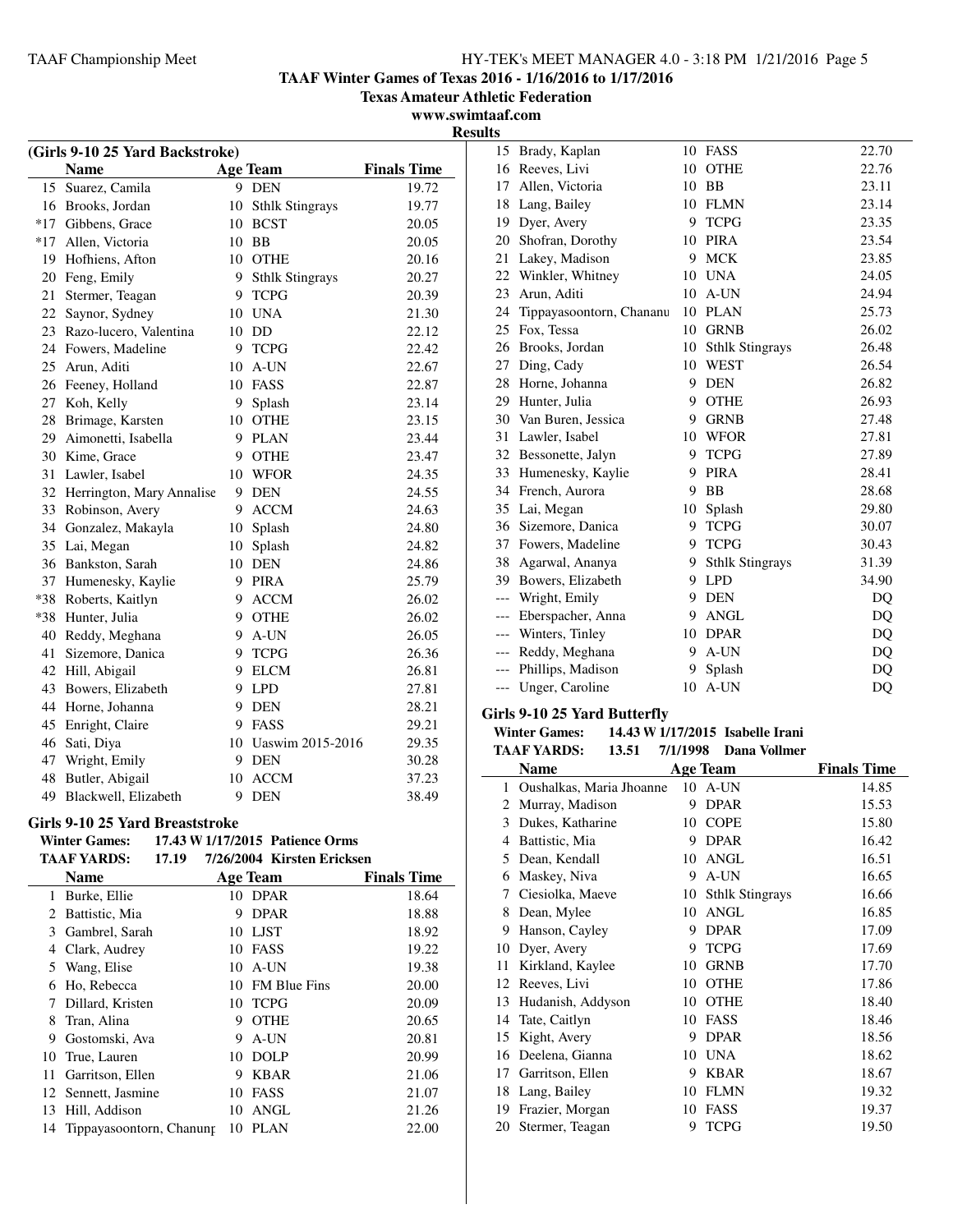**TAAF Winter Games of Texas 2016 - 1/16/2016 to 1/17/2016**

**Texas Amateur Athletic Federation**

**www.swimtaaf.com**

**Results**

|     | (Girls 9-10 25 Yard Butterfly) |    |                        |                    |  |  |
|-----|--------------------------------|----|------------------------|--------------------|--|--|
|     | <b>Name</b>                    |    | Age Team               | <b>Finals Time</b> |  |  |
| 21  | Rogers, Ann Jayden             | 9  | <b>PAC</b>             | 19.54              |  |  |
| 22  | Ghanbari, Kyleigh              | 9  | <b>OTHE</b>            | 19.89              |  |  |
| 23  | Rodriguez, Nathaly             | 10 | DD                     | 19.93              |  |  |
| 24  | Dinsmore, Elle                 | 9  | <b>Sthlk Stingrays</b> | 20.15              |  |  |
| 25  | Zuniga, Reyna                  | 10 | <b>DPAR</b>            | 20.44              |  |  |
| 26  | Thomas, Elizabeth              | 10 | FASS                   | 20.50              |  |  |
| 27  | Hofhiens, Afton                | 10 | <b>OTHE</b>            | 20.92              |  |  |
| 28  | Thomas, Baylee                 | 9  | <b>DEN</b>             | 21.30              |  |  |
| 29  | Winkler, Whitney               | 10 | <b>UNA</b>             | 21.35              |  |  |
| 30  | Haynes, Brenna                 | 9  | <b>GRNB</b>            | 21.85              |  |  |
| 31  | Lewis, Elizabeth               | 10 | <b>FASS</b>            | 22.20              |  |  |
| 32  | Vaughn, Olivia                 | 10 | <b>TCPG</b>            | 22.33              |  |  |
| 33  | Sullivan, Madison              | 9  | <b>UNA</b>             | 22.94              |  |  |
| 34  | Koh, Kelly                     | 9  | Splash                 | 22.99              |  |  |
| 35  | Robinson, Avery                | 9  | <b>ACCM</b>            | 23.14              |  |  |
| 36  | Razo-lucero, Valentina         | 10 | DD                     | 23.33              |  |  |
| 37  | French, Aurora                 | 9  | BB                     | 24.65              |  |  |
| 38  | Lakey, Madison                 | 9  | <b>MCK</b>             | 25.09              |  |  |
| 39  | Gonzalez, Makayla              | 10 | Splash                 | 26.10              |  |  |
| 40  | Bankston, Sarah                | 10 | <b>DEN</b>             | 28.87              |  |  |
| 41  | Phillips, Madison              | 9  | Splash                 | 31.73              |  |  |
| 42  | Herrington, Mary Annalise      | 9  | <b>DEN</b>             | 32.82              |  |  |
| --- | Tippayasoontorn, Chananu       | 10 | <b>PLAN</b>            | DO                 |  |  |
| --- | Unger, Caroline                | 10 | A-UN                   | DO                 |  |  |

# **Girls 9-10 100 Yard IM**

 $\overline{\phantom{0}}$ 

#### **Winter Games: 1:11.25 W1/19/2008 Destiny M Nelson TAAF YARDS: 1:14.40 7/26/2003 Stacie O'Shea**

|    | <b>Name</b>              |    | <b>Age Team</b>        | <b>Finals Time</b> |
|----|--------------------------|----|------------------------|--------------------|
| 1  | Murray, Madison          | 9  | <b>DPAR</b>            | 1:18.20            |
| 2  | Oushalkas, Maria Jhoanne | 10 | A-UN                   | 1:18.71            |
| 3  | Gambrel, Sarah           | 10 | <b>LJST</b>            | 1:21.94            |
| 4  | Battistic, Mia           | 9  | <b>DPAR</b>            | 1:22.41            |
| 5  | Hanson, Cayley           | 9  | <b>DPAR</b>            | 1:22.81            |
| 6  | Dean, Kendall            | 10 | <b>ANGL</b>            | 1:26.12            |
| 7  | Tran, Alina              | 9  | <b>OTHE</b>            | 1:26.39            |
| 8  | Deelena, Gianna          | 10 | <b>UNA</b>             | 1:29.37            |
| 9  | Maskey, Niva             | 9  | A-UN                   | 1:29.73            |
| 10 | Gostomski, Ava           | 9  | A-UN                   | 1:29.82            |
| 11 | Dukes, Katharine         | 10 | <b>COPE</b>            | 1:30.18            |
| 12 | Ho, Rebecca              | 10 | FM Blue Fins           | 1:30.22            |
| 13 | Kight, Avery             | 9  | <b>DPAR</b>            | 1:30.29            |
| 14 | Ciesiolka, Maeve         | 10 | <b>Sthlk Stingrays</b> | 1:30.55            |
| 15 | True, Lauren             | 10 | <b>DOLP</b>            | 1:32.82            |
| 16 | Jones, Avigail           | 10 | <b>DEN</b>             | 1:33.35            |
| 17 | Dillard, Kristen         | 10 | <b>TCPG</b>            | 1:33.95            |
| 18 | Dean, Mylee              | 10 | <b>ANGL</b>            | 1:35.48            |
| 19 | Kirkland, Kaylee         | 10 | <b>GRNB</b>            | 1:36.03            |
| 20 | Rodriguez, Nathaly       | 10 | DD                     | 1:36.92            |
| 21 | Zuniga, Reyna            | 10 | <b>DPAR</b>            | 1:37.51            |
| 22 | Feng, Emily              | 9  | <b>Sthlk Stingrays</b> | 1:37.52            |
| 23 | Suarez, Camila           | 9  | <b>DEN</b>             | 1:37.56            |
| 24 | Hill, Addison            | 10 | <b>ANGL</b>            | 1:39.01            |
| 25 | Stermer, Teagan          | 9  | <b>TCPG</b>            | 1:40.58            |
|    |                          |    |                        |                    |

| . |                       |             |         |
|---|-----------------------|-------------|---------|
|   | 26 Shofran, Dorothy   | 10 PIRA     | 1:43.43 |
|   | 27 Hudanish, Addyson  | 10 OTHE     | 1:45.51 |
|   | 28 Rogers, Ann Jayden | 9 PAC       | 1:46.14 |
|   | 29 Ding, Cady         | 10 WEST     | 1:48.27 |
|   | 30 Lakey, Madison     | 9 MCK       | 1:50.58 |
|   | 31 Sullivan, Madison  | 9 UNA       | 1:59.68 |
|   | 32 Van Buren, Jessica | <b>GRNB</b> | 2:04.93 |

#### **Girls 9-10 100 Yard Freestyle Relay**

**Winter Games: 58.26 W1/17/2015 Unattached**

#### **C Edmonds, S Gambrel, P Orms, M Tran**

#### TAAF YARDS: 57.01 7/26/2003 Richmond/Rosenberg Team **C Zamora, L Pitts, H Cutbirth, S Smith**

|    | <b>Team</b>            | <b>Relay</b> | <b>Finals Time</b> |
|----|------------------------|--------------|--------------------|
| 1  | <b>DPAR</b>            | А            | 1:00.21            |
|    | 2 FASS                 | А            | 1:01.07            |
| 3  | FASS                   | B            | 1:01.89            |
| 4  | ANGL                   | A            | 1:02.31            |
|    | 5 UNA                  | А            | 1:04.34            |
| 6  | <b>TCPG</b>            | А            | 1:04.40            |
| 7  | <b>Sthlk Stingrays</b> | А            | 1:05.78            |
| 8  | <b>DPAR</b>            | B            | 1:07.41            |
| 9  | <b>ACCM</b>            | A            | 1:13.09            |
| 10 | <b>GRNB</b>            | А            | 1:13.12            |
| 11 | <b>TCPG</b>            | B            | 1:20.48            |
|    | <b>DEN</b>             | А            |                    |
|    |                        |              |                    |

#### **Girls 9-10 100 Yard Medley Relay**

**Winter Games: 1:05.15 W1/16/2016 Deer Park**

**C Hanson, M Battistic, M Murray, E Burke**

#### TAAF YARDS: 1:05.64 7/26/2003 Richmond/Rosenberg Team **C Zamora, L Pitts, S Smith, H Cutbirth**

| <b>Team</b>         | <b>Relay</b> | <b>Finals Time</b> |
|---------------------|--------------|--------------------|
| <b>DPAR</b><br>1    | B            | 1:05.15W           |
| 2 FASS              | B            | 1:08.27            |
| 3 ANGL              | B            | 1:10.51            |
| <b>FASS</b><br>4    | A            | 1:11.01            |
| 5 WEST              | A            | 1:11.05            |
| <b>TCPG</b><br>6    | A            | 1:12.58            |
| <b>DPAR</b><br>7    | A            | 1:20.52            |
| <b>GRNB</b><br>8    | A            | 1:27.56            |
| <b>ACCM</b><br>9    | A            | 1:30.27            |
| <b>TCPG</b><br>10   | B            | 1:30.88            |
| --- Sthlk Stingrays | A            | DO                 |
| <b>DEN</b>          | А            |                    |

#### **Girls 11-12 50 Yard Freestyle**

**Winter Games:** 26.99 **W** 1/17/2009 Abby Gardea<br>TAAE VA PDS: 57.78 8/2/2001 Elizabeth Wei **TAAF YARDS: 57.78 Elizabeth Weiss 8/3/2001**

| IAAF IAKDƏ:<br>21.10      | 0/ <i>3/4</i> DUZADELII WEISS |                    |
|---------------------------|-------------------------------|--------------------|
| <b>Name</b>               | <b>Age Team</b>               | <b>Finals Time</b> |
| 1 Showalter, Mallory      | 12 FASS                       | 27.93              |
| 2 Higginbotham, Katherine | 11 DPAR                       | 29.19              |
| 3 Grigar, Valerie         | 12 WTS                        | 29.36              |
| 4 Dillard, Rachel         | 12 TCPG                       | 29.56              |
| 5 Tran, Minnie            | 11 UNA                        | 29.58              |
| 6 Lang, Milena            | 12 FLMN                       | 29.98              |
| 7 Yoon, Seojin            | 12 A-UN                       | 30.16              |
|                           |                               |                    |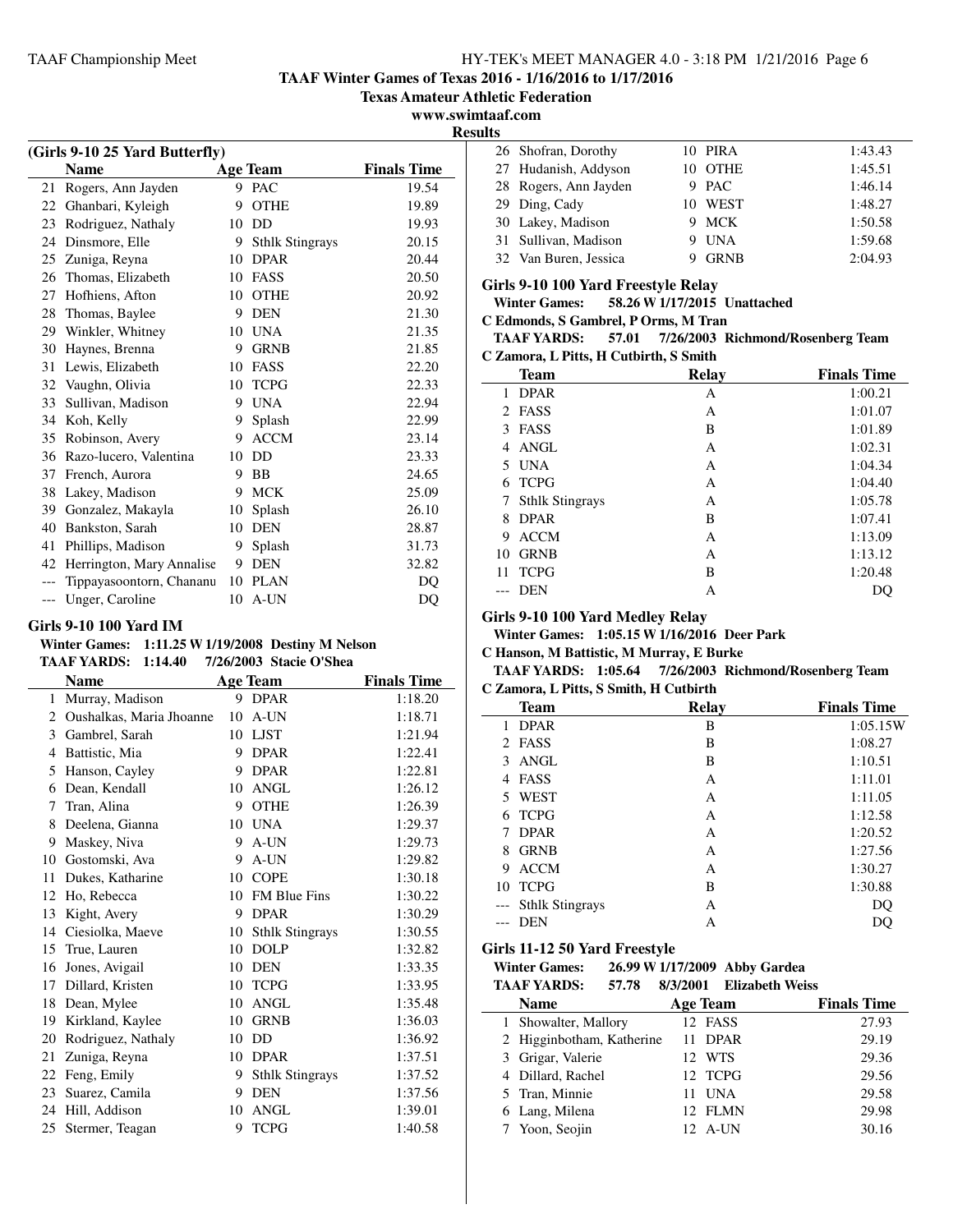Chaudhary, Ishika 11 Splash 50.33 Golden, Hailey 11 Splash 55.62

**TAAF Winter Games of Texas 2016 - 1/16/2016 to 1/17/2016**

**Texas Amateur Athletic Federation**

**www.swimtaaf.com Results**

| (Girls 11-12 50 Yard Freestyle) |                      |    |                        |                    |  |
|---------------------------------|----------------------|----|------------------------|--------------------|--|
|                                 | <b>Name</b>          |    | Age Team               | <b>Finals Time</b> |  |
| 8                               | Summitt, Halle       |    | 12 STHL                | 30.38              |  |
| 9                               | Mccurry, Emily       | 11 | FASS                   | 30.46              |  |
| 10                              | Whitmer, Katherine   |    | 12 A-UN                | 30.53              |  |
| 11                              | Burgar, Chloe        | 11 | <b>Sthlk Stingrays</b> | 30.83              |  |
| 12                              | Repsky, Sierra       | 11 | <b>Sthlk Stingrays</b> | 31.60              |  |
| 13                              | Caspari, Abigail     |    | 12 FASS                | 31.64              |  |
| 14                              | Wu, Bonnie           |    | 12 OTHE                | 31.66              |  |
| 15                              | Braxton, Sydney      | 12 | <b>TCPG</b>            | 31.73              |  |
| 16                              | Niego, Marla         | 11 | <b>TCAT</b>            | 31.76              |  |
| 17                              | Rezsofi, Caroline    | 12 | <b>GRNB</b>            | 31.83              |  |
| 18                              | Escudero, Daynise    | 12 | DD                     | 31.96              |  |
|                                 | *19 Edmonds, Callie  | 11 | <b>VIC</b>             | 32.26              |  |
|                                 | *19 Loveless, Ashley | 12 | GRNB                   | 32.26              |  |
| 21                              | Lopez, Catalina      | 11 | DPAR                   | 32.34              |  |
|                                 | 22 Beal, Kendall     |    | 12 ELCM                | 32.48              |  |
|                                 | 23 Copenhaver, Sarah |    | 12 LJST                | 33.61              |  |
| 24                              | Hayes, Evelyn        |    | 12 FM Blue Fins        | 33.62              |  |
| 25                              | Green, Emily         | 11 | <b>ANGL</b>            | 34.00              |  |
| 26                              | Rogan, Shelby        |    | 12 OTHE                | 34.27              |  |
| 27                              | Nash, Riley          | 11 | <b>TCPG</b>            | 34.57              |  |
| 28                              | You, Alexandria      | 12 | A-UN                   | 34.65              |  |
| 29                              | Le, Savannah         | 12 | Splash                 | 34.76              |  |
| 30                              | Roach, Kalea         | 11 | <b>GRNB</b>            | 35.28              |  |
| 31                              | Fowler, Sophi        | 12 | <b>STEP</b>            | 35.44              |  |
| 32                              | Apacible, Reiana     | 11 | FASS                   | 35.51              |  |
| 33                              | Gonzales, Paige      | 11 | FASS                   | 35.85              |  |
| 34                              | Castillo, Bella      |    | 12 GRNB                | 36.77              |  |
| 35                              | Mather, Hannah       | 11 | FASS                   | 36.89              |  |
| 36                              | Domino, Avery        |    | 12 FASS                | 37.04              |  |
| 37                              | Mcmahan, Paige       | 11 | <b>MTRO</b>            | 37.12              |  |
| 38                              | Du, Amber            | 11 | <b>TCPG</b>            | 37.27              |  |
| 39                              | Williams, Sydney     |    | 12 DEN                 | 37.56              |  |
| 40                              | Lewis, Madelyn       |    | 11 FASS                | 37.60              |  |
| 41                              | Mcdonald, Joanna     | 12 | DEN                    | 37.68              |  |
| 42                              | Gerard, Allison      | 11 | <b>TCPG</b>            | 38.07              |  |
| 43                              | Buchanan, Kendyl     | 11 | FASS                   | 38.92              |  |
| 44                              | Ponce, Andrea        | 12 | Splash                 | 39.01              |  |
| 45                              | Walker, Jayden       | 12 | <b>GRNB</b>            | 39.09              |  |
| 46                              | Jackson, Taylia      | 12 | FASS                   | 39.31              |  |
| 47                              | Mercer, Sabrina      | 11 | <b>GRNB</b>            | 39.77              |  |
| 48                              | Smith, Brentie       | 11 | <b>DEN</b>             | 39.86              |  |
| 49                              | Alvarado, Celeste    | 11 | Splash                 | 40.07              |  |
| 50                              | Davis, Kylie         | 11 | A-UN                   | 41.04              |  |
| $*51$                           | Berumen, Lauren      | 11 | DD                     | 41.44              |  |
| $*51$                           | Thomas, Bridgette    | 11 | FASS                   | 41.44              |  |
| 53                              | Scott, Jordan        | 11 | <b>Sthlk Stingrays</b> | 41.56              |  |
| 54                              | Schreiber, Mackenzie | 11 | <b>Sthlk Stingrays</b> | 42.39              |  |
| 55                              | Cox, Darby           | 11 | FM Blue Fins           | 42.41              |  |
| 56                              | Thomas, Olivia       | 11 | FASS                   | 43.46              |  |
| 57                              | Wade, Hailey         | 11 | LWVI                   | 43.74              |  |
| 58                              | Sloan, Brooke        | 12 | <b>PLAN</b>            | 45.43              |  |
| 59                              | Butler, Morgan       | 11 | <b>ACCM</b>            | 47.61              |  |
| 60                              | Lehr, Shelby         | 11 | <b>ACCM</b>            | 48.56              |  |
| 61                              | Dennis, Sydney       | 11 | <b>GRNB</b>            | 50.24              |  |
|                                 |                      |    |                        |                    |  |

| Girls 11-12 100 Yard Freestyle |                         |       |                 |             |                                    |                    |
|--------------------------------|-------------------------|-------|-----------------|-------------|------------------------------------|--------------------|
|                                | <b>Winter Games:</b>    |       |                 |             | 59.46 W 1/14/2012 Carolyn Johnston |                    |
|                                | <b>TAAF YARDS:</b>      | 32.70 |                 |             | 7/27/2004 Kimi Carrier             |                    |
|                                | <b>Name</b>             |       | <b>Age Team</b> |             |                                    | <b>Finals Time</b> |
| 1                              | Higginbotham, Katherine |       | 11              |             | <b>DPAR</b>                        | 1:03.65            |
| 2                              | Dillard, Rachel         |       | 12              |             | <b>TCPG</b>                        | 1:05.40            |
| 3                              | Grigar, Valerie         |       | 12              | <b>WTS</b>  |                                    | 1:06.82            |
| 4                              | Summitt, Halle          |       | 12              |             | <b>STHL</b>                        | 1:07.46            |
| 5                              | Sanders, Summer         |       | 12 LJST         |             |                                    | 1:07.59            |
|                                | 6 Yoon, Seojin          |       | 12              |             | A-UN                               | 1:07.67            |
| 7                              | Brawner, Kori           |       | 12              |             | <b>GRNB</b>                        | 1:07.80            |
| 8                              | Briggs, Keeley          |       | 11              | <b>MCK</b>  |                                    | 1:09.18            |
| 9                              | Niego, Marla            |       | 11              |             | <b>TCAT</b>                        | 1:11.26            |
| $*10$                          | Dollins, Whitney        |       | 11              |             | <b>Sthlk Stingrays</b>             | 1:13.23            |
| $*10$                          | Parker, Paige           |       |                 |             | 12 ANGL                            | 1:13.23            |
| 12                             | Repsky, Sierra          |       | 11              |             | <b>Sthlk Stingrays</b>             | 1:13.48            |
| 13                             | Perry, Laney            |       | 11              | FASS        |                                    | 1:13.75            |
| 14                             | Ramos, Miranda          |       | 11              |             | <b>DPAR</b>                        | 1:13.85            |
| 15                             | Goodman, Hope           |       | 12              | <b>DEN</b>  |                                    | 1:15.40            |
| 16                             | Leslie, Emma            |       | 12              |             | <b>GRNB</b>                        | 1:16.07            |
| 17                             | Rogan, Shelby           |       |                 |             | 12 OTHE                            | 1:16.32            |
| 18                             | Gray, Avery             |       | 12              |             | <b>PLAN</b>                        | 1:18.49            |
| 19                             | Sanchez, Jasmin         |       | 11              |             | A-UN                               | 1:18.92            |
| 20                             | Heiner, Cate            |       | 11              |             | <b>GRNB</b>                        | 1:23.91            |
| 21                             | Mcdonald, Joanna        |       | 12 DEN          |             |                                    | 1:25.81            |
| 22                             | Fowler, Sophi           |       | 12              | <b>STEP</b> |                                    | 1:26.44            |
| 23                             | Walker, Jayden          |       | 12              |             | <b>GRNB</b>                        | 1:27.16            |
| 24                             | Scott, Jordan           |       | 11              |             | <b>Sthlk Stingrays</b>             | 1:27.29            |
| 25                             | Schreiber, Mackenzie    |       | 11              |             | <b>Sthlk Stingrays</b>             | 1:40.17            |
| 26                             | Butler, Morgan          |       | 11              |             | <b>ACCM</b>                        | 1:51.54            |

# **Girls 11-12 50 Yard Backstroke**

**Winter Games:** 30.30 **W** 1/16/2010 Destiny Nelson<br>TAAE VARDS: 30.50 7/27/2004 Stacie O'Shea

|    | <b>TAAF YARDS:</b><br>30.50 | 7/27/2004 Stacie O'Shea      |                    |
|----|-----------------------------|------------------------------|--------------------|
|    | <b>Name</b>                 | Age Team                     | <b>Finals Time</b> |
| 1  | Showalter, Mallory          | 12 FASS                      | 31.89              |
| 2  | Brawner, Kori               | <b>GRNB</b><br>12            | 33.86              |
| 3  | Briggs, Keeley              | <b>MCK</b><br>11             | 36.14              |
| 4  | Morrison, Abby              | <b>WFOR</b><br>12            | 36.22              |
| 5. | Vrazel, Elizabeth           | ANGL<br>11                   | 36.48              |
| 6  | Beal, Kendall               | <b>ELCM</b><br>12            | 36.67              |
| 7  | Edmonds, Callie             | 11 VIC                       | 36.87              |
| 8  | Goodman, Hope               | 12 DEN                       | 37.02              |
| 9  | Gambrel, Kathryn            | 12 LJST                      | 37.10              |
| 10 | Whitmer, Katherine          | A-UN<br>12                   | 37.28              |
| 11 | Hayes, Evelyn               | FM Blue Fins<br>12           | 37.49              |
| 12 | Rodriguez, Alyssandra       | <b>DPAR</b><br>12            | 38.07              |
| 13 | Heldenbrand, Hailey         | <b>Sthlk Stingrays</b><br>11 | 38.18              |
| 14 | Copenhaver, Sarah           | <b>LJST</b><br>12            | 38.60              |
| 15 | Braxton, Sydney             | 12 TCPG                      | 39.31              |
| 16 | Green, Emily                | ANGL<br>11                   | 39.75              |
| 17 | Dukes, Kellen               | <b>COPE</b><br>12            | 40.13              |
| 18 | You, Alexandria             | A-UN<br>12                   | 40.25              |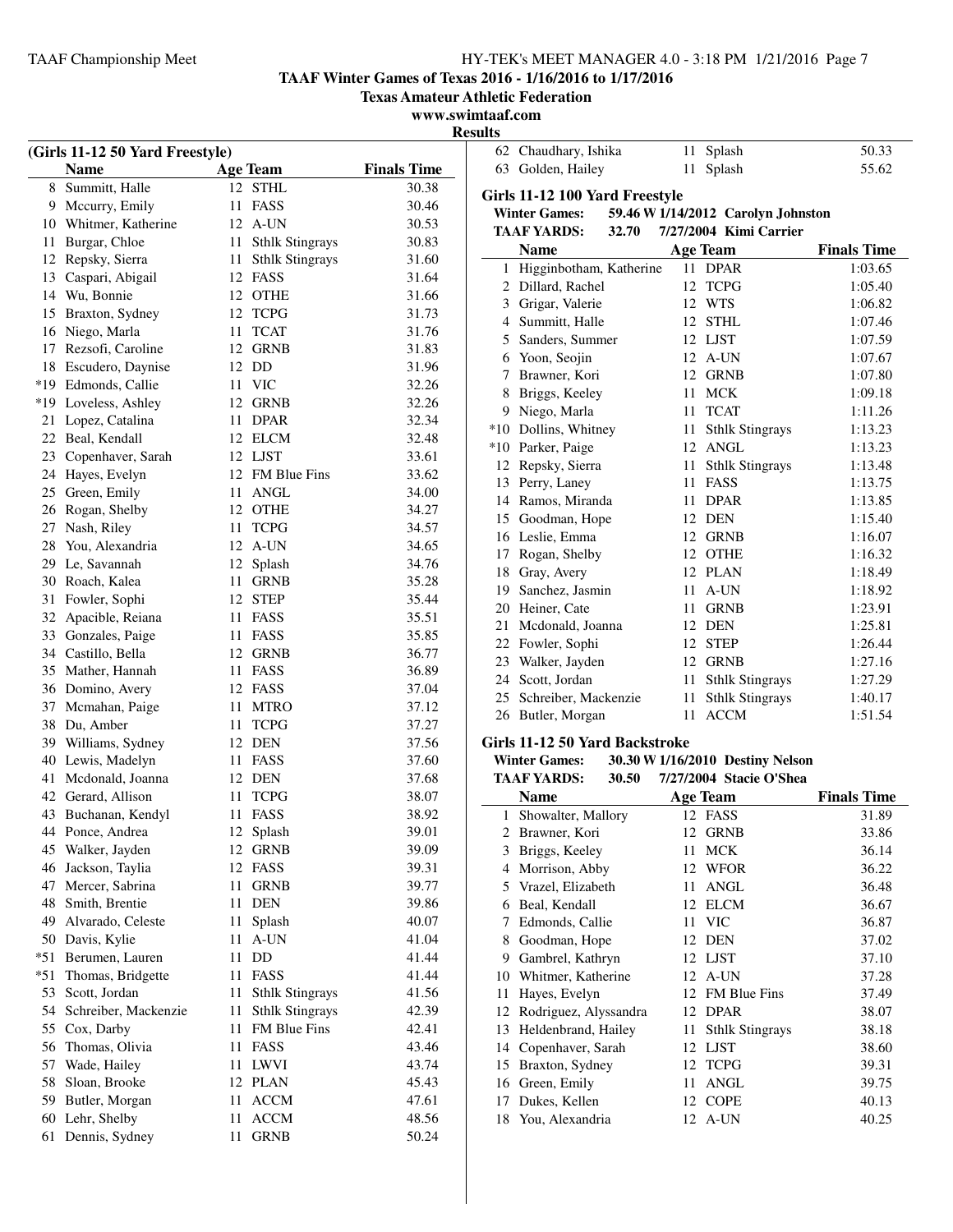**TAAF Winter Games of Texas 2016 - 1/16/2016 to 1/17/2016**

**Texas Amateur Athletic Federation**

**www.swimtaaf.com**

| (Girls 11-12 50 Yard Backstroke) |                                  |    |                                  |                    |
|----------------------------------|----------------------------------|----|----------------------------------|--------------------|
|                                  | <b>Name</b>                      |    | <b>Age Team</b>                  | <b>Finals Time</b> |
| 19                               | Heiner, Cate                     | 11 | <b>GRNB</b>                      | 40.27              |
| 20                               | Loveless, Ashley                 | 12 | <b>GRNB</b>                      | 40.47              |
| 21                               | Du. Amber                        | 11 | <b>TCPG</b>                      | 40.52              |
| 22                               | Perry, Laney                     | 11 | FASS                             | 40.79              |
| 23                               | Apacible, Reiana                 | 11 | FASS                             | 40.90              |
|                                  | 24 Leslie, Emma                  | 12 | GRNB                             | 41.09              |
| 25                               | Nash, Riley                      | 11 | <b>TCPG</b>                      | 41.72              |
| 26                               | Gerard, Sarah                    | 12 | <b>TCPG</b>                      | 42.09              |
| 27                               | Lucas, Lauren                    | 11 | <b>OTHE</b>                      | 42.28              |
| 28                               | Mercer, Sabrina                  | 11 | <b>GRNB</b>                      | 42.65              |
| 29                               | Mather, Hannah                   | 11 | FASS                             | 42.90              |
| 30                               | Mcdonald, Joanna                 | 12 | DEN                              | 43.73              |
| 31                               | Jackson, Taylia                  |    | 12 FASS                          | 43.84              |
| 32                               | Williams, Sydney                 |    | 12 DEN                           | 44.47              |
| 33                               | Walker, Jayden                   |    | 12 GRNB                          | 44.94              |
| 34                               | Smith, Brentie                   | 11 | <b>DEN</b>                       | 46.46              |
| 35                               | Mcmahan, Paige                   | 11 | <b>MTRO</b>                      | 47.45              |
| 36                               | Davis, Kylie                     | 11 | A-UN                             | 48.23              |
| 37                               | Chaudhary, Ishika                | 11 | Splash                           | 50.33              |
| 38                               | Alvarado, Celeste                | 11 | Splash                           | 50.69              |
| 39                               | Ponce, Andrea                    | 12 | Splash                           | 52.25              |
| 40                               | Kaila, Manasvi                   | 11 | Uaswim 2015-2016                 | 53.73              |
| 41                               | Butler, Morgan                   | 11 | <b>ACCM</b>                      | 59.46              |
| 42                               | Lehr, Shelby                     | 11 | <b>ACCM</b>                      | 59.77              |
| 43                               | Dickenson, Katie                 | 11 | <b>OTHE</b>                      | 1:09.19            |
|                                  | --- Schreiber, Mackenzie         | 11 | <b>Sthlk Stingrays</b>           | X47.49             |
| $---$                            | Darimadugu, Neha                 |    | 11 Uaswim 2015-2016              | DQ                 |
|                                  | --- Cox, Darby                   |    | 11 FM Blue Fins                  | DQ                 |
| $---$                            | Buchanan, Kendyl                 | 11 | <b>FASS</b>                      | DQ                 |
| ---                              | Gonzales, Paige                  | 11 | FASS                             | DQ                 |
|                                  | Girls 11-12 50 Yard Breaststroke |    |                                  |                    |
|                                  | <b>Winter Games:</b>             |    | 33.82 W 1/16/2010 Destiny Nelson |                    |
|                                  | <b>TAAF YARDS:</b><br>33.79      |    | 7/24/2005 Kirsten Ericksen       |                    |
|                                  | <b>Name</b>                      |    | <b>Age Team</b>                  | <b>Finals Time</b> |
| $\mathbf{1}$                     | Mercer, Sabrina                  | 11 | <b>GRNB</b>                      | 36.37              |
| $\overline{2}$                   | Orms, Patience                   | 11 | <b>UNA</b>                       | 36.76              |
| 3                                | Tran, Minnie                     | 11 | <b>UNA</b>                       | 37.99              |
| $\overline{4}$                   | Gambrel, Kathryn                 | 12 | LJST                             | 38.81              |

 Yoon, Seojin 12 A-UN 39.54 Caspari, Abigail 12 FASS 39.61 Rezsofi, Caroline 12 GRNB 40.06 Lang, Milena 12 FLMN 40.45 Wu, Bonnie 12 OTHE 40.86 10 Edmonds, Callie 11 VIC 40.99 Gerard, Sarah 12 TCPG 41.55 12 Mccurry, Emily 11 FASS 41.58 Nash, Riley 11 TCPG 43.02 Gonzales, Paige 11 FASS 43.37 15 Copenhaver, Sarah 12 LJST 43.75 Le, Thu-an 12 TCPG 44.41 Dukes, Kellen 12 COPE 44.53 Perry, Laney 11 FASS 44.70 Apacible, Reiana 11 FASS 44.80

| <b>Results</b> |                        |    |                        |         |
|----------------|------------------------|----|------------------------|---------|
| 20             | Vrazel, Elizabeth      |    | 11 ANGL                | 44.91   |
| 21             | Green, Emily           | 11 | <b>ANGL</b>            | 45.45   |
| 22             | Gerard, Allison        | 11 | <b>TCPG</b>            | 46.31   |
| 23             | Gray, Avery            | 12 | <b>PLAN</b>            | 47.31   |
|                | 24 Le, Savannah        |    | 12 Splash              | 47.48   |
|                | 25 Smith, Brentie      | 11 | <b>DEN</b>             | 49.48   |
|                | 26 Lewis, Madelyn      | 11 | FASS                   | 50.91   |
| 27             | Du, Amber              | 11 | <b>TCPG</b>            | 51.58   |
|                | 28 Davis, Kylie        | 11 | A-UN                   | 56.03   |
| 29             | Sloan, Brooke          |    | 12 PLAN                | 57.51   |
|                | 30 Thomas, Olivia      | 11 | FASS                   | 1:00.92 |
|                | 31 Dennis, Sydney      | 11 | <b>GRNB</b>            | 1:07.56 |
|                | 32 Lehr, Shelby        | 11 | <b>ACCM</b>            | 1:21.62 |
| $---$          | Golden, Hailey         | 11 | Splash                 | DQ      |
|                | Sanchez, Jasmin        | 11 | A-UN                   | DQ      |
|                | Burgar, Chloe          | 11 | <b>Sthlk Stingrays</b> | DQ      |
|                | --- Whitmer, Katherine |    | 12 A-UN                | DQ      |
|                | --- Cox, Darby         | 11 | <b>FM Blue Fins</b>    | DQ      |
|                | --- You, Alexandria    |    | 12 A-UN                | DQ      |

--- Kaila, Manasvi 11 Uaswim 2015-2016 DQ

#### **Girls 11-12 50 Yard Butterfly**

| <b>Winter Games:</b> |       |          | 29.72 W 1/16/2016 Patience Orms |
|----------------------|-------|----------|---------------------------------|
| <b>TAAF YARDS:</b>   | 28.65 | 8/3/2001 | <b>Natalie Melenric</b>         |

|              | <b>Name</b>           |    | <b>Age Team</b>        | <b>Finals Time</b> |
|--------------|-----------------------|----|------------------------|--------------------|
| $\mathbf{1}$ | Orms, Patience        | 11 | <b>UNA</b>             | 29.72W             |
| 2            | Lucas, Lauren         | 11 | <b>OTHE</b>            | 30.46              |
| 3            | Tran, Minnie          | 11 | <b>UNA</b>             | 32.66              |
| 4            | Sanders, Summer       | 12 | LJST                   | 32.94              |
| 5            | Roach, Kalea          | 11 | <b>GRNB</b>            | 33.46              |
| 6            | Rodriguez, Alyssandra | 12 | <b>DPAR</b>            | 33.81              |
| 7            | Escudero, Daynise     | 12 | DD                     | 34.28              |
| 8            | Beal, Kendall         | 12 | <b>ELCM</b>            | 34.49              |
| 9            | Burgar, Chloe         | 11 | <b>Sthlk Stingrays</b> | 34.58              |
| 10           | Niego, Marla          | 11 | <b>TCAT</b>            | 34.73              |
| *11          | Lang, Milena          | 12 | FLMN                   | 34.74              |
| $*11$        | Braxton, Sydney       | 12 | <b>TCPG</b>            | 34.74              |
|              | 13 Rezsofi, Caroline  |    | 12 GRNB                | 34.83              |
|              | 14 Repsky, Sierra     | 11 | <b>Sthlk Stingrays</b> | 35.81              |
| 15           | Morrison, Abby        | 12 | <b>WFOR</b>            | 36.01              |
| 16           | Loveless, Ashley      | 12 | <b>GRNB</b>            | 36.22              |
|              | 17 Lopez, Catalina    | 11 | <b>DPAR</b>            | 36.55              |
| 18           | Caspari, Abigail      | 12 | FASS                   | 37.81              |
|              | 19 Le, Savannah       | 12 | Splash                 | 38.29              |
|              | 20 Ramos, Miranda     | 11 | <b>DPAR</b>            | 38.37              |
| 21           | Rogan, Shelby         | 12 | <b>OTHE</b>            | 38.73              |
| 22           | Parker, Paige         | 12 | <b>ANGL</b>            | 39.28              |
|              | 23 Gray, Avery        |    | 12 PLAN                | 39.29              |
|              | 24 Dollins, Whitney   | 11 | <b>Sthlk Stingrays</b> | 39.30              |
| 25           | Castillo, Bella       | 12 | <b>GRNB</b>            | 39.87              |
|              | 26 Fowler, Sophi      | 12 | <b>STEP</b>            | 40.94              |
| 27           | Ponce, Andrea         | 12 | Splash                 | 43.45              |
| 28           | Berumen, Lauren       | 11 | DD                     | 45.61              |
|              | 29 Buchanan, Kendyl   | 11 | FASS                   | 45.64              |
|              | 30 Scott, Jordan      | 11 | <b>Sthlk Stingrays</b> | 47.29              |
| 31           | Williams, Sydney      | 12 | <b>DEN</b>             | 48.33              |
|              |                       |    |                        |                    |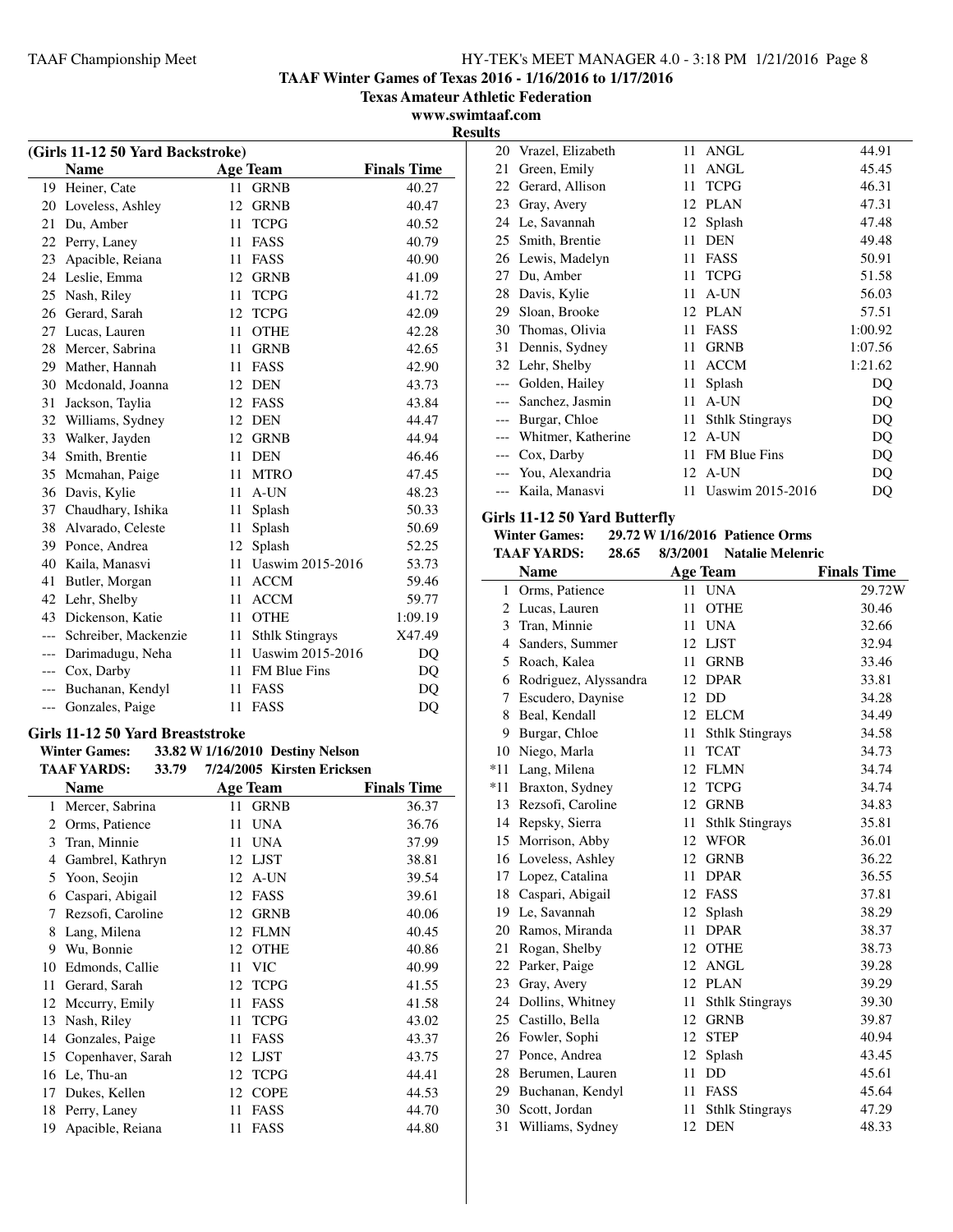**TAAF Winter Games of Texas 2016 - 1/16/2016 to 1/17/2016**

**Texas Amateur Athletic Federation**

**www.swimtaaf.com**

 $\overline{a}$ 

 $\overline{a}$ 

| (Girls 11-12 50 Yard Butterfly) |                   |                    |
|---------------------------------|-------------------|--------------------|
| <b>Name</b>                     | <b>Age Team</b>   | <b>Finals Time</b> |
| 32 Wade, Hailey                 | 11 LWVI           | 49.12              |
| 33 Thomas, Bridgette            | 11 FASS           | 49.13              |
| 34 Alvarado, Celeste            | 11 Splash         | 59.26              |
| 35 Golden, Hailey               | 11 Splash         | 1:02.89            |
| 36 Chaudhary, Ishika            | Splash<br>11      | 1:03.71            |
| --- Dennis, Sydney              | <b>GRNB</b><br>11 | DO                 |
| --- Domino, Avery               | 12 FASS           |                    |

#### **Girls 11-12 100 Yard IM**

#### **Winter Games: 1:05.36 W1/16/2010 Destiny Nelson TAAF YARDS: 1:07.23 7/27/2004 Stacie O'Shea**

|       | <b>Name</b>               |    | <b>Age Team</b>        | <b>Finals Time</b> |
|-------|---------------------------|----|------------------------|--------------------|
| 1     | Orms, Patience            | 11 | <b>UNA</b>             | 1:10.40            |
|       | 2 Higginbotham, Katherine | 11 | <b>DPAR</b>            | 1:13.55            |
| 3     | Sanders, Summer           | 12 | <b>LJST</b>            | 1:16.89            |
| 4     | Dillard, Rachel           | 12 | <b>TCPG</b>            | 1:16.97            |
| 5     | Summitt, Halle            | 12 | <b>STHL</b>            | 1:17.91            |
| 6     | Escudero, Daynise         | 12 | DD                     | 1:18.98            |
| 7     | Brawner, Kori             | 12 | <b>GRNB</b>            | 1:19.01            |
| 8     | Wu, Bonnie                | 12 | <b>OTHE</b>            | 1:19.86            |
| 9     | Briggs, Keeley            | 11 | <b>MCK</b>             | 1:20.25            |
| 10    | Grigar, Valerie           | 12 | WTS                    | 1:20.85            |
| 11    | Rodriguez, Alyssandra     |    | 12 DPAR                | 1:21.47            |
| 12    | Gambrel, Kathryn          | 12 | LJST                   | 1:22.03            |
| 13    | Lopez, Catalina           | 11 | <b>DPAR</b>            | 1:22.53            |
|       | 14 Heldenbrand, Hailey    | 11 | <b>Sthlk Stingrays</b> | 1:24.92            |
|       | 15 Vrazel, Elizabeth      | 11 | ANGL                   | 1:25.94            |
|       | 16 Parker, Paige          |    | 12 ANGL                | 1:27.43            |
| 17    | Dollins, Whitney          | 11 | <b>Sthlk Stingrays</b> | 1:27.57            |
| 18    | Goodman, Hope             | 12 | <b>DEN</b>             | 1:27.71            |
|       | 19 Ramos, Miranda         | 11 | <b>DPAR</b>            | 1:28.03            |
|       | 20 Hayes, Evelyn          |    | 12 FM Blue Fins        | 1:29.46            |
| 21    | Petruska, Victoria        | 11 | <b>FASS</b>            | 1:30.22            |
|       | 22 Dukes, Kellen          | 12 | <b>COPE</b>            | 1:30.49            |
| 23    | Sanchez, Jasmin           | 11 | A-UN                   | 1:33.23            |
|       | 24 Leslie, Emma           | 12 | <b>GRNB</b>            | 1:33.80            |
|       | 25 Roach, Kalea           | 11 | <b>GRNB</b>            | 1:34.05            |
| 26    | Heiner, Cate              | 11 | <b>GRNB</b>            | 1:38.92            |
| 27    | Gerard, Allison           | 11 | <b>TCPG</b>            | 1:39.39            |
|       | 28 Mcmahan, Paige         | 11 | <b>MTRO</b>            | 1:41.62            |
|       | --- Wade, Hailey          | 11 | <b>LWVI</b>            | DQ                 |
| $---$ | Domino, Avery             | 12 | FASS                   | DQ                 |
| $---$ | Berumen, Lauren           | 11 | DD                     | DQ                 |
| ---   | Gerard, Sarah             | 12 | <b>TCPG</b>            | DQ                 |
|       |                           |    |                        |                    |

# **Girls 11-12 200 Yard Freestyle Relay**

**Winter Games: 1:58.76 W1/18/2014 Unattached**

**L Rowden, M Rowden, H Clark, C Jansky**

#### **TAAF YARDS: 1:54.69 Richmond/Rosenberg Team 7/27/2004 C Zamora, M Przybilla, L Pitts, S Smith**

| Team     | Relay | <b>Finals Time</b> |
|----------|-------|--------------------|
| 1 FASS   |       | 2:01.30            |
| 2 $A-UN$ | А     | 2:02.04            |
| 3 ELCM   |       | 2:04.52            |

| Results |                        |   |         |  |  |
|---------|------------------------|---|---------|--|--|
|         | 4 DPAR                 | А | 2:07.16 |  |  |
|         | 5 TCPG                 | В | 2:08.74 |  |  |
| 6.      | GRNB                   | А | 2:09.76 |  |  |
| 7       | ANGL                   | А | 2:10.84 |  |  |
| 8       | <b>Sthlk Stingrays</b> | А | 2:14.07 |  |  |
| 9       | FASS                   | B | 2:27.57 |  |  |
|         | 10 GRNB                | B | 2:30.70 |  |  |
|         | 11 TCPG                | А | 2:33.83 |  |  |
|         | DEN                    | А | DO      |  |  |
|         |                        |   |         |  |  |

#### **Girls 11-12 200 Yard Medley Relay**

**Winter Games: 2:11.01 W1/17/2015 Dac**

**K Goodfriend, L Loewenstein, J MILLER, R Voight**

**TAAF YARDS: 2:07.90 Alvin 8/3/2001 M Lostracco, L Follmar, N Leslie, N Melenric**

|       | л домгассо, в гоннаг, гудсунс, гунский к |       |                    |  |  |
|-------|------------------------------------------|-------|--------------------|--|--|
|       | <b>Team</b>                              | Relay | <b>Finals Time</b> |  |  |
| 1     | FASS                                     | А     | 2:14.91            |  |  |
|       | 2 ELCM                                   | А     | 2:17.89            |  |  |
| 3     | A-UN                                     | А     | 2:18.00            |  |  |
|       | 4 Sthlk Stingrays                        | А     | 2:19.10            |  |  |
| 5.    | <b>DPAR</b>                              | A     | 2:22.64            |  |  |
| 6.    | <b>GRNB</b>                              | B     | 2:22.99            |  |  |
|       | 7 TCPG                                   | А     | 2:24.18            |  |  |
| 8     | <b>FASS</b>                              | B     | 2:43.98            |  |  |
|       | <b>GRNB</b>                              | А     | DQ                 |  |  |
| $---$ | <b>DEN</b>                               | A     | DQ                 |  |  |
|       | ANGL                                     | А     | DO                 |  |  |

#### **Girls 13-14 50 Yard Freestyle**

#### **Winter Games: 25.89 W1/18/2014 Jennifer Roessler TAAF YARDS:** 55.68 7/27/2008 Alex Huff

|              | <b>Name</b>        | <b>Age Team</b>              | <b>Finals Time</b> |
|--------------|--------------------|------------------------------|--------------------|
| $\mathbf{1}$ | Sangalang, Gianna  | 14 FASS                      | 27.17              |
| 2            | Sangalang, Nichola | <b>FASS</b><br>14            | 27.42              |
| 3            | Sechelski, Loren   | <b>DPAR</b><br>14            | 27.54              |
| 4            | Johnston, Hannah   | <b>DEN</b><br>14             | 27.81              |
| 5            | Rudd, K'Lee        | <b>BRYA</b><br>13            | 27.88              |
| 6            | Rowden, Milly      | <b>OTHE</b><br>13            | 28.45              |
| 7            | Mclean, Dakota     | <b>UNA</b><br>13             | 28.57              |
| 8            | Alberts, Payton    | <b>GRNB</b><br>13            | 28.61              |
| 9            | Murdie, Aria       | <b>OTHE</b><br>13            | 29.16              |
| 10           | Wright, Chloe      | <b>ACCM</b><br>14            | 29.44              |
| 11           | Perez, Alydia      | 13<br><b>DPAR</b>            | 29.60              |
| 12           | Gonzales, Shea     | 13<br><b>FASS</b>            | 29.78              |
| 13           | Schmeets, Faith    | <b>GRNB</b><br>13            | 29.87              |
| 14           | Bope, Sydney       | <b>FASS</b><br>14            | 30.07              |
| 15           | Denault, Kate      | <b>Sthlk Stingrays</b><br>14 | 31.13              |
| 16           | Roach, Mikayla     | <b>GRNB</b><br>14            | 31.17              |
| 17           | Engberson, Emily   | <b>FM Blue Fins</b><br>13    | 31.40              |
| 18           | Avila, Gloria      | <b>DPAR</b><br>13            | 31.43              |
| 19           | Jezek, Devon       | <b>Sthlk Stingrays</b><br>13 | 31.57              |
| 20           | Clark, Faith       | <b>OTHE</b><br>14            | 31.58              |
| 21           | Thompson, Ansley   | <b>PLAN</b><br>14            | 31.94              |
| 22           | Parsons, Anna      | <b>ACCM</b><br>13            | 31.95              |
| 23           | Peterson, Victoria | <b>OTHE</b><br>13            | 31.96              |
|              | 24 Kampe, Megan    | 14 A-UN                      | 31.99              |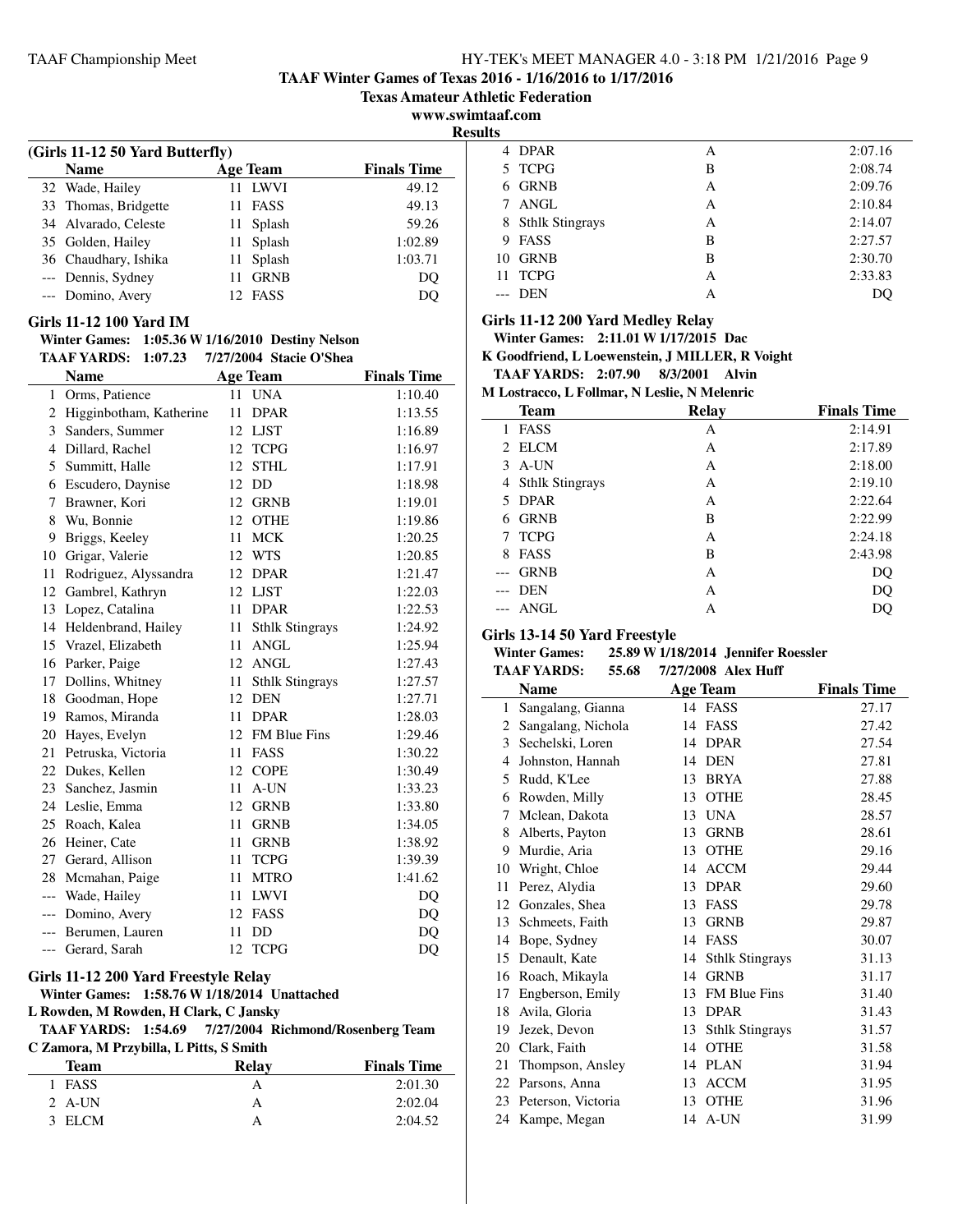**TAAF Winter Games of Texas 2016 - 1/16/2016 to 1/17/2016**

**Texas Amateur Athletic Federation**

**www.swimtaaf.com**

| (Girls 13-14 50 Yard Freestyle) |                      |    |                        |                    |
|---------------------------------|----------------------|----|------------------------|--------------------|
|                                 | <b>Name</b>          |    | <b>Age Team</b>        | <b>Finals Time</b> |
| 25                              | Lopez, Angelica      | 13 | <b>DPAR</b>            | 32.35              |
| 26                              | Dyer, Delaney        | 13 | <b>TCPG</b>            | 32.39              |
| 27                              | Jones, Asahel        | 13 | <b>DEN</b>             | 32.67              |
| 28                              | Taylor, Ashton       | 13 | <b>ANGL</b>            | 32.81              |
| 29                              | Waldrop, Emiko       | 13 | <b>OTHE</b>            | 33.08              |
| 30                              | Lessert, Drew        | 13 | <b>CARS</b>            | 33.33              |
| 31                              | Fox, Marley          | 13 | <b>GRNB</b>            | 33.39              |
| $*32$                           | Odom, Abryana        | 13 | <b>TCPG</b>            | 33.57              |
| $*32$                           | Fangman, Lily        | 14 | <b>STEP</b>            | 33.57              |
| 34                              | Ferris, Bridget      | 13 | <b>Sthlk Stingrays</b> | 33.60              |
| 35                              | Hunsucker, Breck     | 13 | <b>PIRA</b>            | 33.79              |
| 36                              | Khalil, Nadia        | 14 | <b>Sthlk Stingrays</b> | 34.17              |
| 37                              | Herrington, Emma     | 14 | <b>DEN</b>             | 34.90              |
| 38                              | Keating, Claire      | 13 | <b>PIRA</b>            | 35.21              |
| 39                              | Burke, Kadie         | 13 | <b>DPAR</b>            | 35.25              |
| 40                              | Jones, Caroline      | 14 | A-UN                   | 36.20              |
| 41                              | Piccinini, Haley     | 13 | FASS                   | 36.51              |
| 42                              | Moore, Holly         | 13 | <b>TCPG</b>            | 38.52              |
| 43                              | Catugal, Tristin     | 13 | <b>ACCM</b>            | 38.81              |
| 44                              | Bush, Hannah         | 13 | <b>DOLP</b>            | 39.69              |
| 45                              | Moore, Camryn        | 13 | <b>Sthlk Stingrays</b> | 41.35              |
| 46                              | Alvarado, Rosa Maria | 13 | DD                     | 43.92              |
| 47                              | Conde, Megan         | 13 | DD                     | 46.80              |
| 48                              | Owens, Emily         | 13 | Splash                 | 47.44              |
| 49                              | Rivera, Chelsea      | 14 | <b>STEP</b>            | 54.78              |
| 50                              | Collins, Carmen      | 14 | <b>LANC</b>            | 1:02.09            |

## **Girls 13-14 100 Yard Freestyle**

#### **Winter Games: 56.47 W1/17/2009 Emily Zapinski TAAF YARDS:** 56.39 7/27/2004 Jennifer Miller

| ັບພະ |                     | $11211200 + 0$ |                        |                    |
|------|---------------------|----------------|------------------------|--------------------|
|      | Name                |                | <b>Age Team</b>        | <b>Finals Time</b> |
| 1    | Tooley, Bridget     |                | 13 A-UN                | 57.06              |
| 2    | Rowden, Lizey       | 14             | <b>PLAN</b>            | 57.14              |
| 3    | Goodfriend, Kristen | 13             | <b>OTHE</b>            | 59.20              |
| 4    | Sangalang, Nichola  | 14             | FASS                   | 59.86              |
| 5    | Dibello, Melia      | 14             | <b>DPAR</b>            | 1:00.38            |
| 6    | Johnston, Hannah    | 14             | <b>DEN</b>             | 1:02.24            |
| 7    | Mclean, Dakota      | 13             | <b>UNA</b>             | 1:02.64            |
| 8    | Power, Mary         | 13             | <b>GRNB</b>            | 1:04.04            |
| 9    | Hickman, Hannah     | 14             | <b>UNA</b>             | 1:04.71            |
| 10   | Coffin, Faith       | 13             | <b>UNA</b>             | 1:05.06            |
| 11   | Murdie, Aria        | 13             | <b>OTHE</b>            | 1:05.89            |
| 12   | Wright, Chloe       | 14             | <b>ACCM</b>            | 1:06.00            |
| 13   | Bope, Sydney        | 14             | <b>FASS</b>            | 1:06.39            |
| 14   | Maldonado, Isabella | 14             | <b>DEN</b>             | 1:07.96            |
| 15   | Jezek, Devon        | 13             | <b>Sthlk Stingrays</b> | 1:11.70            |
| 16   | Clark, Faith        | 14             | <b>OTHE</b>            | 1:12.12            |
| 17   | Ng, Anna            | 13             | <b>WHAL</b>            | 1:12.38            |
| 18   | Taylor, Ashton      | 13             | <b>ANGL</b>            | 1:14.61            |
| 19   | Fox, Marley         | 13             | <b>GRNB</b>            | 1:15.85            |
| 20   | Kampe, Megan        | 14             | A-UN                   | 1:16.18            |
| 21   | Jones, Asahel       | 13             | <b>DEN</b>             | 1:16.46            |
| 22   | Khalil, Nadia       | 14             | <b>Sthlk Stingrays</b> | 1:16.70            |
| 23   | Herrington, Emma    |                | 14 DEN                 | 1:16.97            |

| 1:17.60 |
|---------|
| 1:17.63 |
| 1:17.83 |
| 1:23.40 |
| 1:26.57 |
| 1:27.16 |
| 1:33.11 |
| 1:54.75 |
| 2:23.36 |
|         |

## **Girls 13-14 200 Yard Freestyle**

|  |  | Winter Games: 2:02.98 W 1/17/2009 Emily Zapinski |
|--|--|--------------------------------------------------|
|--|--|--------------------------------------------------|

|    | TAAF YARDS:<br>2:05.56 | 7/1/1997 | Jessica Lovorn |                    |
|----|------------------------|----------|----------------|--------------------|
|    | Name                   | Age Team |                | <b>Finals Time</b> |
| 1  | Lyons, Sarah           |          | 13 DPAR        | 2:13.24            |
| 2  | Waters, Jordyn         | 13       | <b>DPAR</b>    | 2:13.75            |
| 3  | Rowden, Milly          | 13       | <b>OTHE</b>    | 2:15.35            |
| 4  | Showalter, Abby        | 14       | FASS           | 2:16.76            |
|    | 5 Coffin, Faith        | 13       | <b>UNA</b>     | 2:20.38            |
| 6  | Konvicka, Kayla        | 13       | DPAR           | 2:23.81            |
| 7  | Hickman, Hannah        | 14       | UNA            | 2:24.32            |
| 8  | Pierce, Morgan         | 13       | <b>DPAR</b>    | 2:25.95            |
| 9  | Buchanan, Avery        | 13       | <b>GRNB</b>    | 2:26.67            |
| 10 | Wright, Chloe          | 14       | <b>ACCM</b>    | 2:28.99            |
| 11 | Schmeets, Faith        | 13       | <b>GRNB</b>    | 2:31.33            |
|    | 12 Perry, Keely        | 13       | FASS           | 2:36.81            |
| 13 | Taylor, Ashton         | 13       | <b>ANGL</b>    | 2:49.32            |
|    | 14 Ng, Anna            | 13       | WHAL           | 2:49.46            |
|    | 15 Roach, Mikayla      | 14       | <b>GRNB</b>    | 2:50.26            |

## **Girls 13-14 50 Yard Backstroke**

# **Winter Games:** 28.93 W 1/19/2013 Madison Chao<br>TA A E VA DDS: 20.66 7/28/2003 Jonnifor Miller

|       | <b>TAAF YARDS:</b><br>29.66 |    | 7/28/2003 Jennifer Miller |                    |
|-------|-----------------------------|----|---------------------------|--------------------|
|       | <b>Name</b>                 |    | <b>Age Team</b>           | <b>Finals Time</b> |
| 1     | Rowden, Milly               | 13 | <b>OTHE</b>               | 30.80              |
| 2     | Rudd, K'Lee                 | 13 | <b>BRYA</b>               | 30.91              |
| 3     | Brawner, Kinsey             | 14 | <b>GRNB</b>               | 31.15              |
| 4     | Boudreaux, Jasmine          | 14 | <b>BCST</b>               | 31.19              |
| 5     | Mclean, Dakota              | 13 | <b>UNA</b>                | 31.30              |
| 6     | Waters, Jordyn              | 13 | <b>DPAR</b>               | 31.49              |
| 7     | Hammons, Hannah             | 13 | FASS                      | 32.38              |
| 8     | Showalter, Abby             | 14 | FASS                      | 32.60              |
| 9     | Buchanan, Avery             | 13 | <b>GRNB</b>               | 32.81              |
| 10    | Goodfriend, Kristen         | 13 | <b>OTHE</b>               | 33.52              |
| 11    | Bracher, Caitlyn            | 14 | <b>DPAR</b>               | 33.63              |
| 12    | Power, Mary                 | 13 | <b>GRNB</b>               | 33.71              |
| 13    | Konvicka, Kayla             | 13 | <b>DPAR</b>               | 34.16              |
| 14    | Wood, Sabrina               | 13 | <b>FASS</b>               | 34.67              |
| 15    | Bope, Sydney                | 14 | FASS                      | 34.87              |
| 16    | Pierce, Morgan              | 13 | <b>DPAR</b>               | 35.37              |
| 17    | Roach, Mikayla              | 14 | <b>GRNB</b>               | 36.01              |
| 18    | Lopez, Angelica             | 13 | <b>DPAR</b>               | 36.08              |
| $*19$ | Parrish, Avery              | 13 | <b>DPAR</b>               | 36.49              |
| *19   | Engberson, Emily            | 13 | <b>FM Blue Fins</b>       | 36.49              |
| 21    | Michaelsen, Brenna          | 13 | <b>DEN</b>                | 37.26              |
|       | 22 Ferris, Bridget          | 13 | <b>Sthlk Stingrays</b>    | 37.92              |
|       |                             |    |                           |                    |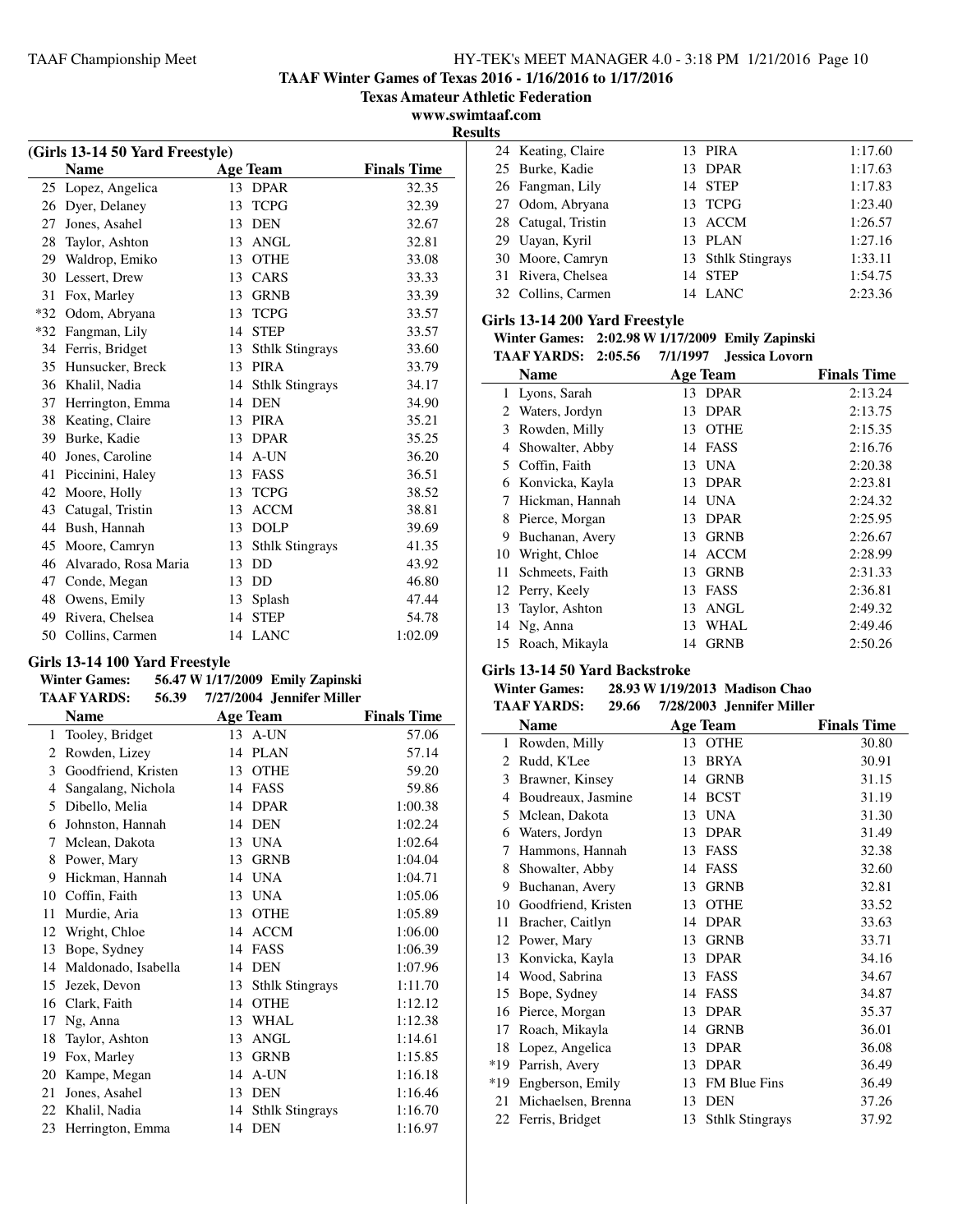**TAAF Winter Games of Texas 2016 - 1/16/2016 to 1/17/2016**

**Texas Amateur Athletic Federation**

**www.swimtaaf.com Results**

|    |                                  |                   | л.                 |  |  |  |  |  |
|----|----------------------------------|-------------------|--------------------|--|--|--|--|--|
|    | (Girls 13-14 50 Yard Backstroke) |                   |                    |  |  |  |  |  |
|    | <b>Name</b>                      | <b>Age Team</b>   | <b>Finals Time</b> |  |  |  |  |  |
| 23 | Clark, Faith                     | <b>OTHE</b><br>14 | 38.38              |  |  |  |  |  |
|    | 24 Harrison, Elizabeth           | DOLP<br>14        | 39.58              |  |  |  |  |  |
|    | 25 Ng, Anna                      | 13 WHAL           | 40.20              |  |  |  |  |  |
|    | 26 Keating, Claire               | 13 PIRA           | 41.28              |  |  |  |  |  |
| 27 | Jones, Asahel                    | 13 DEN            | 42.06              |  |  |  |  |  |
|    | 28 Piccinini, Haley              | 13 FASS           | 42.38              |  |  |  |  |  |
| 29 | Bush, Hannah                     | 13 DOLP           | 43.28              |  |  |  |  |  |
|    | 30 Herrington, Emma              | 14 DEN            | 43.51              |  |  |  |  |  |
| 31 | Moore, Holly                     | 13 TCPG           | 48.57              |  |  |  |  |  |
|    | 32 Owens, Emily                  | 13 Splash         | 51.57              |  |  |  |  |  |
|    | 33 Conde, Megan                  | DD<br>13          | 52.69              |  |  |  |  |  |
| 34 | Rivera, Chelsea                  | <b>STEP</b><br>14 | 54.54              |  |  |  |  |  |
|    |                                  |                   |                    |  |  |  |  |  |

#### **Girls 13-14 50 Yard Breaststroke**

| <b>Winter Games:</b> | 31.48 W 1/18/2014 Jennifer Roessler |  |
|----------------------|-------------------------------------|--|
|                      |                                     |  |

| TAAF YARDS:                       | 31.19 | 7/27/2008 Kirsten Ericksen |
|-----------------------------------|-------|----------------------------|
| $\mathbf{M}$ $\sim$ $\sim$ $\sim$ |       | п.                         |

|       | <b>Name</b>          |    | <b>Age Team</b>        | <b>Finals Time</b> |
|-------|----------------------|----|------------------------|--------------------|
| 1     | Yeguez, Erika        | 13 | <b>DPAR</b>            | 34.24              |
| 2     | Alberts, Payton      | 13 | <b>GRNB</b>            | 36.54              |
| 3     | Gonzales, Shea       | 13 | <b>FASS</b>            | 36.55              |
| 4     | Lyons, Sarah         | 13 | <b>DPAR</b>            | 37.37              |
| 5     | Dibello, Melia       | 14 | <b>DPAR</b>            | 37.38              |
| 6     | Hickman, Hannah      | 14 | <b>UNA</b>             | 37.40              |
| 7     | Maldonado, Isabella  | 14 | <b>DEN</b>             | 38.44              |
| 8     | Van Buren, Jennifer  | 13 | <b>GRNB</b>            | 39.56              |
| 9     | Dobbins, Alexandra   | 13 | <b>FASS</b>            | 39.66              |
| 10    | Avila, Gloria        | 13 | <b>DPAR</b>            | 39.98              |
| 11    | Bracher, Caitlyn     | 14 | <b>DPAR</b>            | 41.01              |
| 12    | Peterson, Victoria   | 13 | <b>OTHE</b>            | 41.29              |
| 13    | Dyer, Delaney        | 13 | <b>TCPG</b>            | 41.95              |
| 14    | Hunsucker, Breck     | 13 | <b>PIRA</b>            | 42.11              |
| 15    | Waldrop, Emiko       | 13 | <b>OTHE</b>            | 42.38              |
| 16    | Burke, Kadie         | 13 | <b>DPAR</b>            | 43.16              |
| 17    | Parrish, Avery       | 13 | <b>DPAR</b>            | 43.35              |
| 18    | Thompson, Ansley     | 14 | <b>PLAN</b>            | 43.86              |
| 19    | Fox, Marley          | 13 | GRNB                   | 44.06              |
| 20    | Harrison, Elizabeth  | 14 | <b>DOLP</b>            | 45.50              |
| 21    | Coffin, Faith        | 13 | <b>UNA</b>             | 46.45              |
| 22    | Denault, Kate        | 14 | <b>Sthlk Stingrays</b> | 46.90              |
| 23    | Uayan, Kyril         | 13 | <b>PLAN</b>            | 47.06              |
| 24    | Moore, Camryn        | 13 | <b>Sthlk Stingrays</b> | 47.51              |
| 25    | Catugal, Tristin     | 13 | <b>ACCM</b>            | 48.12              |
| 26    | Moore, Holly         | 13 | <b>TCPG</b>            | 49.26              |
| 27    | Alvarado, Rosa Maria | 13 | DD                     | 51.39              |
| 28    | Bush, Hannah         | 13 | <b>DOLP</b>            | 52.19              |
| $---$ | Collins, Carmen      | 14 | <b>LANC</b>            | DO                 |
| ---   | Conde, Megan         | 13 | DD                     | DQ                 |

#### **Girls 13-14 50 Yard Butterfly**

# **Winter Games: 27.22 W1/18/2014 Jennifer Roessler**

| <b>TAAF YARDS:</b> | 27.65 | 7/27/2008 Kirsten Ericksen |                    |
|--------------------|-------|----------------------------|--------------------|
| <b>Name</b>        |       | Age Team                   | <b>Finals Time</b> |
| 1 Tooley, Bridget  |       | 13 A-UN                    | 28.69              |

| 14 BCST<br>2 Boudreaux, Jasmine<br>28.71 |  |
|------------------------------------------|--|
|                                          |  |

| 3     | Brawner, Kinsey      | 14 | <b>GRNB</b>            | 29.01 |
|-------|----------------------|----|------------------------|-------|
| 4     | Elizabeth, Rowden    | 14 | <b>OTHE</b>            | 29.70 |
| 5     | Pierce, Morgan       | 13 | <b>DPAR</b>            | 30.57 |
| 6     | Hammons, Hannah      | 13 | FASS                   | 30.63 |
| 7     | Power, Mary          | 13 | <b>GRNB</b>            | 31.18 |
| 8     | Buchanan, Avery      | 13 | <b>GRNB</b>            | 32.08 |
| 9     | Konvicka, Kayla      | 13 | <b>DPAR</b>            | 32.28 |
| 10    | Perez, Alydia        | 13 | <b>DPAR</b>            | 33.01 |
| 11    | Murdie, Aria         | 13 | <b>OTHE</b>            | 33.23 |
| $*12$ | Yeguez, Erika        | 13 | <b>DPAR</b>            | 33.25 |
| $*12$ | Schmeets, Faith      | 13 | <b>GRNB</b>            | 33.25 |
| 14    | Sechelski, Loren     | 14 | <b>DPAR</b>            | 33.51 |
| 15    | Kampe, Megan         | 14 | A-UN                   | 33.63 |
| 16    | Wood, Sabrina        | 13 | FASS                   | 34.55 |
| 17    | Lessert, Drew        | 13 | CARS                   | 35.38 |
| 18    | Michaelsen, Brenna   | 13 | <b>DEN</b>             | 35.50 |
| 19    | Parsons, Anna        | 13 | <b>ACCM</b>            | 35.90 |
| 20    | Van Buren, Jennifer  | 13 | <b>GRNB</b>            | 36.43 |
| 21    | Ferris, Bridget      | 13 | <b>Sthlk Stingrays</b> | 36.90 |
| 22    | Dyer, Delaney        | 13 | <b>TCPG</b>            | 38.62 |
| 23    | Hunsucker, Breck     | 13 | <b>PIRA</b>            | 39.15 |
| 24    | Khalil, Nadia        | 14 | <b>Sthlk Stingrays</b> | 39.59 |
| 25    | Jones, Caroline      | 14 | A-UN                   | 41.40 |
| 26    | Uayan, Kyril         | 13 | <b>PLAN</b>            | 47.52 |
| 27    | Alvarado, Rosa Maria | 13 | DD                     | 50.25 |
| 28    | Owens, Emily         | 13 | Splash                 | 53.56 |
|       |                      |    |                        |       |

# **Girls 13-14 100 Yard IM**

 $\overline{\phantom{a}}$ 

# **Winter Games: 1:05.04 W1/19/2013 Madison Chao**

| <b>TAAF YARDS: 1:02.03</b> | 7/27/2008 Kirsten Ericksen |  |
|----------------------------|----------------------------|--|
|                            |                            |  |

|    | <b>Name</b>         |    | <b>Age Team</b>        | <b>Finals Time</b> |
|----|---------------------|----|------------------------|--------------------|
| 1  | Tooley, Bridget     |    | 13 A-UN                | 1:06.37            |
| 2  | Rowden, Lizey       | 14 | <b>PLAN</b>            | 1:06.48            |
| 3  | Brawner, Kinsey     | 14 | <b>GRNB</b>            | 1:08.04            |
| 4  | Sechelski, Loren    | 14 | <b>DPAR</b>            | 1:09.80            |
| 5  | Waters, Jordyn      | 13 | <b>DPAR</b>            | 1:09.87            |
| *6 | Rudd, K'Lee         | 13 | <b>BRYA</b>            | 1:10.59            |
| *6 | Dibello, Melia      | 14 | <b>DPAR</b>            | 1:10.59            |
| 8  | Lyons, Sarah        | 13 | <b>DPAR</b>            | 1:11.19            |
| 9  | Boudreaux, Jasmine  | 14 | <b>BCST</b>            | 1:11.42            |
| 10 | Alberts, Payton     | 13 | <b>GRNB</b>            | 1:12.49            |
| 11 | Hammons, Hannah     | 13 | <b>FASS</b>            | 1:12.53            |
| 12 | Gonzales, Shea      | 13 | <b>FASS</b>            | 1:14.36            |
| 13 | Yeguez, Erika       | 13 | <b>DPAR</b>            | 1:15.81            |
| 14 | Perez, Alydia       | 13 | <b>DPAR</b>            | 1:16.14            |
| 15 | Bracher, Caitlyn    | 14 | <b>DPAR</b>            | 1:16.23            |
| 16 | Maldonado, Isabella | 14 | <b>DEN</b>             | 1:17.51            |
| 17 | Wood, Sabrina       | 13 | FASS                   | 1:18.88            |
| 18 | Dobbins, Alexandra  | 13 | <b>FASS</b>            | 1:18.93            |
| 19 | Michaelsen, Brenna  | 13 | <b>DEN</b>             | 1:20.85            |
| 20 | Waldrop, Emiko      | 13 | <b>OTHE</b>            | 1:22.80            |
| 21 | Parrish, Avery      | 13 | <b>DPAR</b>            | 1:23.25            |
| 22 | Jezek, Devon        | 13 | <b>Sthlk Stingrays</b> | 1:23.29            |
| 23 | Engberson, Emily    | 13 | <b>FM Blue Fins</b>    | 1:23.50            |
| 24 | Lopez, Angelica     | 13 | <b>DPAR</b>            | 1:23.92            |
|    | 25 Parsons, Anna    | 13 | <b>ACCM</b>            | 1:24.27            |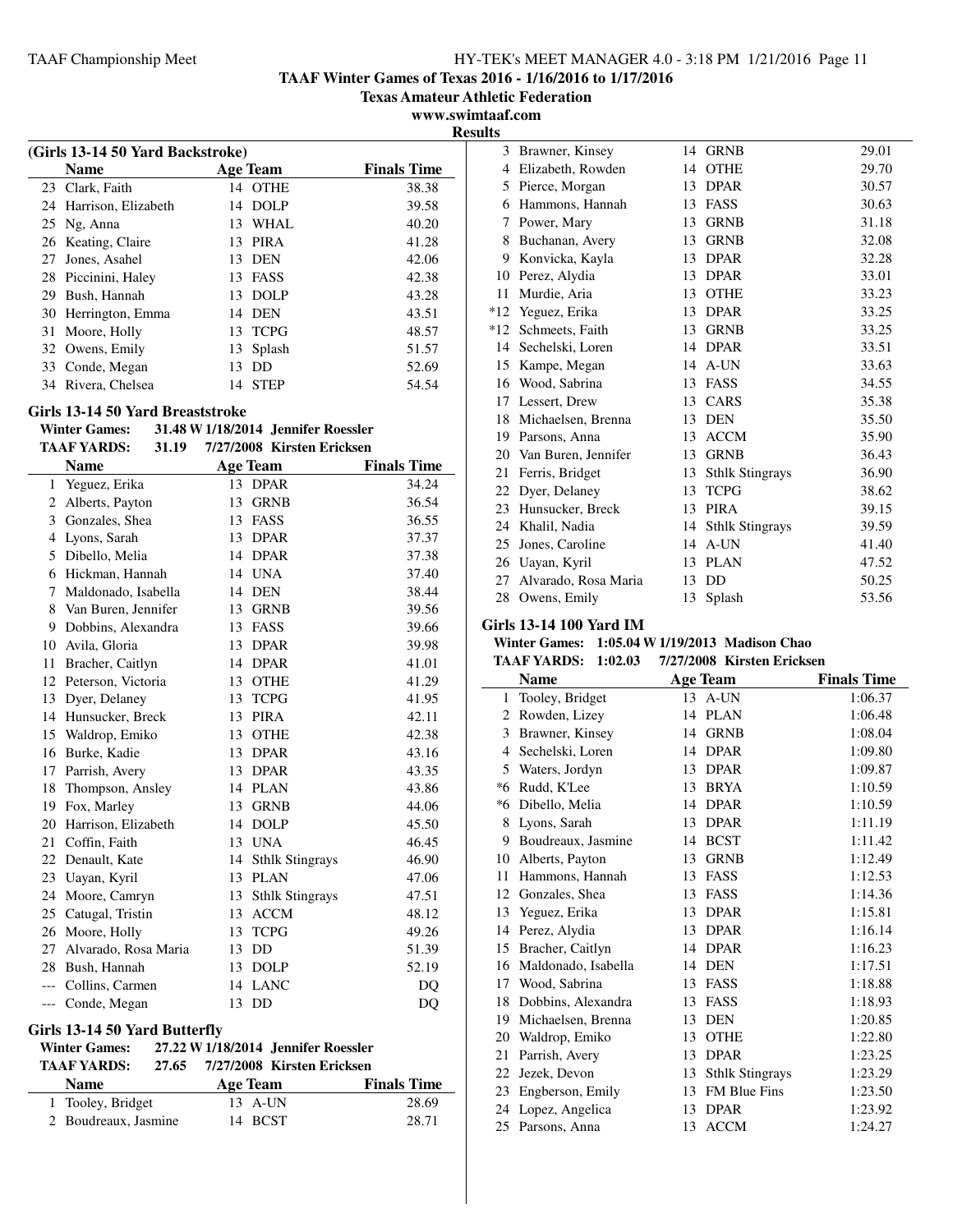**TAAF Winter Games of Texas 2016 - 1/16/2016 to 1/17/2016**

**Texas Amateur Athletic Federation**

**www.swimtaaf.com**

|                                            |                                              | Texas Amateur Atni |               |
|--------------------------------------------|----------------------------------------------|--------------------|---------------|
|                                            |                                              | www.swimta         |               |
| (Girls 13-14 100 Yard IM)                  |                                              |                    | <b>Result</b> |
| <b>Name</b>                                | <b>Age Team</b>                              | <b>Finals Time</b> |               |
| 26 Peterson, Victoria                      | 13 OTHE                                      | 1:24.36            |               |
| 27 Van Buren, Jennifer                     | 13 GRNB                                      | 1:26.06            |               |
| 28 Fangman, Lily                           | 14 STEP                                      | 1:28.87            |               |
| 29 Harrison, Elizabeth                     | 14 DOLP                                      | 1:28.99            |               |
| 30 Odom, Abryana                           | 13 TCPG                                      | 1:35.44            |               |
| --- Denault, Kate                          | 14 Sthlk Stingrays                           |                    |               |
|                                            |                                              | DQ                 |               |
| Girls 13-14 200 Yard Freestyle Relay       |                                              |                    |               |
|                                            | Winter Games: 1:47.36 W 1/17/2015 Unattached |                    |               |
| V Tran, L Rowden, C Jansky, J Herron       |                                              |                    |               |
| TAAF YARDS: 1:47.30                        | 7/27/2002 Alvin                              |                    |               |
| K Kelly, M Lostracco, N Leslie, N Melenric |                                              |                    |               |
| <b>Team</b>                                | <b>Relay</b>                                 | <b>Finals Time</b> |               |
| 1 OTHE                                     | B                                            | 1:49.84            | V             |
| 2 DPAR                                     | A                                            | 1:50.88            |               |
| 3 FASS                                     | B                                            | 1:52.62            |               |
| 4 GRNB                                     | B                                            | 1:54.67            |               |
| 5 DPAR                                     | B                                            | 1:57.98            |               |
| 6 DEN                                      | A                                            | 2:05.07            |               |
| 7 FASS                                     | A                                            | 2:06.64            |               |
| 8 GRNB                                     | A                                            | 2:07.34            |               |
| 9 DPAR                                     | $\mathcal{C}$                                | 2:09.87            |               |
| 10 ACCM                                    | A                                            | 2:13.39            |               |
| 11 TCPG                                    | A                                            | 2:17.56            |               |
| 12 Sthlk Stingrays                         | A                                            | 2:20.40            |               |
| --- OTHE                                   | A                                            | DQ                 |               |
| Girls 13-14 200 Yard Medley Relay          |                                              |                    |               |
|                                            | Winter Games: 1:58.57 W 1/17/2015 Unattached |                    |               |
| C Jansky, J Herron, V Tran, L Rowden       |                                              |                    |               |
| TAAF YARDS: 2:01.69                        | 7/28/2003 Frisco - Fast                      |                    |               |
| J Miller, A Johnson, H Blizzard, K Nolet   |                                              |                    |               |
| <b>Team</b>                                | Relay                                        | <b>Finals Time</b> |               |
| 1 DPAR                                     | A                                            | 2:02.50            |               |
| 2 OTHE                                     | A                                            | 2:02.64            |               |
| 3<br>FASS                                  | В                                            | 2:04.79            |               |
| 4 GRNB                                     | B                                            | 2:05.68            |               |
| 5 DPAR                                     | B                                            | 2:09.90            | W             |
| 6 FASS                                     | A                                            | 2:15.81            |               |
| 7 OTHE                                     | B                                            | 2:19.24            |               |
| 8 GRNB                                     | A                                            | 2:22.27            |               |
| 9 DPAR                                     | $\mathsf{C}$                                 | 2:27.68            |               |
| 10 ACCM                                    | A                                            | 2:29.51            |               |
| 11<br><b>Sthlk Stingrays</b>               | A                                            | 2:35.74            |               |
| 12 TCPG                                    | A                                            | 2:36.75            |               |
| --- PLAN                                   | B                                            | DQ                 |               |
| <b>DEN</b><br>---                          | A                                            | DQ                 |               |
|                                            |                                              |                    |               |
| Women 15-17 50 Yard Freestyle              |                                              |                    |               |
| <b>Winter Games:</b>                       | 24.88 W 1/17/2016 Kaylee Brawner             |                    |               |
| <b>TAAF YARDS:</b>                         | 7/25/2008 Skylar Smith<br>23.25              |                    |               |
| <b>Name</b>                                | <b>Age Team</b>                              | <b>Finals Time</b> |               |
| 1 Brawner, Kaylee                          | 17 GRNB                                      | 24.88W             |               |
| 2 Rogan, Lindsey                           | OTHE<br>15                                   | 26.20              |               |
| 3 Dockal, Spencer                          | 15 Sthlk Stingrays                           | 26.61              |               |

| ılts |                    |    |                    |       |
|------|--------------------|----|--------------------|-------|
| 4    | Hailey, Melissa    |    | 16 FASS            | 27.00 |
| 5    | Hall, Meili        |    | 16 OTHE            | 27.30 |
| 6    | Truesdell, Hannah  | 15 | <b>STEP</b>        | 29.19 |
| 7    | Schaffer, Sabrina  | 15 | <b>OTHE</b>        | 30.12 |
| 8    | Womble, Alyson     |    | 15 ACCM            | 31.14 |
| 9    | Carlin, Riley      | 15 | CARS               | 31.32 |
| 10   | Hurst, Tessa       |    | 15 DOLP            | 31.62 |
| 11   | Tatum, Anna        |    | 15 Sthlk Stingrays | 32.28 |
| 12   | Besse, Audrey      | 15 | <b>OTHE</b>        | 32.49 |
| 13   | Clark, Caysea      |    | 16 ACCM            | 33.00 |
| 14   | Havia, Niina       |    | 15 Sthlk Stingrays | 33.02 |
| 15   | Ray, Dominique     | 15 | CARS               | 33.27 |
|      | 16 Lawler, Olivia  | 16 | <b>WFOR</b>        | 34.58 |
| 17   | Valladares, Brenda | 17 | DD.                | 35.49 |
| 18   | Mascorro, Lauren   | 15 | A-UN               | 36.62 |

# **Women 15-17 100 Yard Freestyle**

#### **Winter Games: 56.13 W 1/19/2014 Kaylee Brawner**<br>TAAE VA PDS: 51.13 7/25/2008 Styler Smith **TAAF YARDS: 51.13 Skylar Smith 7/25/2008**

|    | IAAF YAKDS:<br>31.13 |    | 772572000 SKYRIT SMILL |                    |
|----|----------------------|----|------------------------|--------------------|
|    | Name                 |    | Age Team               | <b>Finals Time</b> |
| 1  | Rogan, Lindsey       |    | 15 OTHE                | 56.78              |
| 2  | Dockal, Spencer      | 15 | <b>Sthlk Stingrays</b> | 57.24              |
| 3  | Hall, Meili          | 16 | <b>OTHE</b>            | 59.85              |
| 4  | Tedore, Audrey       | 17 | <b>BB</b>              | 1:00.11            |
| 5  | Hailey, Melissa      | 16 | FASS                   | 1:01.04            |
| 6  | Taylor, Paris        | 15 | <b>OTHE</b>            | 1:01.07            |
| 7  | Hall, Kaili          | 15 | <b>OTHE</b>            | 1:02.42            |
| 8  | Barnes, Sarah        | 16 | <b>ACCM</b>            | 1:04.72            |
| 9  | Coffin, Shalley      | 15 | <b>UNA</b>             | 1:05.52            |
| 10 | Truesdell, Hannah    | 15 | <b>STEP</b>            | 1:05.71            |
| 11 | Hurst, Tessa         | 15 | <b>DOLP</b>            | 1:06.42            |
|    | 12 Womble, Alyson    | 15 | <b>ACCM</b>            | 1:09.08            |
| 13 | Clark, Caysea        | 16 | <b>ACCM</b>            | 1:11.97            |
| 14 | Ruggiero, Reilly     | 15 | <b>DOLP</b>            | 1:13.47            |
| 15 | Ray, Dominique       | 15 | CARS                   | 1:14.50            |
| 16 | Tatum, Anna          | 15 | <b>Sthlk Stingrays</b> | 1:15.64            |
| 17 | Valladares, Brenda   | 17 | DD                     | 1:18.23            |
| 18 | Mascorro, Lauren     |    | 15 A-UN                | 1:22.01            |

# **Women 15-17 200 Yard Freestyle**

# **Winter Games: 2:11.98 W1/17/2016 Kaili Hall**

|  | TAAF YARDS: 2:01.30 7/26/2004 Emily Floyd |  |  |  |
|--|-------------------------------------------|--|--|--|
|--|-------------------------------------------|--|--|--|

|   | Name                  | <b>Age Team</b> |            | <b>Finals Time</b> |
|---|-----------------------|-----------------|------------|--------------------|
|   | 1 Hall, Kaili         |                 | 15 OTHE    | 2:11.98W           |
|   | 2 Tatum, Samantha     |                 | 15 OTHE    | 2:12.95            |
|   | 3 Linthicum, Kirbie   |                 | 15 DPAR    | 2:14.02            |
|   | 4 Barnes, Sarah       |                 | 16 ACCM    | 2:20.19            |
|   | 5 Mcdonald, Elizabeth |                 | 15 MTRO    | 2:20.63            |
|   | 6 Taylor, Paris       |                 | 15 OTHE    | 2:20.66            |
|   | 7 Holloway, Mckenna   |                 | 15 CSTS    | 2:30.91            |
| 8 | Leonard, Kaitlyn      |                 | 15 PIRA    | 2:33.83            |
| 9 | Coffin, Shalley       |                 | <b>UNA</b> | 2:41.67            |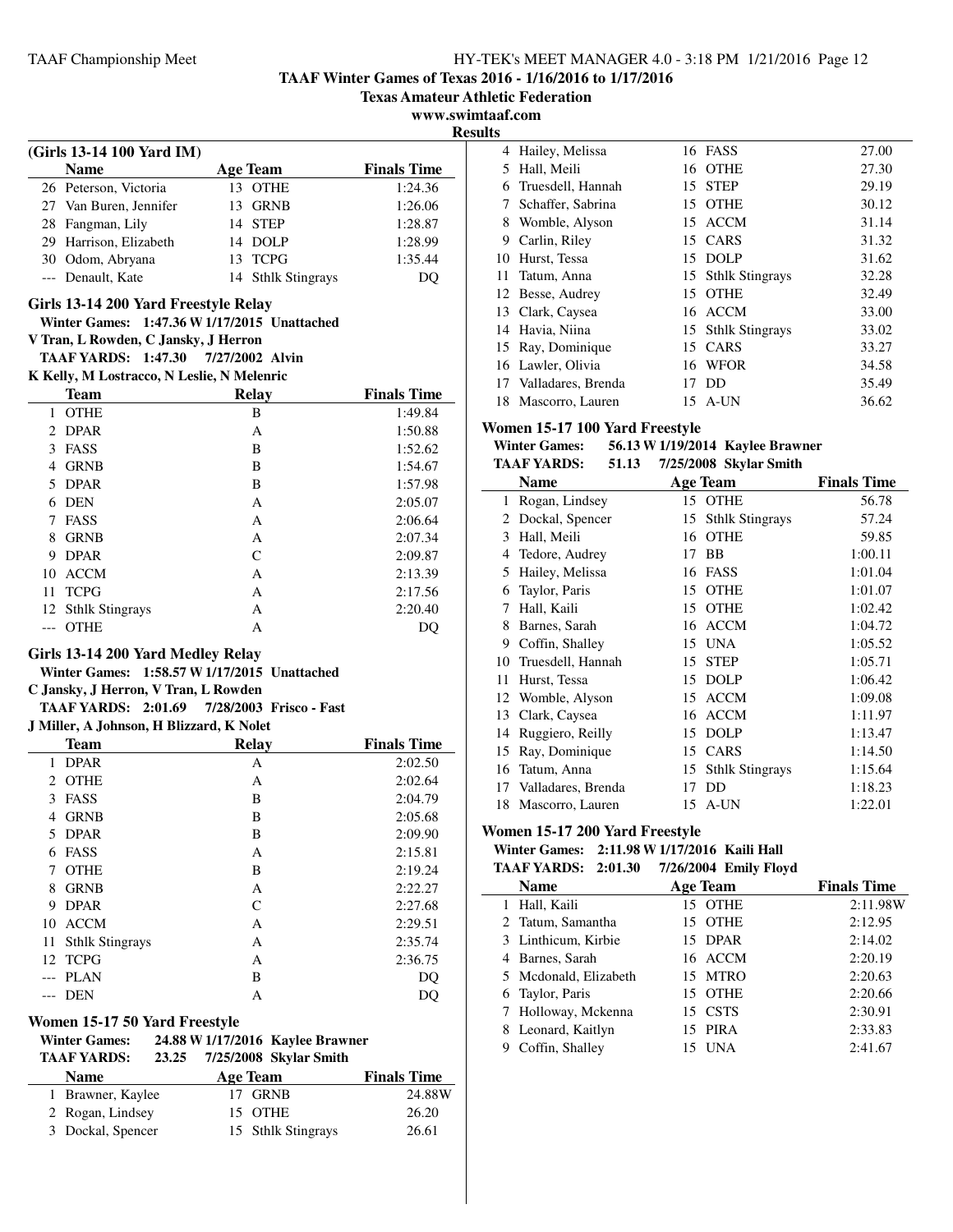**TAAF Winter Games of Texas 2016 - 1/16/2016 to 1/17/2016**

**Texas Amateur Athletic Federation**

**www.swimtaaf.com**

**Results**

|                                                             | Women 15-17 50 Yard Backstroke   |    |                              |                    | V        |
|-------------------------------------------------------------|----------------------------------|----|------------------------------|--------------------|----------|
|                                                             | <b>Winter Games:</b>             |    | 29.05 W 1/17/2016 Meili Hall |                    |          |
|                                                             | <b>TAAF YARDS:</b><br>28.25      |    | 7/26/2004 Courtney Phillips  |                    |          |
|                                                             | <b>Name</b>                      |    | <b>Age Team</b>              | <b>Finals Time</b> |          |
|                                                             | 1 Hall, Meili                    |    | 16 OTHE                      | 29.05W             |          |
|                                                             | 2 Brawner, Kaylee                | 17 | <b>GRNB</b>                  | 29.33              |          |
| 3                                                           | Tatum, Samantha                  | 15 | <b>OTHE</b>                  | 30.94              |          |
|                                                             | 4 Mcdonald, Elizabeth            |    | 15 MTRO                      | 31.48              |          |
|                                                             | 5 Gambrel, Rachel                |    | 15 LJST                      | 32.81              |          |
|                                                             | 6 Burt, Camberon                 |    | 16 A-UN                      | 33.29              |          |
| 7                                                           | Hurst, Tessa                     | 15 | <b>DOLP</b>                  | 34.40              |          |
| 8                                                           | Hailey, Melissa                  | 16 | FASS                         | 34.41              |          |
| 9                                                           | Coffin, Shalley                  | 15 | <b>UNA</b>                   | 37.07              |          |
|                                                             | 10 Clark, Caysea                 |    | 16 ACCM                      | 39.55              | V        |
|                                                             | 11 Lawler, Olivia                |    | 16 WFOR                      | 39.94              |          |
|                                                             | 12 Valladares, Brenda            |    | 17 DD                        | 41.18              | K        |
|                                                             | Women 15-17 50 Yard Breaststroke |    |                              |                    |          |
| 31.00 W 1/18/2015 Jennifer Roessler<br><b>Winter Games:</b> |                                  |    |                              |                    |          |
|                                                             | <b>TAAF YARDS:</b><br>29.60      |    | 7/25/2008 Skylar Smith       |                    |          |
|                                                             | <b>Name</b>                      |    | <b>Age Team</b>              | <b>Finals Time</b> |          |
|                                                             | 1 Brawner, Kaylee                |    | 17 GRNB                      | 34.72              |          |
|                                                             | 2 Mcchesney, Samantha            |    | 17 OTHE                      | 34.97              | V        |
| 3                                                           | Burt, Camberon                   |    | 16 A-UN                      | 35.23              |          |
| $\overline{4}$                                              | Hall, Kaili                      |    | 15 OTHE                      | 35.39              | $\bf{R}$ |
|                                                             | 5 Carlin, Riley                  |    | 15 CARS                      | 35.97              |          |
|                                                             | 6 Wheeler, Emma                  | 15 | <b>DPAR</b>                  | 36.62              |          |
| 7                                                           | Taylor, Paris                    |    | 15 OTHE                      | 37.93              | C        |
| 8                                                           | Barnes, Sarah                    |    | 16 ACCM                      | 39.37              |          |
| 9                                                           | Tatum, Anna                      | 15 | <b>Sthlk Stingrays</b>       | 40.88              |          |
| 10                                                          | Ruggiero, Reilly                 | 15 | <b>DOLP</b>                  | 41.18              |          |
| 11                                                          | Ray, Dominique                   | 15 | <b>CARS</b>                  | 42.74              |          |

# 12 Havia, Niina 15 Sthlk Stingrays 44.12 13 Womble, Alyson 15 ACCM 44.82 14 Lawler, Olivia 16 WFOR 46.78

#### **Women 15-17 50 Yard Butterfly**

| <b>Winter Games:</b> |       | 27.33 W 1/18/2015 Jennifer Roessler |
|----------------------|-------|-------------------------------------|
| <b>TAAF YARDS:</b>   | 25.22 | 7/25/2008 Skylar Smith              |

|    | <b>Name</b>          |    | <b>Age Team</b>    | <b>Finals Time</b> |
|----|----------------------|----|--------------------|--------------------|
|    | 1 Dockal, Spencer    |    | 15 Sthlk Stingrays | 28.25              |
|    | Rogan, Lindsey       | 15 | <b>OTHE</b>        | 29.08              |
| 3  | Tatum, Samantha      |    | 15 OTHE            | 29.77              |
|    | 4 Leonard, Kaitlyn   |    | 15 PIRA            | 30.07              |
|    | 5 Wheeler, Emma      |    | 15 DPAR            | 30.25              |
| 6  | Mcdonald, Elizabeth  |    | 15 MTRO            | 30.36              |
| 7  | Gambrel, Rachel      |    | 15 LJST            | 30.80              |
| 8  | Holloway, Mckenna    |    | 15 CSTS            | 31.11              |
| 9  | Tedore, Audrey       | 17 | <b>BB</b>          | 31.79              |
| 10 | Schaffer, Sabrina    |    | 15 OTHE            | 31.87              |
| 11 | Linthicum, Kirbie    |    | 15 DPAR            | 32.08              |
|    | 12 Truesdell, Hannah |    | 15 STEP            | 35.15              |
|    | Mascorro, Lauren     | 15 | A-UN               | DO                 |
|    |                      |    |                    |                    |

## **Women 15-17 100 Yard IM**

**Winter Games: 1:04.37 W1/19/2014 Kaylee Brawner TAAF VARDS: 1:01.77 7/25/2008** Seabr

| TAAF YARDS: 1:01.77 | 7/25/2008 Seabre Pope |                    |
|---------------------|-----------------------|--------------------|
| <b>Name</b>         | <b>Age Team</b>       | <b>Finals Time</b> |
| 1 Gambrel, Rachel   | 15 LJST               | 1:08.30            |
| 2 Tedore, Audrey    | 17 BB                 | 1:09.40            |
| 3 Linthicum, Kirbie | 15 DPAR               | 1:09.68            |
| 4 Wheeler, Emma     | 15 DPAR               | 1:10.22            |
| 5 Burt, Camberon    | 16 A-UN               | 1:12.59            |
| 6 Holloway, Mckenna | 15 CSTS               | 1:13.91            |
| 7 Leonard, Kaitlyn  | 15 PIRA               | 1:15.82            |
| Ruggiero, Reilly    | 15 DOLP               | 1:21.69            |
| Carlin, Riley       | 15 CARS               | 1:23.11            |

# **Women 15-17 200 Yard Freestyle Relay**

**Winter Games: 1:50.30 W1/19/2014 Una**

**K Brawner, R Fauber, S Spradlin, J Gryder**

**TAAF YARDS:** 1:42.01 7/26/2004 SouthBelt Area Swimteam **N Melenric, C Cunningham, J Thibodaux, K Kelly**

| <b>Team</b> | Relay | <b>Finals Time</b> |
|-------------|-------|--------------------|
| 1 UNA       |       | 1:55.02            |
| 2 ACCM      |       | 1:59.34            |

# **Women 15-17 200 Yard Medley Relay**

**Winter Games: 2:02.92 W1/17/2016 Una**

**R Gambrel, K Hall, M Hall, E Wheeler**

**TAAF YARDS: 1:53.46 Richmond/Rosenberg Team 7/26/2004 C Phillips, J Roth, H D'Antoni, J Louvier**

| <b>Team</b>       | Relay | <b>Finals Time</b> |
|-------------------|-------|--------------------|
| 1 UNA             | A     | 2:02.92W           |
| 2 OTHE            | А     | 2:05.92            |
| 3 Sthlk Stingrays |       | 2:15.55            |
| 4 ACCM            | B     | 2:16.50            |
|                   |       |                    |

# **Women 18-24 50 Yard Freestyle**

**Winter Games: 25.69 W 1/14/2012 Blythe Nava<br>
<b>TAAF YARDS: 25.60** 7/27/2003 Amber Tvler

**TAAF YARDS: 25.60 Amber Tyler 7/27/2003**

| <b>Name</b>      | Age Team | <b>Finals Time</b> |
|------------------|----------|--------------------|
| 1 Fauber, Ruth   | 18 GRNB  | 28.39              |
| 2 Windom, Jade   | 18 CARS  | 38.62              |
| 3 Beuses, Lucila | 19 WEST  | 46.30              |

# **Women 18-24 100 Yard Freestyle**

**Winter Games: 56.61 W1/14/2012 Blythe Nava**

| TAAF YARDS: | 58.23 |  | 7/1/1999 Holly Bennett |
|-------------|-------|--|------------------------|
|-------------|-------|--|------------------------|

| <b>Name</b>        | Age Team  | <b>Finals Time</b> |
|--------------------|-----------|--------------------|
| 1 Mcgee, Christina | $18$ A-UN | 1:06.76            |

## **Women 18-24 200 Yard Freestyle**

|                    | Winter Games: 2:21.30 W 1/19/2014 Jennifer Princehouse |                    |
|--------------------|--------------------------------------------------------|--------------------|
| <b>Name</b>        | Age Team                                               | <b>Finals Time</b> |
| 1 Corbin, Josie    | 18 WACO                                                | 2:25.14            |
| 2 Mcgee, Christina | $18$ A-UN                                              | 2:29.25            |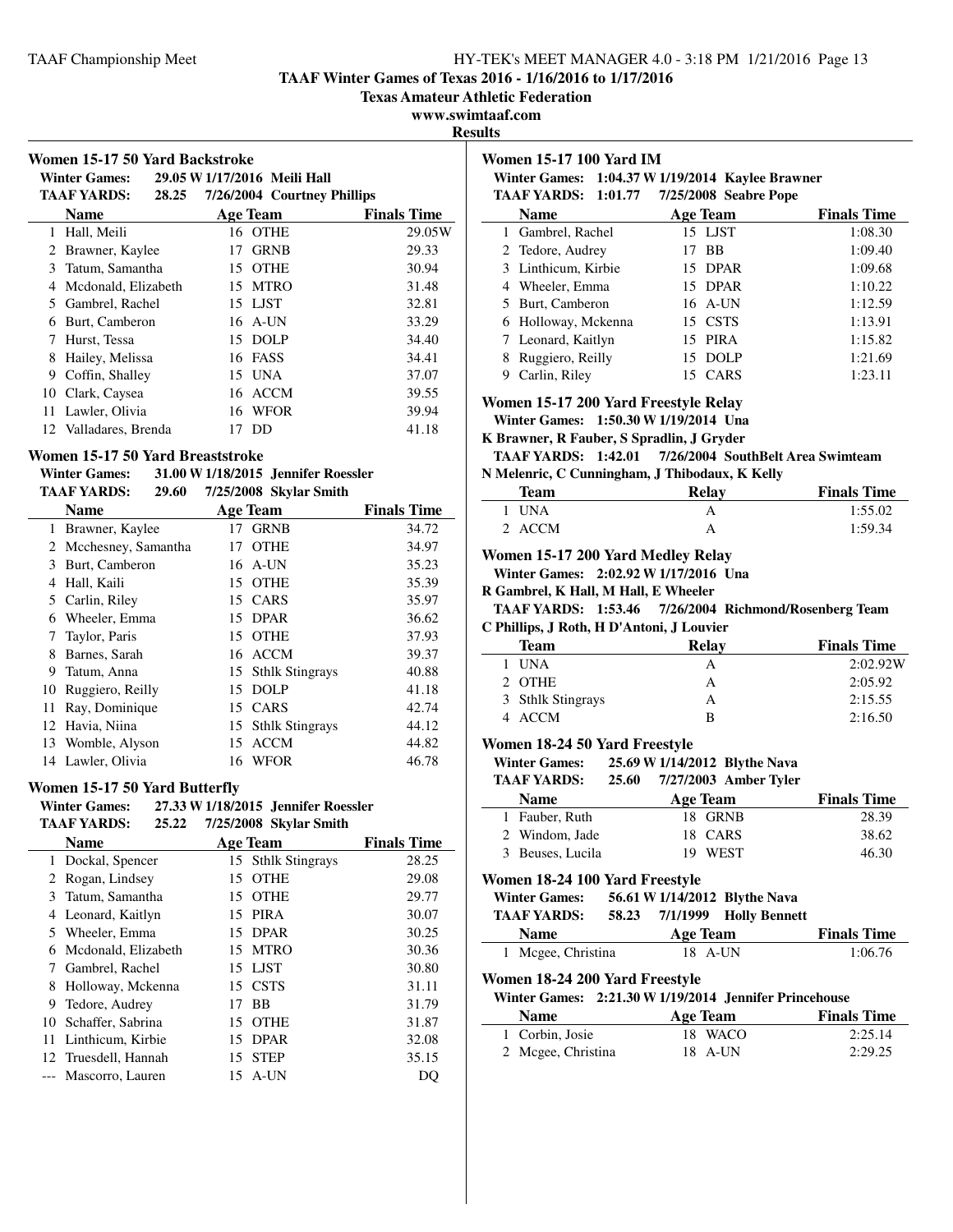**TAAF Winter Games of Texas 2016 - 1/16/2016 to 1/17/2016**

**Texas Amateur Athletic Federation**

# **www.swimtaaf.com**

**Results**

| Women 18-24 50 Yard Backstroke   |                                                   |                    |
|----------------------------------|---------------------------------------------------|--------------------|
|                                  | Winter Games: 32.04 W 1/19/2014 Gerri Bergman     |                    |
|                                  | TAAF YARDS: 29.48 7/23/2005 Courtney Phillips     |                    |
| <b>Name</b>                      | Age Team Finals Time                              |                    |
| 1 Corbin, Josie                  | 18 WACO                                           | 35.30              |
| 2 Haskett, Ariel                 | 18 DEN                                            | 36.53              |
| Women 18-24 50 Yard Breaststroke |                                                   |                    |
|                                  | Winter Games: 36.45 W 1/16/2010 Ling Yi Peng      |                    |
|                                  | <b>TAAF YARDS:</b> 32.62 7/27/2003 Heather Claney |                    |
|                                  | <b>Name Age Team</b> Finals Time                  |                    |
| 1 Corbin, Josie                  | 18 WACO                                           | 40.93              |
| 2 Mcgee, Christina               | 18 A-UN                                           | 41.34              |
| 3 Windom, Jade                   | 18 CARS                                           | 49.07              |
|                                  |                                                   |                    |
| Women 18-24 50 Yard Butterfly    | Winter Games: 27.85 W 1/14/2012 Blythe Nava       |                    |
|                                  | TAAF YARDS: 28.06 8/3/2001 Jessica Kent           |                    |
|                                  |                                                   |                    |
| 1 Fauber, Ruth                   | Name Age Team Finals Time<br>18 GRNB              | 31.15              |
|                                  |                                                   |                    |
| <b>Women 18-24 100 Yard IM</b>   |                                                   |                    |
|                                  | Winter Games: 1:12.15 W 1/16/2010 Ling Yi Peng    |                    |
|                                  | TAAF YARDS: 1:05.43 7/27/2004 Amanda Neal         |                    |
|                                  | <b>Name Age Team</b>                              | <b>Finals Time</b> |
| 1 Fauber, Ruth                   | 18 GRNB                                           | 1:14.74            |
| 2 Haskett, Ariel                 | 18 DEN                                            | 1:26.94            |
| Women 25-29 50 Yard Freestyle    |                                                   |                    |
|                                  | Winter Games: 26.76 W 1/17/2016 Alisha Rembach    |                    |
|                                  | Name <b>Age Team</b> Finals Time                  |                    |
| 1 Rembach, Alisha                | 27 WEST                                           | 26.76W             |
| 2 Kuhner, Mackenzie              | 25 WEST                                           | 32.52              |
|                                  |                                                   |                    |
| Women 25-29 100 Yard Freestyle   |                                                   |                    |
|                                  | Winter Games: 55.60 W 1/17/2016 Carleigh Kutac    |                    |
| <b>Name</b>                      | <b>ExamPle Age Team</b> Finals Time               |                    |
| 1 Kutac, Carleigh                | 25 WEST                                           | 55.60W             |
| Women 25-29 200 Yard Freestyle   |                                                   |                    |
|                                  | Winter Games: 1:59.02 W 1/17/2016 Carleigh Kutac  |                    |
| <b>Name</b>                      | <b>Age Team</b>                                   | <b>Finals Time</b> |
| 1 Kutac, Carleigh                | 25 WEST                                           | 1:59.02W           |
| 2 Gliesing, Kelsey               | 29 DEN                                            | 2:24.08            |
| Women 25-29 50 Yard Backstroke   |                                                   |                    |
| <b>Winter Games:</b>             | 29.25 W 1/17/2016 Carleigh Kutac                  |                    |
| <b>Name</b>                      | <b>Age Team</b>                                   | <b>Finals Time</b> |
| 1 Kutac, Carleigh                | 25 WEST                                           | 29.25W             |
|                                  |                                                   |                    |
| Women 25-29 50 Yard Breaststroke |                                                   |                    |
| <b>Winter Games:</b>             | 33.53 W 1/18/2015 Leslie Wyatt                    |                    |
| <b>Name</b>                      | <b>Age Team</b>                                   | <b>Finals Time</b> |
|                                  |                                                   |                    |
| 1 Wyatt, Leslie                  | 27 A-UN                                           | 33.54              |
| 2 Gliesing, Kelsey               | 29 DEN                                            | 39.12              |

| Women 25-29 50 Yard Butterfly<br>Winter Games: 28.85 W 1/18/2015 Leslie Wyatt                           |                                   |                             |  |  |
|---------------------------------------------------------------------------------------------------------|-----------------------------------|-----------------------------|--|--|
| Name Age Team Finals Time                                                                               |                                   |                             |  |  |
| 1 Rembach, Alisha                                                                                       | $\overline{27}$ WEST              | 29.29                       |  |  |
| <b>Women 25-29 100 Yard IM</b>                                                                          |                                   |                             |  |  |
| Winter Games: 1:06.12 W 1/17/2016 Leslie Wyatt                                                          |                                   |                             |  |  |
| <b>Name</b> Age Team                                                                                    |                                   | <b>Finals Time</b>          |  |  |
| 1 Wyatt, Leslie                                                                                         | 27 A-UN                           | 1:06.12W                    |  |  |
| 2 Rembach, Alisha                                                                                       | 27 WEST                           | 1:11.65                     |  |  |
| 3 Gliesing, Kelsey                                                                                      | 29 DEN                            | 1:14.15                     |  |  |
| 4 Kuhner, Mackenzie 25 WEST                                                                             |                                   | 1:22.64                     |  |  |
|                                                                                                         |                                   |                             |  |  |
| Women 30-34 50 Yard Freestyle                                                                           |                                   |                             |  |  |
| Winter Games: 28.86 W 1/18/2015 Kristin Payne                                                           |                                   |                             |  |  |
| <b>Name Age Team</b><br>1 Ng, April <b>1 Ng</b> april <b>1 Ng</b> april <b>1 Ng</b> april <b>1 NHAL</b> |                                   | <b>Finals Time</b>          |  |  |
| 1 Ng, April                                                                                             |                                   | 37.57                       |  |  |
| Women 30-34 50 Yard Breaststroke                                                                        |                                   |                             |  |  |
| Winter Games: 38.57 W 1/19/2014 Kristin Payne                                                           |                                   |                             |  |  |
| <b>Name</b> Age Team Finals Time                                                                        |                                   |                             |  |  |
| 1 Ng, April                                                                                             | 31 WHAL                           | 48.38                       |  |  |
| <b>Women 30-34 100 Yard IM</b>                                                                          |                                   |                             |  |  |
| Winter Games: 1:39.79 W 1/17/2016 April Ng                                                              |                                   |                             |  |  |
| <b>Solution Secure Age Team Finals Time</b>                                                             |                                   |                             |  |  |
| 1 Ng, April                                                                                             | 31 WHAL.                          | 1:39.79W                    |  |  |
|                                                                                                         |                                   |                             |  |  |
| Women 40-44 50 Yard Freestyle                                                                           |                                   |                             |  |  |
| Winter Games: 33.91 W 1/17/2016 Michelle Miller                                                         |                                   |                             |  |  |
| <b>Name</b>                                                                                             |                                   | <b>Age Team</b> Finals Time |  |  |
| 1 Miller, Michelle                                                                                      | 41 PAC                            | 33.91W                      |  |  |
| 2 Smith, Dori                                                                                           | 41 DEN                            | 40.55                       |  |  |
| Women 40-44 100 Yard Freestyle                                                                          |                                   |                             |  |  |
| Winter Games: 1:13.37 W 1/17/2016 Kimberly Lawler                                                       |                                   |                             |  |  |
| <b>Name</b> Age Team Finals Time                                                                        |                                   |                             |  |  |
| 1 Lawler, Kimberly                                                                                      | 42 WFOR                           | 1:13.37W                    |  |  |
| 2 Miller, Michelle                                                                                      | $41$ PAC                          | 1:27.75                     |  |  |
|                                                                                                         |                                   |                             |  |  |
| Women 40-44 200 Yard Freestyle                                                                          |                                   |                             |  |  |
| Winter Games: 2:45.12 W 1/17/2016 Kimberly Lawler                                                       |                                   |                             |  |  |
| <b>Name</b>                                                                                             | <b>Age Team</b>                   | <b>Finals Time</b>          |  |  |
| 1 Lawler, Kimberly                                                                                      | 42 WFOR                           | 2:45.12W                    |  |  |
| 2 Miller, Michelle                                                                                      | 41 PAC                            | 3:08.29                     |  |  |
| Women 40-44 50 Yard Backstroke                                                                          |                                   |                             |  |  |
| <b>Winter Games:</b>                                                                                    | 40.87 W 1/17/2016 Kimberly Lawler |                             |  |  |
| <b>Name</b>                                                                                             | <b>Age Team</b>                   | <b>Finals Time</b>          |  |  |
| 1 Lawler, Kimberly                                                                                      | 42 WFOR                           | 40.87W                      |  |  |
| 2 Smith, Dori                                                                                           | 41 DEN                            | 45.24                       |  |  |
| <b>Women 40-44 100 Yard IM</b>                                                                          |                                   |                             |  |  |
| Winter Games: 1:22.59 W 1/18/2015 Amy Weltman                                                           |                                   |                             |  |  |
| <b>Name</b>                                                                                             | <b>Age Team</b>                   | <b>Finals Time</b>          |  |  |
| 1 Smith, Dori                                                                                           | 41 DEN                            | 1:47.19                     |  |  |
|                                                                                                         |                                   |                             |  |  |
|                                                                                                         |                                   |                             |  |  |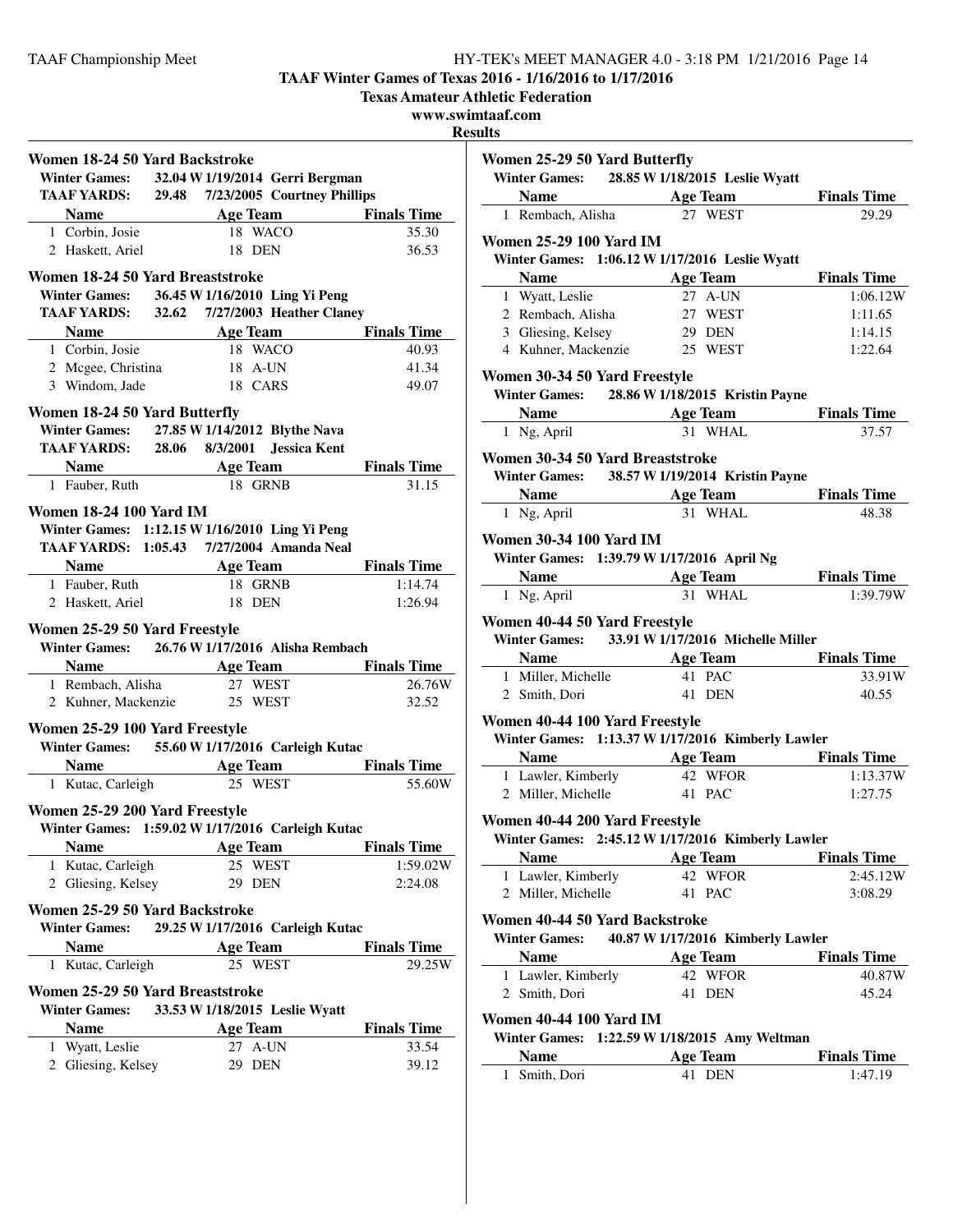**TAAF Winter Games of Texas 2016 - 1/16/2016 to 1/17/2016**

**Texas Amateur Athletic Federation**

**www.swimtaaf.com**

**Results**

| Women 45-49 50 Yard Freestyle  |                                                                           |                                |
|--------------------------------|---------------------------------------------------------------------------|--------------------------------|
|                                | Winter Games: 31.00 W 1/18/2015 Maggie Ferris                             |                                |
|                                | Name Age Team                                                             | <b>Finals Time</b>             |
| 1 Leslie, Fran                 | 48 GRNB                                                                   | 37.61                          |
| 2 Ellis, Lelana                | 46 WEST                                                                   | 47.83                          |
| Women 45-49 100 Yard Freestyle |                                                                           |                                |
|                                | Winter Games: 1:13.95 W 1/19/2013 Kelli Busby                             |                                |
|                                |                                                                           | <b>Finals Time</b>             |
|                                | <b>Name Age Team</b><br>1 Ellis, Lelana <b>46</b> WEST                    | 1:52.71                        |
| Women 45-49 50 Yard Backstroke |                                                                           |                                |
|                                | Winter Games: 1:00.77 W 1/17/2016 Lelana Ellis                            |                                |
|                                | <b>Name Age Team Finals Time</b>                                          |                                |
| 1 Ellis, Lelana                | 46 WEST                                                                   | 1:00.77W                       |
|                                | Women 45-49 50 Yard Breaststroke                                          |                                |
|                                | Winter Games: 42.03 W 1/19/2013 Kelli Busby                               |                                |
|                                | <b>Name</b> Age Team                                                      | <b>Finals Time</b>             |
| 1 Leslie, Fran                 | 48 GRNB                                                                   | 45.78                          |
|                                |                                                                           |                                |
| <b>Women 45-49 100 Yard IM</b> |                                                                           |                                |
|                                | Winter Games: 1:18.10 W 1/18/2015 Maggie Ferris                           |                                |
|                                | <b>Name Age Team Finals Time</b><br>1 Leslie, Fran <b>48 GRNB</b> 1:36.38 |                                |
|                                |                                                                           |                                |
| Women 50-54 50 Yard Freestyle  |                                                                           |                                |
|                                | Winter Games: 32.98 W 1/17/2016 Leigh Ann Epperson                        |                                |
|                                | <b>Name</b> Age Team Finals Time                                          |                                |
|                                |                                                                           |                                |
|                                |                                                                           | 32.98W                         |
| 2 Fauber, Carolyn              | 1 Epperson, Leigh Ann 50 OTHE<br>52 GRNB                                  | 39.66                          |
| Women 50-54 100 Yard Freestyle |                                                                           |                                |
|                                | Winter Games: 1:13.34 W 1/17/2016 Kelli Busby                             |                                |
|                                | <b>Name</b> Age Team Finals Time                                          |                                |
| 1 Busby, Kelli                 | 51 I.WVI                                                                  | 1:13.34W                       |
|                                |                                                                           |                                |
| Women 50-54 200 Yard Freestyle |                                                                           |                                |
|                                | Winter Games: 2:45.64 W 1/17/2016 Kelli Busby                             |                                |
| <b>Name</b><br>1 Busby, Kelli  | <b>Age Team</b><br>51 LWVI                                                | <b>Finals Time</b><br>2:45.64W |
|                                |                                                                           |                                |
| Women 50-54 50 Yard Backstroke |                                                                           |                                |
| <b>Winter Games:</b>           | 38.15 W 1/18/2015 Jill Kurtz                                              |                                |
| <b>Name</b>                    | <b>Age Team</b>                                                           | <b>Finals Time</b>             |
| 1 Taylor, Diana                | 51 OTHE                                                                   | 51.33                          |
|                                | Women 50-54 50 Yard Breaststroke                                          |                                |
|                                | Winter Games: 43.50 W 1/17/2016 Kelli Busby                               |                                |
| <b>Name</b>                    | <b>Age Team</b>                                                           | <b>Finals Time</b>             |
| 1 Busby, Kelli                 | 51 I.WVI                                                                  | 43.50W                         |
| Women 50-54 50 Yard Butterfly  |                                                                           |                                |
| <b>Winter Games:</b>           | 42.26 W 1/19/2014 Zoe Johnson                                             |                                |
| <b>Name</b>                    | <b>Age Team</b>                                                           | <b>Finals Time</b>             |
| 1 Epperson, Leigh Ann          | 50 OTHE                                                                   | 45.52                          |

| <b>Women 50-54 100 Yard IM</b>                                                    |                                                                               |          |
|-----------------------------------------------------------------------------------|-------------------------------------------------------------------------------|----------|
| Winter Games: 1:22.88 W 1/18/2015 Jill Kurtz                                      |                                                                               |          |
|                                                                                   |                                                                               |          |
| <b>Name Age Team Finals Time</b><br>1 Fauber, Carolyn 52 GRNB 1:40.39             |                                                                               |          |
| Women 55-59 50 Yard Freestyle                                                     |                                                                               |          |
| Winter Games: 36.22 W 1/17/2016 Bettina Tatum                                     |                                                                               |          |
|                                                                                   |                                                                               |          |
| 1 Tatum, Bettina                                                                  | <b>Name</b><br>Tatum, Bettina <b>1998 Age Team 1998 Finals Time</b><br>36.22W | 36.22W   |
| Women 55-59 100 Yard Freestyle                                                    |                                                                               |          |
| Winter Games: 1:22.00 W 1/17/2016 Bettina Tatum                                   |                                                                               |          |
| <b>Solution School Age Team</b> Finals Time                                       |                                                                               |          |
| 1 Tatum, Bettina                                                                  | 55 OTHE                                                                       | 1:22.00W |
| Women 55-59 200 Yard Freestyle                                                    |                                                                               |          |
| Winter Games: 3:05.83 W 1/17/2016 Bettina Tatum                                   |                                                                               |          |
|                                                                                   |                                                                               |          |
| <b>Name Age Team Finals Time</b><br>1 Tatum, Bettina <b>55 OTHE</b> 3:05.83W      |                                                                               | 3:05.83W |
| Women 65-69 50 Yard Freestyle                                                     |                                                                               |          |
| Winter Games: 37.15 W 1/19/2013 Barbara Riedl                                     |                                                                               |          |
| <b>Solution School Age Team</b> Finals Time                                       |                                                                               |          |
| 1 Riedl, Barbara                                                                  | $69$ DEN                                                                      | 39.14    |
|                                                                                   |                                                                               |          |
| Women 65-69 100 Yard Freestyle                                                    |                                                                               |          |
| Winter Games: 1:24.73 W 1/14/2012 Barbara Riedl                                   |                                                                               |          |
|                                                                                   |                                                                               |          |
|                                                                                   |                                                                               |          |
| 1 Riedl, Barbara                                                                  | <b>Name Age Team Finals Time</b><br>1 Riedl, Barbara <b>69 DEN</b> 1:30.06    |          |
|                                                                                   |                                                                               |          |
| Women 65-69 200 Yard Freestyle<br>Winter Games: 3:06.13 W 1/14/2012 Barbara Riedl |                                                                               |          |
|                                                                                   |                                                                               |          |
| <b>Name</b> Age Team Finals Time<br>1 Riedl, Barbara                              | 69 DEN                                                                        | 3:18.42  |
|                                                                                   |                                                                               |          |
| Women 70-74 50 Yard Freestyle                                                     |                                                                               |          |
| <b>Winter Games:</b>                                                              | 41.05 W 1/19/2014 Ida Hlavacek                                                |          |
| <b>Solution School Age Team</b> Finals Time                                       |                                                                               | 43.00    |
| 1 Hlavacek, Ida                                                                   | 73 KBAR                                                                       |          |
| Women 70-74 200 Yard Freestyle                                                    |                                                                               |          |
| Winter Games: 3:43.16 W 1/17/2016 Ida Hlavacek                                    |                                                                               |          |
| <b>Solution School Age Team</b> Finals Time                                       |                                                                               |          |
| 1 Hlavacek, Ida                                                                   | 73 KBAR                                                                       | 3:43.16W |
| Women 70-74 50 Yard Backstroke                                                    |                                                                               |          |
| Winter Games: 45.70 W 1/19/2013 Ida Hlavacek                                      |                                                                               |          |
|                                                                                   | Name Age Team Finals Time                                                     |          |
| 1 Lamoreaux, Sam                                                                  | 72 OTHE                                                                       | 1:09.26  |
| Women 70-74 50 Yard Breaststroke                                                  |                                                                               |          |
| Winter Games: 1:03.80 W 1/17/2016 Ida Hlavacek                                    |                                                                               |          |
| <b>Name</b><br>1 Hlavacek, Ida                                                    | <b>Example 2 Age Team</b> Finals Time<br>73 KBAR                              | 1:03.80W |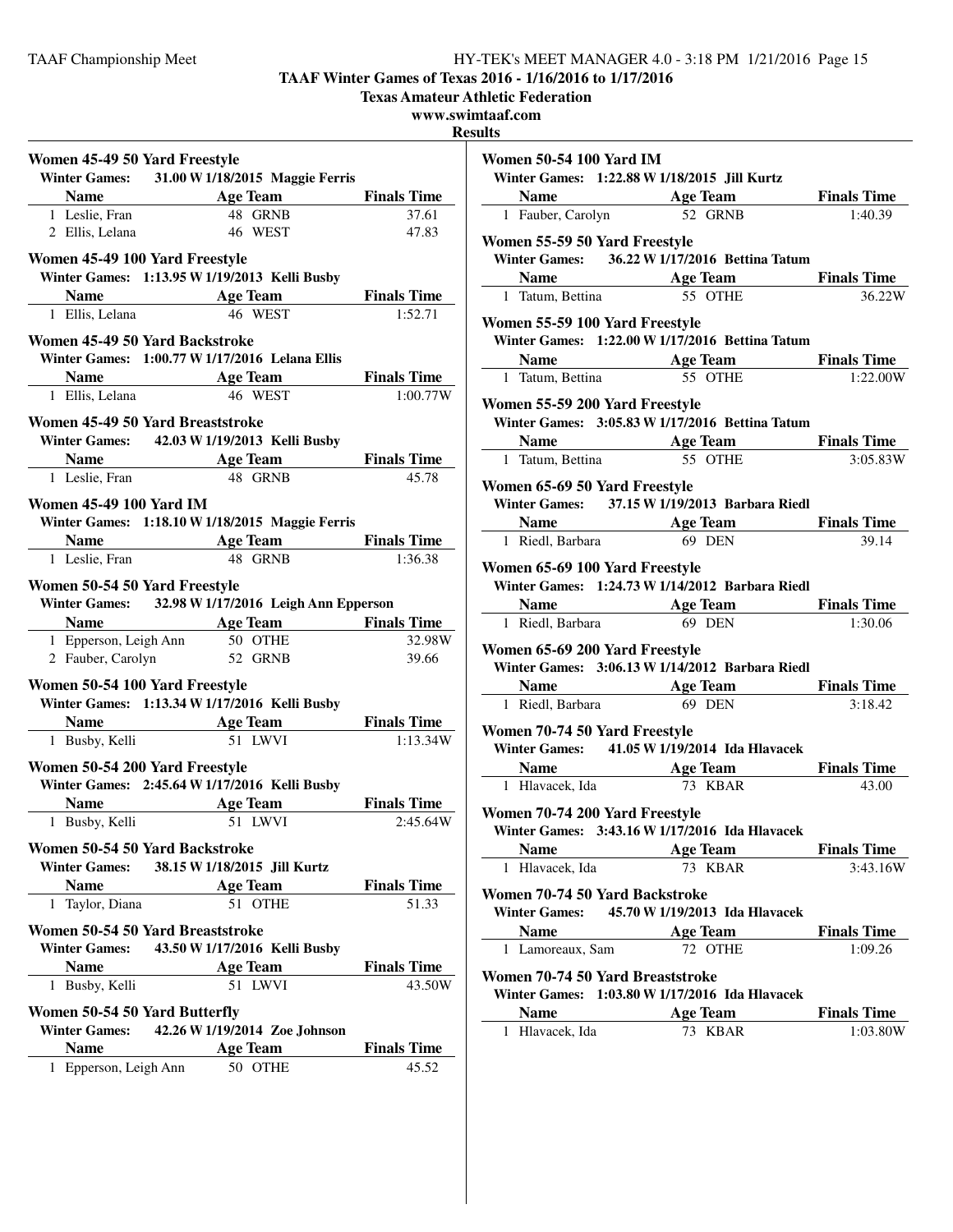**TAAF Winter Games of Texas 2016 - 1/16/2016 to 1/17/2016**

**Texas Amateur Athletic Federation**

## **www.swimtaaf.com**

#### **Results**

|              | Women 18 & Over 200 Yard Freestyle Relay                                      |                 |                               |                    |
|--------------|-------------------------------------------------------------------------------|-----------------|-------------------------------|--------------------|
|              | Winter Games: 2:12.08 W 1/17/2016 Westbury                                    |                 |                               |                    |
|              | L Beuses, L Ellis, M Kuhner, C Kutac                                          |                 |                               |                    |
|              | 1:47.66<br><b>TAAF YARDS:</b>                                                 |                 | 7/26/2008 R&R Aquatics        |                    |
|              | C Phillips, K Summers, A Stone, L Littleton                                   |                 |                               |                    |
|              | <b>Team</b>                                                                   |                 | <b>Relay</b>                  | <b>Finals Time</b> |
| 1            | <b>WEST</b>                                                                   |                 | Α                             | 2:12.08W           |
| 2            | DPAR                                                                          |                 | A                             | 2:12.35            |
| 3            | DEN                                                                           |                 | A                             | 2:18.40            |
|              | Women 18 & Over 200 Yard Medley Relay                                         |                 |                               |                    |
|              | Winter Games: 2:15.08 W 1/17/2016 Plano                                       |                 |                               |                    |
|              | C Mott, N McCrary, K Etienne, J Princehouse                                   |                 |                               |                    |
|              | TAAF YARDS: 1:59.51 7/26/2008 R&R Aquatics                                    |                 |                               |                    |
|              | J Roth, C Phillips, L Littleton, E Floyd                                      |                 |                               |                    |
|              | <b>Team</b>                                                                   |                 | <b>Relay</b>                  | <b>Finals Time</b> |
| $\mathbf{1}$ | <b>PLAN</b>                                                                   |                 | A                             | 2:15.08W           |
|              | 2 WEST                                                                        |                 | A                             | 2:23.64            |
| 3            | <b>DPAR</b>                                                                   |                 | A                             | 2:26.01            |
|              | 4 DEN                                                                         |                 | A                             | 2:36.73            |
|              | Boys 6 & Under 25 Yard Freestyle                                              |                 |                               |                    |
|              | <b>Winter Games:</b>                                                          |                 | 17.46 W 1/19/2013 Eli Dollins |                    |
|              | <b>Name</b>                                                                   |                 | <b>Age Team</b>               | <b>Finals Time</b> |
|              | 1 Alade, Joshua                                                               |                 | 6 BB                          | 19.52              |
|              | 2 Spencer, Keegan                                                             |                 | 6 BCST                        | 20.85              |
|              | 3 Lacy, Jack                                                                  |                 | 6 FASS                        | 22.50              |
|              | 4 Ciesiolka, Brodie                                                           |                 | 6 Sthlk Stingrays             | 22.62              |
|              | 5 Ip, Gavin                                                                   |                 | 6 PLAN                        | 22.81              |
|              | 6 Ross, Robert                                                                |                 | $6$ A-UN                      | 23.20              |
|              | 7 Battistic, Julian                                                           |                 | 6 DPAR                        | 24.81              |
|              | 8 Beal, Konnor                                                                |                 | 6 ELCM                        | 26.20              |
|              | 9 Feng, Andrew                                                                |                 | 6 Sthlk Stingrays             | 30.19              |
|              | 10 Buchanan, Trey                                                             |                 | 6 FASS                        | 36.50              |
|              | 11 Frazier, Andrew                                                            |                 | 5 FASS                        | 46.30              |
|              | 12 Brawner, Kyle                                                              |                 | 4 GRNB                        | 46.34              |
|              | 13 Vrazel, Carson                                                             |                 | 5 ANGL                        | 1:01.37            |
|              |                                                                               |                 |                               |                    |
|              | Boys 6 & Under 25 Yard Backstroke<br>Winter Games: 21.84 W 1/17/2016 Gavin Ip |                 |                               |                    |
|              | Name                                                                          | <b>Age Team</b> |                               | <b>Finals Time</b> |
| 1            | Ip, Gavin                                                                     |                 | 6 PLAN                        | 21.84W             |
| 2            | Feng, Andrew                                                                  |                 | 6 Sthlk Stingrays             | 24.48              |
|              | 3 Spencer, Keegan                                                             |                 | 6 BCST                        | 25.63              |
|              | 4 Ross, Robert                                                                |                 | $6$ A-UN                      | 26.02              |
|              | 5 Ciesiolka, Brodie                                                           |                 | 6 Sthlk Stingrays             | 26.16              |
|              |                                                                               |                 |                               |                    |
| $\tau$       | 6 Battistic, Julian<br>Alade, Joshua                                          | 6.              | <b>DPAR</b><br>6 BB           | 27.18<br>27.60     |
|              | Beal, Konnor                                                                  |                 |                               |                    |
| 8            |                                                                               |                 | 6 ELCM                        | 29.89              |
|              | 9 Lacy, Jack                                                                  | 6               | FASS                          | 30.69              |
|              | 10 Brawner, Kyle                                                              | 4               | <b>GRNB</b>                   | 48.48              |
| 11           | Buchanan, Trey                                                                |                 | 6 FASS                        | 54.98              |

| Boys 6 & Under 100 Yard Freestyle Relay<br>Winter Games: 1:32.23 W 1/17/2016 El Campo<br>J Alade, J Battistic, K Beal, K Spencer |       |                    |  |
|----------------------------------------------------------------------------------------------------------------------------------|-------|--------------------|--|
| <b>Team</b>                                                                                                                      | Relay | <b>Finals Time</b> |  |
| 1 ELCM                                                                                                                           | А     | 1:32.23W           |  |
| 2 FASS                                                                                                                           | А     | 2:38.50            |  |

#### **Boys 8 & Under 25 Yard Freestyle**

#### **Winter Games: 15.64 W1/19/2013 Matthew Walters TAAF YARDS: 14.76 J.D. Scott 7/1/1998**

|    | <b>Name</b>            |             | <b>Age Team</b>        | <b>Finals Time</b> |
|----|------------------------|-------------|------------------------|--------------------|
|    | 1 Boyle, Michael       |             | 8 FASS                 | 16.66              |
|    | 2 Nicastro, Dillon     |             | 8 DPAR                 | 16.67              |
|    | 3 Esparza, Ethan       |             | 8 A-UN                 | 16.94              |
|    | 4 Elgin, Jaden         |             | 8 PLAN                 | 18.14              |
|    | 5 Hartnauer, Isaac     |             | 8 MTRO                 | 18.19              |
|    | 6 Gulledge, Rhett      |             | 7 FASS                 | 18.59              |
|    | 7 Heldenbrand, Dylan   |             | 7 Sthlk Stingrays      | 18.85              |
|    | 8 Buchanan, Brock      |             | 8 FASS                 | 18.92              |
|    | 9 Perkins, Nicholas    |             | 8 FASS                 | 19.37              |
|    | 10 Hammons, Joshua     |             | 7 FASS                 | 19.75              |
|    | 11 Dollins, Preston    | $7^{\circ}$ | <b>Sthlk Stingrays</b> | 19.86              |
|    | 12 Poe, Ian            |             | 8 FM Blue Fins         | 20.94              |
|    | 13 Loper, Evan         | 8           | <b>ACCM</b>            | 21.06              |
|    | 14 Galvan, Alex        |             | 7 DPAR                 | 21.22              |
|    | 15 Allen, Tom          |             | 7 BB                   | 22.21              |
|    | 16 Galvan, Allan       |             | 7 DPAR                 | 22.26              |
|    | 17 Chen, Oliver        |             | 8 A-UN                 | 22.28              |
|    | 18 Patton, Masen       |             | 7 DEN                  | 22.30              |
|    | 19 Franklin, Nathan    |             | 8 FASS                 | 22.60              |
|    | 20 Ubl, Kyle           |             | 8 FASS                 | 22.64              |
|    | 21 Brooks, Benjamin    |             | 8 Sthlk Stingrays      | 22.67              |
|    | 22 Taylor, Andrew      |             | 8 FASS                 | 23.11              |
|    | 23 Lacy, Luke          |             | 8 FASS                 | 23.31              |
|    | 24 Holladay, Dan       |             | 8 DOLP                 | 23.72              |
|    | 25 Gonzalez, Noah      |             | 8 Splash               | 23.74              |
|    | 26 Jones, Dallas       |             | 8 FM Blue Fins         | 24.15              |
|    | 27 Abebe, Noah         |             | 8 Splash               | 24.33              |
|    | 28 Tate, Parker        |             | 8 FASS                 | 24.38              |
|    | 29 Goldsmith, Hudson   | 8           | <b>Sthlk Stingrays</b> | 24.61              |
|    | 30 Mccaslin, Sebastian |             | 8 TEMP                 | 24.99              |
|    | 31 Haynes, Andrew      |             | 7 GRNB                 | 25.00              |
|    | 32 Price, Austin       |             | 8 FASS                 | 25.05              |
|    | 33 Hill, Aiden         | 7           | <b>ANGL</b>            | 25.50              |
|    | 34 Sennett, Hayden     |             | 7 FASS                 | 26.15              |
|    | 35 Malcolm, Grant      |             | 7 GRNB                 | 26.21              |
|    | 36 Sones, Paul Ryan    |             | 8 BCST                 | 26.26              |
|    | 37 Hernandez, Samuel   |             | 7 PLAN                 | 26.42              |
|    | 38 Milian, Elliott     |             | 7 WEST                 | 28.66              |
|    | 39 Agarwal, Aryan      |             | 8 Sthlk Stingrays      | 28.97              |
|    | 40 Sones, Bode         |             | 7 BCST                 | 29.29              |
| 41 | San. Janberk           |             | 7 PLAN                 | 29.47              |
|    | 42 Walters, Nathan     |             | 7 GRNB                 | 29.56              |
|    | 43 Perry, Rex          |             | 7 FASS                 | 32.39              |
| 44 | Lawrence, Carter       | 7           | <b>WEST</b>            | 34.89              |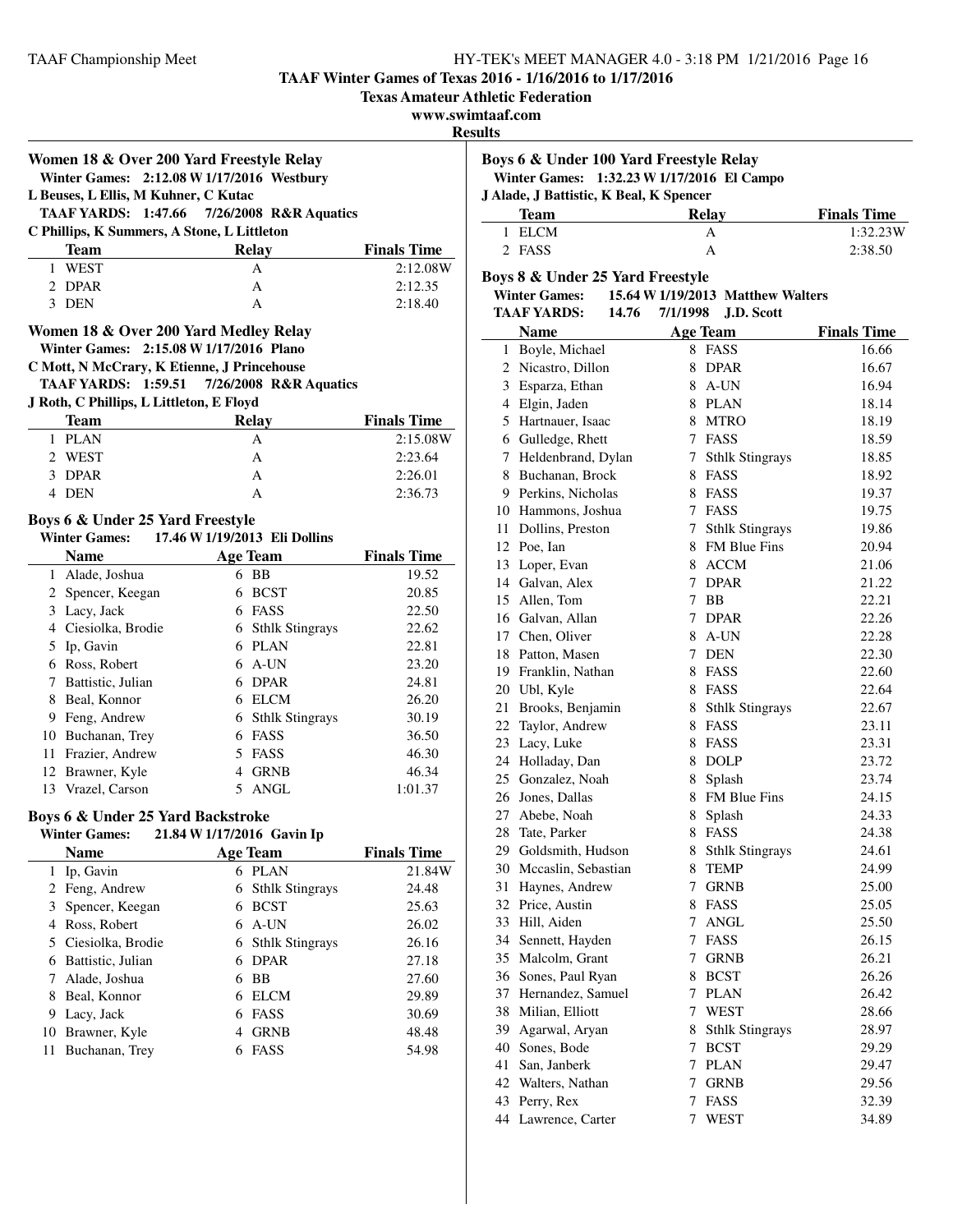**TAAF Winter Games of Texas 2016 - 1/16/2016 to 1/17/2016**

**Texas Amateur Athletic Federation**

**www.swimtaaf.com**

 $\overline{\phantom{a}}$ 

**Results**

| (Boys 8 & Under 25 Yard Freestyle) |          |                    |  |  |
|------------------------------------|----------|--------------------|--|--|
| <b>Name</b>                        | Age Team | <b>Finals Time</b> |  |  |
| *45 Lebeau, Jackson                | WEST     | 40.44              |  |  |
| *45 Tollefsbol, Kyle               | 7 DPAR   | 40.44              |  |  |
| 47 Farrell, Mitchell               | 8 PIRA   | 44.15              |  |  |

#### **Boys 8 & Under 50 Yard Freestyle**

# **Winter Games: 32.57 W1/16/2010 David Johnston**

|    | <b>TAAF YARDS:</b><br>31.92 |   | 7/27/2004 Corey Duke   |                    |
|----|-----------------------------|---|------------------------|--------------------|
|    | <b>Name</b>                 |   | <b>Age Team</b>        | <b>Finals Time</b> |
| 1  | Boyle, Michael              | 8 | FASS                   | 38.43              |
| 2  | Elgin, Jaden                | 8 | <b>PLAN</b>            | 38.73              |
| 3  | Lacy, Luke                  | 8 | <b>FASS</b>            | 38.97              |
| 4  | Cerami, Bryce               | 7 | <b>Sthlk Stingrays</b> | 42.88              |
| 5  | Wang, Ethan                 | 7 | <b>FASS</b>            | 43.29              |
| 6  | Apacible, Jonas             | 7 | FASS                   | 43.79              |
| 7  | Vrazel, Colton              | 7 | <b>ANGL</b>            | 44.32              |
| 8  | Loper, Evan                 | 8 | <b>ACCM</b>            | 44.77              |
| 9  | Sukheswalla, Neville        | 8 | A-UN                   | 48.45              |
| 10 | Mccaslin, Sebastian         | 8 | <b>TEMP</b>            | 49.28              |
| 11 | Hill, Aiden                 | 7 | <b>ANGL</b>            | 50.18              |
| 12 | Galvan, Allan               | 7 | <b>DPAR</b>            | 50.23              |
| 13 | Galvan, Alex                | 7 | <b>DPAR</b>            | 50.31              |
| 14 | Patton, Masen               | 7 | <b>DEN</b>             | 50.35              |
| 15 | Holladay, Dan               | 8 | <b>DOLP</b>            | 53.27              |
| 16 | Gulledge, Rhett             | 7 | FASS                   | 59.00              |
| 17 | Zamora, Edgar               | 7 | A-UN                   | 1:00.33            |
| 18 | Goldsmith, Hudson           | 8 | <b>Sthlk Stingrays</b> | 1:03.11            |
| 19 | Milian, Elliott             | 7 | WEST                   | 1:05.19            |
| 20 | Lebeau, Jackson             | 7 | WEST                   | 1:28.84            |

#### **Boys 8 & Under 25 Yard Backstroke Winter Games: 18.48 W1/14/2006 Chase Garrott**

# **TAAF YARDS:** 17.17 7/1/1999 Derek Loebbecke

|      | <b>Name</b>        |   | <b>Age Team</b>        | <b>Finals Time</b> |
|------|--------------------|---|------------------------|--------------------|
| *1   | Nicastro, Dillon   | 8 | <b>DPAR</b>            | 18.66              |
| $*1$ | Esparza, Ethan     | 8 | A-UN                   | J18.73             |
| 3    | Suarez, David      | 8 | <b>DEN</b>             | 19.95              |
| 4    | Park, Jacob        | 8 | <b>PIRA</b>            | 21.33              |
| 5    | Heldenbrand, Dylan | 7 | <b>Sthlk Stingrays</b> | 21.38              |
| 6    | Elgin, Jaden       | 8 | <b>PLAN</b>            | 21.50              |
| 7    | Hartnauer, Isaac   | 8 | <b>MTRO</b>            | 21.75              |
| 8    | Lacy, Luke         | 8 | FASS                   | 21.84              |
| 9    | Franklin, Nathan   | 8 | FASS                   | 23.34              |
| 10   | Poe, Ian           | 8 | <b>FM Blue Fins</b>    | 23.70              |
| 11   | Wang, Ethan        | 7 | FASS                   | 24.40              |
| 12   | Apacible, Jonas    | 7 | FASS                   | 24.79              |
| 13   | Vrazel, Colton     | 7 | ANGL                   | 25.01              |
| 14   | Hammons, Joshua    | 7 | FASS                   | 25.11              |
| 15   | Galvan, Alex       | 7 | <b>DPAR</b>            | 25.14              |
| 16   | Perkins, Nicholas  | 8 | FASS                   | 25.98              |
| 17   | Brooks, Benjamin   | 8 | <b>Sthlk Stingrays</b> | 26.05              |
| 18   | Jones, Dallas      | 8 | FM Blue Fins           | 26.14              |
| 19   | Price, Austin      | 8 | <b>FASS</b>            | 26.51              |
| 20   | Dollins, Preston   | 7 | <b>Sthlk Stingrays</b> | 26.66              |
| 21   | Sennett, Hayden    | 7 | FASS                   | 26.77              |

| 22 | Ubl, Kyle           | 8 | <b>FASS</b> | 27.17   |
|----|---------------------|---|-------------|---------|
| 23 | Tate, Parker        | 8 | FASS        | 27.24   |
| 24 | Gonzalez, Noah      | 8 | Splash      | 27.25   |
| 25 | Galvan, Allan       | 7 | <b>DPAR</b> | 27.43   |
| 26 | Walters, Nathan     | 7 | <b>GRNB</b> | 28.08   |
| 27 | Haynes, Andrew      | 7 | <b>GRNB</b> | 29.33   |
| 28 | Taylor, Andrew      | 8 | FASS        | 29.76   |
| 29 | Sones, Paul Ryan    | 8 | <b>BCST</b> | 29.79   |
| 30 | Abebe, Noah         | 8 | Splash      | 33.50   |
| 31 | Holladay, Dan       | 8 | <b>DOLP</b> | 34.13   |
| 32 | Tollefsbol, Kyle    | 7 | <b>DPAR</b> | 37.52   |
| 33 | Farrell, Mitchell   | 8 | <b>PIRA</b> | 39.24   |
| 34 | Milian, Elliott     |   | WEST        | 47.03   |
| 35 | Lawrence, Carter    |   | WEST        | 49.59   |
| 36 | Malcolm, Grant      |   | <b>GRNB</b> | 54.71   |
| 37 | Patton, Masen       |   | <b>DEN</b>  | 56.82   |
| 38 | Lebeau, Jackson     |   | WEST        | 1:08.46 |
|    | Perry, Rex          |   | FASS        | DO      |
|    | Mccaslin, Sebastian | 8 | <b>TEMP</b> | DO      |
|    |                     |   |             |         |

#### **Boys 8 & Under 25 Yard Breaststroke**

#### **Winter Games:** 20.18 **W** 1/17/2009 **Austin Chambers**<br>TAAE VA PDS: 10.00 7/1/1007 Dylen Prendt **TAAF YARDS: 19.00 Dylan Brandt 7/1/1997**

|       | іллі ілішэ.<br>17.VV |   | $(11177)$ Dyian Dramut |                    |
|-------|----------------------|---|------------------------|--------------------|
|       | <b>Name</b>          |   | <b>Age Team</b>        | <b>Finals Time</b> |
| 1     | Hartnauer, Isaac     | 8 | <b>MTRO</b>            | 22.18              |
| 2     | Loper, Evan          | 8 | <b>ACCM</b>            | 24.51              |
| 3     | Gulledge, Rhett      | 7 | <b>FASS</b>            | 26.17              |
| 4     | Hill, Aiden          | 7 | <b>ANGL</b>            | 27.00              |
| 5     | Cerami, Bryce        | 7 | <b>Sthlk Stingrays</b> | 27.76              |
| 6     | Apacible, Jonas      | 7 | <b>FASS</b>            | 28.32              |
| 7     | Jones, Dallas        | 8 | <b>FM Blue Fins</b>    | 29.12              |
| 8     | Hernandez, Samuel    | 7 | <b>PLAN</b>            | 30.02              |
| 9     | Vrazel, Colton       | 7 | <b>ANGL</b>            | 30.24              |
| 10    | Ross, Robert         | 6 | A-UN                   | 31.33              |
| 11    | Sones, Paul Ryan     | 8 | <b>BCST</b>            | 32.78              |
| 12    | Buchanan, Brock      | 8 | <b>FASS</b>            | 33.33              |
| 13    | Abebe, Noah          | 8 | Splash                 | 33.79              |
| 14    | Zamora, Edgar        | 7 | A-UN                   | 35.24              |
| 15    | Perkins, Nicholas    | 8 | FASS                   | 36.10              |
| 16    | Gonzalez, Noah       | 8 | Splash                 | 37.27              |
| 17    | Agarwal, Aryan       | 8 | <b>Sthlk Stingrays</b> | 38.18              |
| 18    | Haynes, Andrew       | 7 | <b>GRNB</b>            | 39.76              |
| ---   | Lawrence, Carter     | 7 | <b>WEST</b>            | DQ                 |
| $---$ | Landry, Zavin        | 7 | <b>Sthlk Stingrays</b> | DQ                 |
| ---   | Feng, Andrew         | 6 | <b>Sthlk Stingrays</b> | DQ                 |
| $---$ | Tate, Parker         | 8 | <b>FASS</b>            | DQ                 |
| $---$ | Franklin, Nathan     | 8 | <b>FASS</b>            | DQ                 |
| $---$ | Wang, Ethan          | 7 | FASS                   | DQ                 |
| $---$ | Taylor, Andrew       | 8 | <b>FASS</b>            | DQ                 |
|       | Mojdeh, Keegan       | 7 | <b>OTHE</b>            | DQ                 |
| $---$ | Walters, Nathan      | 7 | <b>GRNB</b>            | DQ                 |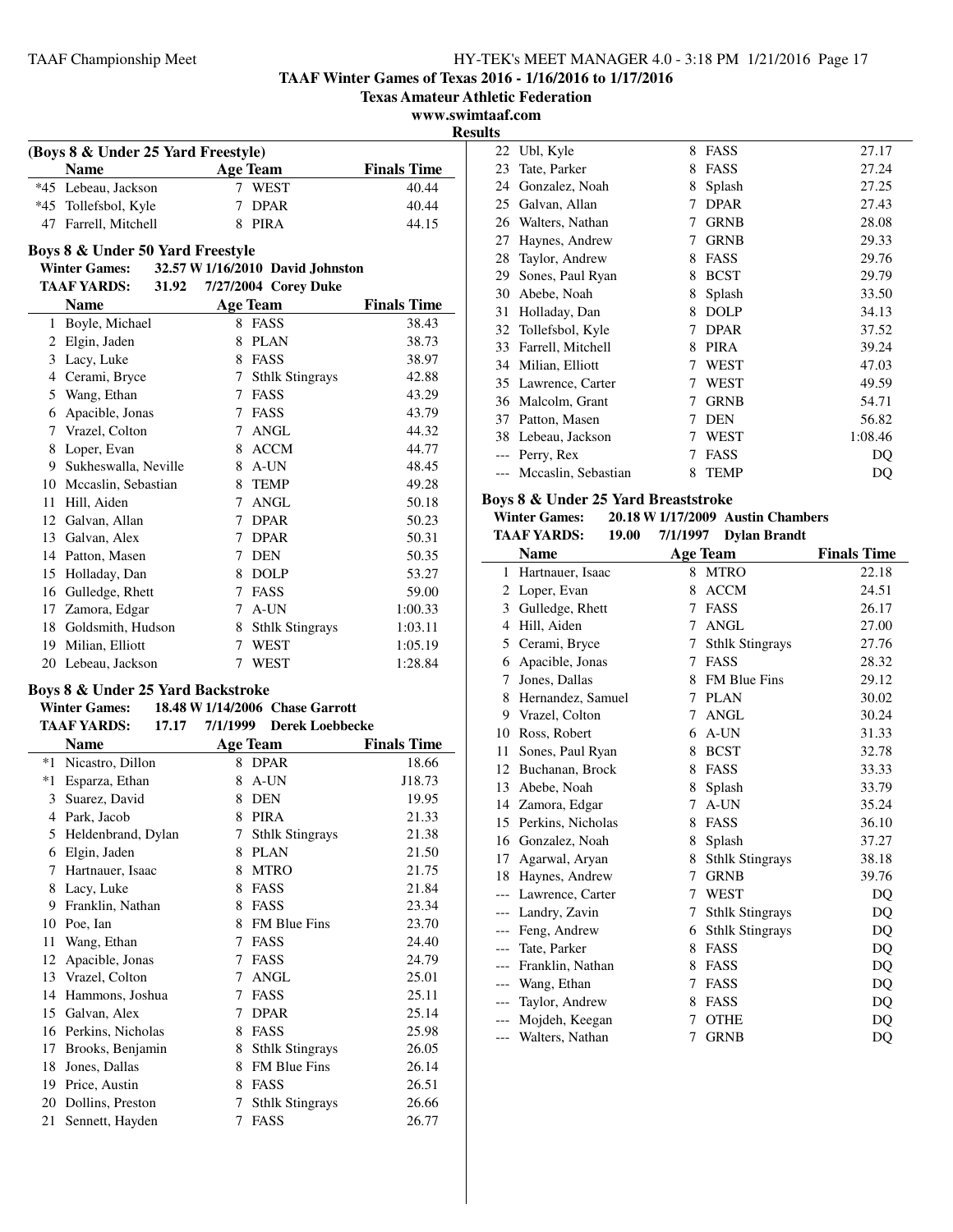# **TAAF Winter Games of Texas 2016 - 1/16/2016 to 1/17/2016**

**Texas Amateur Athletic Federation**

# **www.swimtaaf.com**

 $\overline{a}$ 

|    | Boys 8 & Under 25 Yard Butterfly<br><b>Winter Games:</b><br>16.59 W 1/16/2010 David Johnston |                     |                        |                    |  |  |
|----|----------------------------------------------------------------------------------------------|---------------------|------------------------|--------------------|--|--|
|    | <b>TAAF YARDS:</b><br>15.48                                                                  | 7/27/2003 Corey Nix |                        |                    |  |  |
|    | Name                                                                                         |                     | Age Team               | <b>Finals Time</b> |  |  |
|    | 1 Nicastro, Dillon                                                                           |                     | 8 DPAR                 | 18.00              |  |  |
| 2  | Esparza, Ethan                                                                               | 8                   | A-UN                   | 19.35              |  |  |
| 3  | Park, Jacob                                                                                  | 8                   | <b>PIRA</b>            | 21.49              |  |  |
| 4  | Buchanan, Brock                                                                              | 8                   | <b>FASS</b>            | 22.51              |  |  |
| 5  | Ubl, Kyle                                                                                    | 8                   | FASS                   | 24.10              |  |  |
| 6  | Lewis, Sawyer                                                                                | 8                   | <b>FASS</b>            | 24.15              |  |  |
| 7  | Hammons, Joshua                                                                              | 7                   | <b>FASS</b>            | 24.31              |  |  |
| 8  | Poe, Ian                                                                                     | 8                   | <b>FM Blue Fins</b>    | 27.42              |  |  |
| 9  | Mojdeh, Keegan                                                                               | 7                   | <b>OTHE</b>            | 29.52              |  |  |
| 10 | Brooks, Benjamin                                                                             | 8                   | <b>Sthlk Stingrays</b> | 29.58              |  |  |
| 11 | Spencer, Keegan                                                                              | 6                   | <b>BCST</b>            | 33.00              |  |  |
|    | Hernandez, Samuel                                                                            | 7                   | <b>PLAN</b>            | DO                 |  |  |
|    | Sennett, Hayden                                                                              | 7                   | FASS                   | DQ                 |  |  |
|    | Roys & & Hnder 100 Vard IM                                                                   |                     |                        |                    |  |  |

## **Boys 8 & Under 100 Yard IM**

#### **Winter Games: 1:23.85 W1/16/2010 David Johnston TAAF YARDS: 1:28.74 Graham Webster 7/1/1998**

| <b>Name</b>       |    | <b>Age Team</b>   | <b>Finals Time</b> |
|-------------------|----|-------------------|--------------------|
| 1 Suarez, David   |    | <b>DEN</b>        | 1:38.86            |
| 2 Boyle, Michael  | 8. | FASS              | 1:52.76            |
| 3 Cerami, Bryce   |    | 7 Sthlk Stingrays | 1:56.03            |
| 4 Mojdeh, Keegan  |    | <b>OTHE</b>       | 1:58.54            |
| 5 Alade, Joshua   |    | - BB              | 2:10.09            |
| --- Landry, Zavin |    | 7 Sthlk Stingrays | DQ                 |
| --- Park, Jacob   | 8  | <b>PIRA</b>       | DQ                 |
| --- Zamora, Edgar |    | A-UN              |                    |

#### **Boys 8 & Under 100 Yard Freestyle Relay Winter Games: 1:05.58 W1/16/2010 Unattached**

**C Williams, A Adauto, J Helzer, D Johnston**

# **TAAF YARDS: 1:06.38 7/1/1995 Bedford**

| IAAF IAKDS;<br>1.WV.JO      | 77171995<br>реатога |                    |  |
|-----------------------------|---------------------|--------------------|--|
| <b>Team</b>                 | Relay               | <b>Finals Time</b> |  |
| FASS                        | в                   | 1:14.54            |  |
| 2 Sthlk Stingrays           | Α                   | 1:24.91            |  |
| <b>FASS</b><br>3            | А                   | 1:30.88            |  |
| DEN<br>4                    | A                   | 1:32.85            |  |
| 5 DPAR                      | А                   | 1:33.98            |  |
| <b>FASS</b><br>6            | C                   | 1:34.02            |  |
| <b>FASS</b><br>7            | D                   | 1:38.93            |  |
| <b>Sthlk Stingrays</b><br>8 | в                   | 1:42.69            |  |
| WEST<br>9                   | A                   | 2:07.76            |  |

# **Boys 8 & Under 100 Yard Medley Relay**

**Winter Games: 1:18.68 W1/19/2014 Elcmp**

**K Beal, L Bures, C Williams, E Dollins**

| TAAF YARDS: 1:17.93 7/1/1998 Lajac A |  |  |  |  |
|--------------------------------------|--|--|--|--|
|--------------------------------------|--|--|--|--|

| <b>Team</b>       | Relay     | <b>Finals Time</b> |
|-------------------|-----------|--------------------|
| 1 FASS            | в         | 1:24.92            |
| 2 DPAR            | А         | 1:35.00            |
| 3 Sthlk Stingrays | А         | 1:40.27            |
| 4 FASS            | $\subset$ | 1:48.12            |
| 5 FASS            |           | 1:52.47            |

| <b>Results</b> |                     |   |     |  |  |
|----------------|---------------------|---|-----|--|--|
|                | --- DEN             |   | DÇ  |  |  |
|                | --- Sthlk Stingrays | В | DC. |  |  |
|                | $-$ GRNB            |   | DC. |  |  |
|                | --- WEST            |   |     |  |  |

# **Boys 9-10 25 Yard Freestyle**

# **Winter Games: 13.48 W1/19/2013 Collin Fuchs**

| 7/25/2008 Adam Koster<br><b>TAAF YARDS:</b><br>27.91 |                        |    |                     |                    |
|------------------------------------------------------|------------------------|----|---------------------|--------------------|
|                                                      | Name                   |    | <b>Age Team</b>     | <b>Finals Time</b> |
| 1                                                    | Spencer, Oliver        |    | 9 BCST              | 14.39              |
|                                                      | 2 Gierkey, Jake        | 9  | FASS                | 14.55              |
| 3                                                    | Morales, Joseph        |    | 10 DOLP             | 14.79              |
|                                                      | 4 Hembree, Gage        |    | 10 A-UN             | 14.90              |
| 5                                                    | Bunion, Theodore Caleb |    | 10 FASS             | 15.51              |
| 6                                                    | Tatum, Peyton          |    | 10 OTHE             | 15.59              |
| $\mathcal{I}$                                        | Cook, Luke             |    | 9 ANGL              | 15.84              |
| 8                                                    | Padilla, Jeshua        |    | 10 Splash           | 15.97              |
|                                                      | 9 Gonzales, Jay        |    | 9 FASS              | 16.42              |
| 10                                                   | Travis, Nathan         |    | 10 DOLP             | 16.71              |
| 11                                                   | Martin, Tristan        |    | 10 PLAN             | 16.78              |
| 12                                                   | Thompson, Beau         |    | 9 ACCM              | 17.10              |
| 13                                                   | Sharma, Sanyam         |    | 10 OTHE             | 17.13              |
| 14                                                   | May, Kole              |    | 10 FASS             | 17.28              |
| 15                                                   | Taylor, Dax            |    | 9 ANGL              | 17.52              |
| 16                                                   | Stoecker, John         |    | 9 FASS              | 17.71              |
| 17                                                   | Mcgowan, Grant         |    | 10 FASS             | 17.77              |
| 18                                                   | Hailey, Austin         |    | 9 FASS              | 17.83              |
| 19                                                   | Winkler, Wesley        |    | 10 UNA              | 17.84              |
|                                                      | 20 Cantu, Gabriel      |    | 10 PIRA             | 17.91              |
| 21                                                   | Brubaker, Taylor       |    | 9 FM Blue Fins      | 18.50              |
| 22                                                   | Frazier, Grant         |    | 9 FASS              | 18.75              |
| 23                                                   | Atre, Yuvraj           |    | 9 OTHE              | 18.96              |
| 24                                                   | Smeltzer, Theodore     |    | 10 PIRA             | 19.43              |
| $*25$                                                | Duong, Jason           | 9. | Splash              | 19.48              |
| $*25$                                                | Moore, Matthew         |    | 9 PIRA              | 19.48              |
| 27                                                   | Gremillion, Daniel     |    | 10 PIRA             | 20.00              |
| $*28$                                                | Sullivan, Lucas        |    | 9 CARS              | 20.39              |
| $*28$                                                | Brown, Nicholas        |    | 9 DPAR              | 20.39              |
| 30                                                   | Kwan, Aidan            |    | 9 OTHE              | 20.88              |
| 31                                                   | Farrell, Matthew       |    | 9 PIRA              | 21.18              |
| 32                                                   | Raju, Aarit            |    | 10 OTHE             | 21.26              |
| 33                                                   | Dockal, Jackson        |    | 10 Sthlk Stingrays  | 21.44              |
| 34                                                   | Ledbetter, Jordan      |    | 9 FASS              | 21.46              |
| 35                                                   | Walker, Tyler          |    | 9 OTHE              | 21.48              |
| 36                                                   | Kirk, Bailin           |    | 10 PIRA             | 22.26              |
| 37                                                   | Cetera, Jackson        |    | 9 FASS              | 22.77              |
| 38                                                   | Andrew, Nguyen         |    | 10 Uaswim 2015-2016 | 22.88              |
|                                                      | 39 Cole, Hunter        |    | 10 MCK              | 25.03              |
|                                                      | 40 Nunsavatha, Puneet  |    | 10 Uaswim 2015-2016 | 25.75              |
| 41                                                   | Smith, Parker          |    | 9 ACCM              | 26.13              |
| 42                                                   | Oglesby, Andrew        |    | 9 FM Blue Fins      | 26.30              |
| 43                                                   | Reddy, Siddharth       | 10 | A-UN                | 31.77              |
|                                                      |                        |    |                     |                    |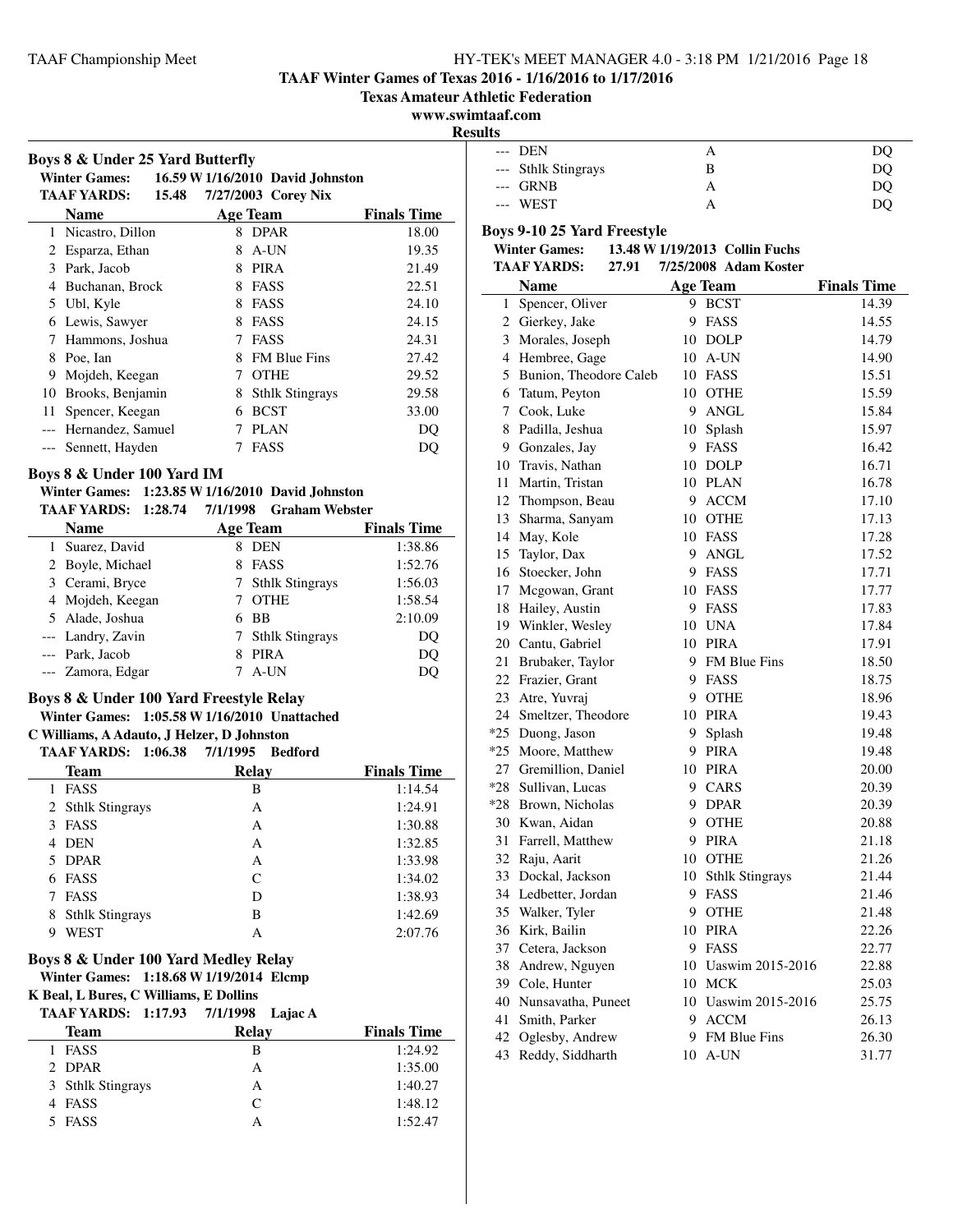**TAAF Winter Games of Texas 2016 - 1/16/2016 to 1/17/2016**

**Texas Amateur Athletic Federation**

**www.swimtaaf.com**

| Boys 9-10 50 Yard Freestyle |                             |    |                                |                    |
|-----------------------------|-----------------------------|----|--------------------------------|--------------------|
|                             | <b>Winter Games:</b>        |    | 28.42 W 1/19/2013 Collin Fuchs |                    |
|                             | <b>TAAF YARDS:</b><br>29.08 |    | 7/26/2004 Gator Alexander      |                    |
|                             | <b>Name</b>                 |    | <b>Age Team</b>                | <b>Finals Time</b> |
| 1                           | Spencer, Oliver             |    | 9 BCST                         | 31.67              |
|                             | 2 Morales, Joseph           | 10 | <b>DOLP</b>                    | 31.85              |
| 3                           | Meyers, Spencer             |    | 10 DPAR                        | 32.29              |
| 4                           | Knippenberg, Kade           |    | 10 FASS                        | 32.31              |
| 5                           | Gierkey, Jake               |    | 9 FASS                         | 32.69              |
| 6                           | Hembree, Gage               |    | 10 A-UN                        | 33.21              |
| 7                           | Gulledge, Travis            |    | 10 FASS                        | 33.69              |
| 8                           | Galvan, Xavier              |    | 10 DPAR                        | 33.96              |
| 9                           | Cook, Luke                  | 9  | ANGL                           | 35.01              |
| 10                          | Martin, Tristan             |    | 10 PLAN                        | 35.28              |
| 11                          | Narayan, Ajay               |    | 10 OTHE                        | 35.98              |
|                             | 12 De Labra, Angel          |    | 10 DD                          | 36.53              |
| 13                          | Spurlock, Britt             |    | 9 RST                          | 36.59              |
| 14                          | Thompson, Beau              |    | 9 ACCM                         | 37.05              |
| $*15$                       | Rault, Aris                 |    | 9 A-UN                         | 37.24              |
| $*15$                       | Havia, Antti                |    | 10 Sthlk Stingrays             | 37.24              |
| 17                          | Winkler, Wesley             |    | 10 UNA                         | 37.67              |
| 18                          | Sharma, Sanyam              |    | 10 OTHE                        | 38.71              |
| 19                          | Sanchez, Jorge              | 9  | A-UN                           | 39.28              |
| 20                          | Taylor, Dax                 |    | 9 ANGL                         | 39.55              |
| 21                          | Shkolnikov, Maximillian     |    | 10 FASS                        | 39.59              |
|                             | 22 Moore, Matthew           |    | 9 PIRA                         | 41.41              |
|                             | 23 Duong, Jason             | 9  | Splash                         | 41.85              |
| 24                          | Linebarger, Seth            |    | 9 PLAN                         | 42.32              |
| 25                          | Ronderos, Adam              |    | 10 FASS                        | 42.49              |
|                             | 26 Brubaker, Taylor         |    | 9 FM Blue Fins                 | 43.09              |
| 27                          | Royal, Blaine               |    | 10 DPAR                        | 44.15              |
| 28                          | Sullivan, Lucas             |    | 9 CARS                         | 44.21              |
| 29                          | Weiss, Kathen               |    | 9 ANGL                         | 44.75              |
| 30                          | Pittman, Parker             |    | 9 FASS                         | 44.93              |
| 31                          | Walker, Tyler               |    | 9 OTHE                         | 46.93              |
| 32                          | Higginbotham, Kade          |    | 10 DPAR                        | 47.45              |
| 33                          | Cetera, Jackson             |    | 9 FASS                         | 49.02              |
| 34                          | Andrew, Nguyen              |    | 10 Uaswim 2015-2016            | 54.37              |
|                             | 35 Cole, Hunter             |    | 10 MCK                         | 54.60              |
| 36                          | Nunsavatha, Puneet          |    | 10 Uaswim 2015-2016            | 1:03.32            |
| 37                          | Bryan, Omarian              | 9  | <b>LANC</b>                    | 1:11.52            |

## **Boys 9-10 25 Yard Backstroke**

#### **Winter Games:** 16.63 **W** 1/19/2013 Collin Fuchs<br>TAAE VARDS: 16.42 7/1/1996 Ion Berrettin **TAAF YARDS: 16.42 Jon Berrettini 7/1/1996**

|   | ілаг ілкілі<br>10.44 | //1/1990        | лоп регтении.          |                    |
|---|----------------------|-----------------|------------------------|--------------------|
|   | Name                 | <b>Age Team</b> |                        | <b>Finals Time</b> |
|   | 1 Devillier, Andrew  | 10              | UNA                    | 17.09              |
|   | 2 Morales, Joseph    |                 | 10 DOLP                | 17.10              |
|   | 3 Dollins, Eli       | 9               | <b>Sthlk Stingrays</b> | 17.83              |
|   | 4 Narayan, Ajay      | 10              | <b>OTHE</b>            | 18.09              |
|   | 5 Tatum, Peyton      | 10              | <b>OTHE</b>            | 18.51              |
|   | 6 Martin, Tristan    |                 | 10 PLAN                | 18.54              |
|   | 7 Knippenberg, Kade  | 10              | FASS                   | 18.84              |
| 8 | Dennis, Blake        | 9               | <b>GRNB</b>            | 19.22              |
| 9 | Padilla, Jeshua      | 10              | Splash                 | 19.31              |

| <b>Results</b> |                    |    |                        |       |
|----------------|--------------------|----|------------------------|-------|
| 10             | De Labra, Angel    | 10 | DD                     | 19.51 |
| 11             | Stoecker, John     | 9  | FASS                   | 19.97 |
| 12             | Ip, Jaden          | 9  | <b>PLAN</b>            | 20.23 |
| 13             | Yoon, Taegeon      | 9  | A-UN                   | 20.50 |
| 14             | Engelhardt, Ethan  | 9  | <b>COPE</b>            | 20.52 |
| 15             | Beal, Kaden        | 9  | <b>ELCM</b>            | 20.98 |
| 16             | Hailey, Austin     | 9  | FASS                   | 21.03 |
| 17             | Travis, Nathan     | 10 | <b>DOLP</b>            | 21.28 |
| 18             | Cook, Luke         | 9  | <b>ANGL</b>            | 21.51 |
| 19             | Taylor, Dax        | 9  | ANGL                   | 21.82 |
| 20             | Mcgowan, Grant     | 10 | FASS                   | 22.26 |
| 21             | Gremillion, Daniel | 10 | <b>PIRA</b>            | 23.58 |
| 22             | Cantu, Gabriel     | 10 | <b>PIRA</b>            | 24.36 |
| 23             | Higginbotham, Kade | 10 | <b>DPAR</b>            | 24.83 |
| 24             | Pittman, Parker    | 9  | FASS                   | 24.90 |
| 25             | Brown, Nicholas    | 9  | <b>DPAR</b>            | 24.98 |
| 26             | Raju, Aarit        | 10 | <b>OTHE</b>            | 24.99 |
| 27             | Cetera, Jackson    | 9  | FASS                   | 25.10 |
| 28             | Dockal, Jackson    | 10 | <b>Sthlk Stingrays</b> | 25.68 |
| 29             | Oglesby, Andrew    | 9  | <b>FM Blue Fins</b>    | 26.09 |
| 30             | Weiss, Kathen      | 9  | <b>ANGL</b>            | 26.75 |
| 31             | Ledbetter, Jordan  | 9  | <b>FASS</b>            | 27.05 |
| 32             | Smith, Parker      | 9  | <b>ACCM</b>            | 28.12 |
| 33             | Mcclure, Caleb     | 10 | <b>PLAN</b>            | 30.52 |
| 34             | Reddy, Siddharth   | 10 | A-UN                   | 33.66 |
| ---            | Farrell, Matthew   | 9  | <b>PIRA</b>            | DQ    |

# **Boys 9-10 25 Yard Breaststroke**

## **Winter Games: 18.11 W1/14/2012 Colby Patterson**

| TAAF YARDS: | 16.82 | 7/25/2008 Matthew Wilkins |  |
|-------------|-------|---------------------------|--|
|             |       |                           |  |

|       | <b>Name</b>             |    | Age Team               | <b>Finals Time</b> |
|-------|-------------------------|----|------------------------|--------------------|
| 1     | Hembree, Gage           | 10 | A-UN                   | 19.48              |
| 2     | Gulledge, Travis        | 10 | FASS                   | 19.72              |
| 3     | Havia, Antti            | 10 | <b>Sthlk Stingrays</b> | 19.77              |
| 4     | Gonzales, Jay           | 9  | <b>FASS</b>            | 20.35              |
| 5     | Sharma, Sanyam          | 10 | <b>OTHE</b>            | 21.53              |
| 6     | Thompson, Beau          | 9  | <b>ACCM</b>            | 21.93              |
| 7     | Knippenberg, Kade       | 10 | <b>FASS</b>            | 22.16              |
| 8     | Travis, Nathan          | 10 | <b>DOLP</b>            | 22.35              |
| 9     | May, Kole               | 10 | FASS                   | 22.44              |
| 10    | Bunion, Theodore Caleb  | 10 | FASS                   | 23.22              |
| 11    | Kirk, Bailin            | 10 | <b>PIRA</b>            | 23.38              |
| 12    | Fralic, Judah           | 9  | A-UN                   | 24.22              |
| 13    | Rault, Aris             | 9  | A-UN                   | 24.56              |
| 14    | Atre, Yuvraj            | 9  | <b>OTHE</b>            | 24.89              |
| 15    | Yoon, Taegeon           | 9  | A-UN                   | 25.59              |
| 16    | Cantu, Gabriel          | 10 | <b>PIRA</b>            | 25.75              |
| 17    | Gremillion, Daniel      | 10 | <b>PIRA</b>            | 25.99              |
| 18    | Shkolnikov, Maximillian | 10 | FASS                   | 26.08              |
| 19    | Frazier, Grant          | 9  | FASS                   | 26.38              |
| 20    | Ronderos, Adam          | 10 | <b>FASS</b>            | 27.21              |
| 21    | Brown, Nicholas         | 9  | <b>DPAR</b>            | 28.43              |
| 22    | Royal, Blaine           | 10 | <b>DPAR</b>            | 28.72              |
| 23    | Mcclure, Caleb          | 10 | PLAN                   | 29.21              |
| $*24$ | Weiss, Kathen           | 9  | <b>ANGL</b>            | 30.49              |
| $*24$ | Ledbetter, Jordan       | 9  | FASS                   | 30.49              |
|       |                         |    |                        |                    |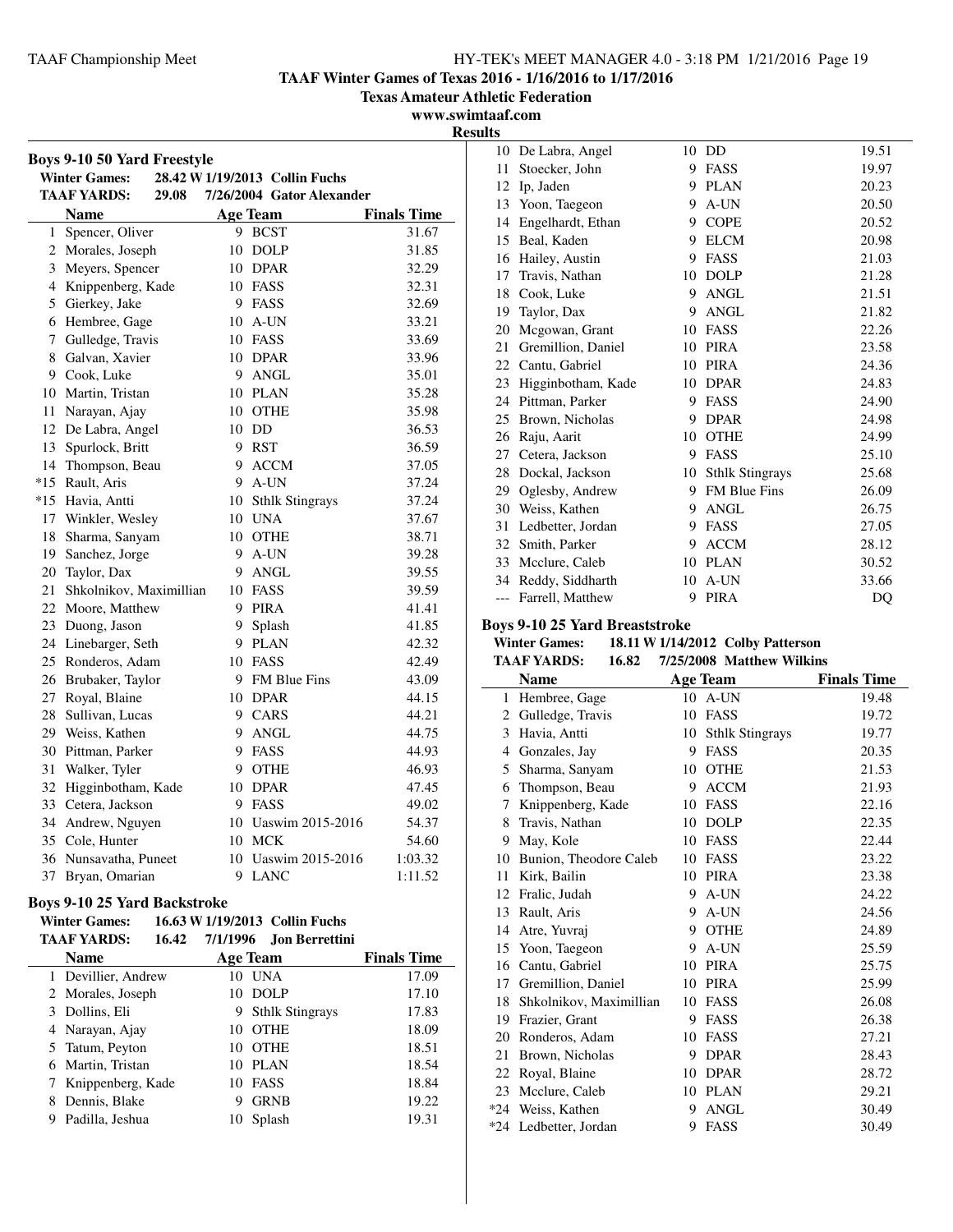**TAAF Winter Games of Texas 2016 - 1/16/2016 to 1/17/2016**

**Texas Amateur Athletic Federation**

**www.swimtaaf.com**

**Results**

| (Boys 9-10 25 Yard Breaststroke) |   |                     |                    |  |
|----------------------------------|---|---------------------|--------------------|--|
| <b>Name</b>                      |   | <b>Age Team</b>     | <b>Finals Time</b> |  |
| 26 Dockal, Jackson               |   | 10 Sthlk Stingrays  | 30.54              |  |
| 27 Cole, Hunter                  |   | 10 MCK              | 31.70              |  |
| 28 Oglesby, Andrew               | 9 | <b>FM Blue Fins</b> | 40.24              |  |
| --- Winkler, Wesley              |   | 10 UNA              | DO                 |  |
| --- Smeltzer, Theodore           |   | 10 PIRA             | DO                 |  |
| --- Kwan, Aidan                  | 9 | <b>OTHE</b>         | DO                 |  |
| --- Bryan, Omarian               | 9 | <b>LANC</b>         | DQ                 |  |
| --- Linebarger, Seth             |   | <b>PLAN</b>         | DQ                 |  |
| --- Walker, Tyler                |   | <b>OTHE</b>         | DO                 |  |
|                                  |   |                     |                    |  |

#### **Boys 9-10 25 Yard Butterfly**

**Winter Games: 15.34 W1/19/2013 Thomas Reinholt**

|              | <b>TAAF YARDS:</b><br>14.14 | 8/1/1993 | <b>Joseph Lankford</b> |                    |
|--------------|-----------------------------|----------|------------------------|--------------------|
|              | <b>Name</b>                 |          | <b>Age Team</b>        | <b>Finals Time</b> |
| $\mathbf{1}$ | Meyers, Spencer             | 10       | <b>DPAR</b>            | 15.97              |
| 2            | Bunion, Theodore Caleb      | 10       | <b>FASS</b>            | 16.89              |
| 3            | Galvan, Xavier              | 10       | <b>DPAR</b>            | 17.05              |
| 4            | Gierkey, Jake               | 9        | FASS                   | 17.08              |
| 5            | Dollins, Eli                | 9        | <b>Sthlk Stingrays</b> | 17.09              |
| 6            | Tatum, Peyton               | 10       | <b>OTHE</b>            | 18.13              |
| 7            | Padilla, Jeshua             | 10       | Splash                 | 18.20              |
| 8            | Spurlock, Britt             | 9        | <b>RST</b>             | 18.34              |
| 9            | Beal, Kaden                 | 9        | <b>ELCM</b>            | 18.98              |
| 10           | Hailey, Austin              | 9        | <b>FASS</b>            | 19.52              |
| 11           | Dennis, Blake               | 9        | <b>GRNB</b>            | 20.29              |
| 12           | Engelhardt, Ethan           | 9        | <b>COPE</b>            | 20.46              |
| 13           | Sanchez, Jorge              | 9        | A-UN                   | 20.74              |
| 14           | Havia, Antti                | 10       | <b>Sthlk Stingrays</b> | 22.41              |
| 15           | Atre, Yuvraj                | 9        | <b>OTHE</b>            | 22.65              |
| 16           | Smeltzer, Theodore          | 10       | <b>PIRA</b>            | 23.49              |
| 17           | Frazier, Grant              | 9        | FASS                   | 23.80              |
| 18           | Duong, Jason                | 9        | Splash                 | 25.09              |
| 19           | Fralic, Judah               | 9        | A-UN                   | 25.39              |
| 20           | Higginbotham, Kade          | 10       | <b>DPAR</b>            | 26.06              |
| ---          | Farrell, Matthew            | 9        | <b>PIRA</b>            | DO                 |
| ---          | Kirk, Bailin                | 10       | <b>PIRA</b>            | DQ                 |
| ---          | Raju, Aarit                 | 10       | <b>OTHE</b>            | DQ                 |
|              | Brubaker, Taylor            | 9        | <b>FM Blue Fins</b>    | DQ                 |
| $---$        | Reddy, Siddharth            | 10       | A-UN                   | DQ                 |
|              |                             |          |                        |                    |

## **Boys 9-10 100 Yard IM**

## **Winter Games: 1:14.21 W1/19/2008 Chase Garrott TAAF YARDS: 1:13.74 8/1/1993** Matt Broussard

|    | <b>Name</b>       |    | <b>Age Team</b>        | <b>Finals Time</b> |
|----|-------------------|----|------------------------|--------------------|
|    | 1 Meyers, Spencer | 10 | DPAR                   | 1:20.90            |
|    | 2 Spencer, Oliver | 9  | <b>BCST</b>            | 1:25.88            |
| 3  | Galvan, Xavier    | 10 | <b>DPAR</b>            | 1:25.98            |
| 4  | Gulledge, Travis  | 10 | FASS                   | 1:26.41            |
|    | 5 Gonzales, Jay   | 9  | <b>FASS</b>            | 1:29.58            |
| 6  | Dollins, Eli      | 9  | <b>Sthlk Stingrays</b> | 1:33.12            |
| 7  | De Labra, Angel   | 10 | DD                     | 1:36.44            |
| 8  | Spurlock, Britt   | 9  | <b>RST</b>             | 1:36.48            |
| 9  | Dennis, Blake     | 9  | <b>GRNB</b>            | 1:36.91            |
| 10 | May, Kole         |    | FASS                   | 1:39.22            |

| ILS |                       |   |             |         |
|-----|-----------------------|---|-------------|---------|
|     | 11 Rault, Aris        |   | 9 A-UN      | 1:42.63 |
|     | 12 Sanchez, Jorge     | 9 | A-UN        | 1:48.80 |
|     | 13 Royal, Blaine      |   | 10 DPAR     | 1:49.91 |
|     | 14 Fralic, Judah      | 9 | A-UN        | 1:52.20 |
|     | 15 Ronderos, Adam     |   | 10 FASS     | 1:56.16 |
|     | --- Engelhardt, Ethan | 9 | <b>COPE</b> | DO      |
|     | --- Moore, Matthew    | 9 | <b>PIRA</b> | DO      |
|     | --- Pittman, Parker   |   | FASS        | DO      |
|     | --- Sullivan, Lucas   |   | CARS        | DO      |

#### **Boys 9-10 100 Yard Freestyle Relay**

**Winter Games: 1:00.44 W1/16/2016 Fasst**

**T Gulledge, K Knippenberg, A Devillier, J Gierkey**

#### **TAAF YARDS: 56.83 Rosenberg 8/1/1993**

| $\cdots$    | $\sim$ $\sim$ $\sim$<br>$0.111220$ resolutions |                    |
|-------------|------------------------------------------------|--------------------|
| <b>Team</b> | Relay                                          | <b>Finals Time</b> |
| 1 FASS      |                                                | 1:00.44W           |
| 2 ELCM      | А                                              | 1:02.19            |
| 3 FASS      | B                                              | 1:07.83            |
| 4 DPAR      | А                                              | 1:17.27            |
| 5 FASS      |                                                | 1:18.40            |

#### **Boys 9-10 100 Yard Medley Relay**

**Winter Games: 1:08.20 W1/18/2014 Lake Jackson**

**P Medina, R Fojtik, R Kuhlman, R Gasiorowski**

| <b>TAAF YARDS: 1:02.57</b> |  | 8/1/1993 Houston |  |
|----------------------------|--|------------------|--|
|----------------------------|--|------------------|--|

| <b>Team</b> | Relay     | <b>Finals Time</b> |
|-------------|-----------|--------------------|
| 1 DPAR      | А         | 1:12.58            |
| 2 FASS      | в         | 1:12.59            |
| 3 FASS      | А         | 1:38.56            |
| --- ELCM    | А         | DO                 |
| --- FASS    | $\subset$ | DΟ                 |

#### **Boys 11-12 50 Yard Freestyle**

Ĭ.

**Winter Games: 25.29 W 1/19/2008** Matthew Bitara<br>TAAE VARDS: 25.66 8/1/1993 John Zimmerma

**TAAF YARDS: 25.66 John Zimmerman - Grapevine 8/1/1993**

| іллі ілішу,<br>20.UV |                   |      |                        |                    |
|----------------------|-------------------|------|------------------------|--------------------|
|                      | Name              |      | <b>Age Team</b>        | <b>Finals Time</b> |
| $\mathbf{1}$         | Staten, Jamil     |      | 12 WOOD                | 27.39              |
| 2                    | Walters, Matthew  | 11   | <b>GRNB</b>            | 27.56              |
| 3                    | Penny, Evan       |      | 12 DPAR                | 28.42              |
| 4                    | Landry, Zane      | 12   | <b>Sthlk Stingrays</b> | 29.14              |
| 5                    | Leamons, Millard  | 12   | A-UN                   | 29.60              |
| 6                    | Archer, Owen      |      | 12 FASS                | 29.86              |
| 7                    | Hickman, Jack     | 12   | <b>DOLP</b>            | 29.97              |
| 8                    | Cicman, Logan     |      | 12 A-UN                | 30.07              |
| 9                    | Hartnauer, Joshua | 11   | <b>MTRO</b>            | 30.55              |
| 10                   | Sharer, Jason     | 11   | <b>WOOD</b>            | 31.09              |
| 11                   | Hernandez, Allan  | 12   | <b>PLAN</b>            | 31.48              |
| 12                   | Bay, Justin       |      | 12 DPAR                | 31.51              |
| 13                   | Wille, Rickie     | 11   | <b>PLAN</b>            | 31.72              |
| 14                   | Lai, Alex         | 12   | Splash                 | 31.74              |
| 15                   | Kime, Matthew     | 12   | <b>OTHE</b>            | 31.86              |
| 16                   | Paulsen, Brady    | 12   | <b>Sthlk Stingrays</b> | 32.63              |
| 17                   | Tijerina, Ryan    | 12   | A-UN                   | 32.68              |
| 18                   | Leboeuf, Robert   | 11   | <b>STEP</b>            | 32.77              |
| 19                   | Brown, Harrison   | 11   | <b>DPAR</b>            | 32.88              |
| 20                   | Britton, Arie     | 12   | CARS                   | 32.97              |
| 21                   | Fowers, Jackson   | 11 - | <b>TCPG</b>            | 33.16              |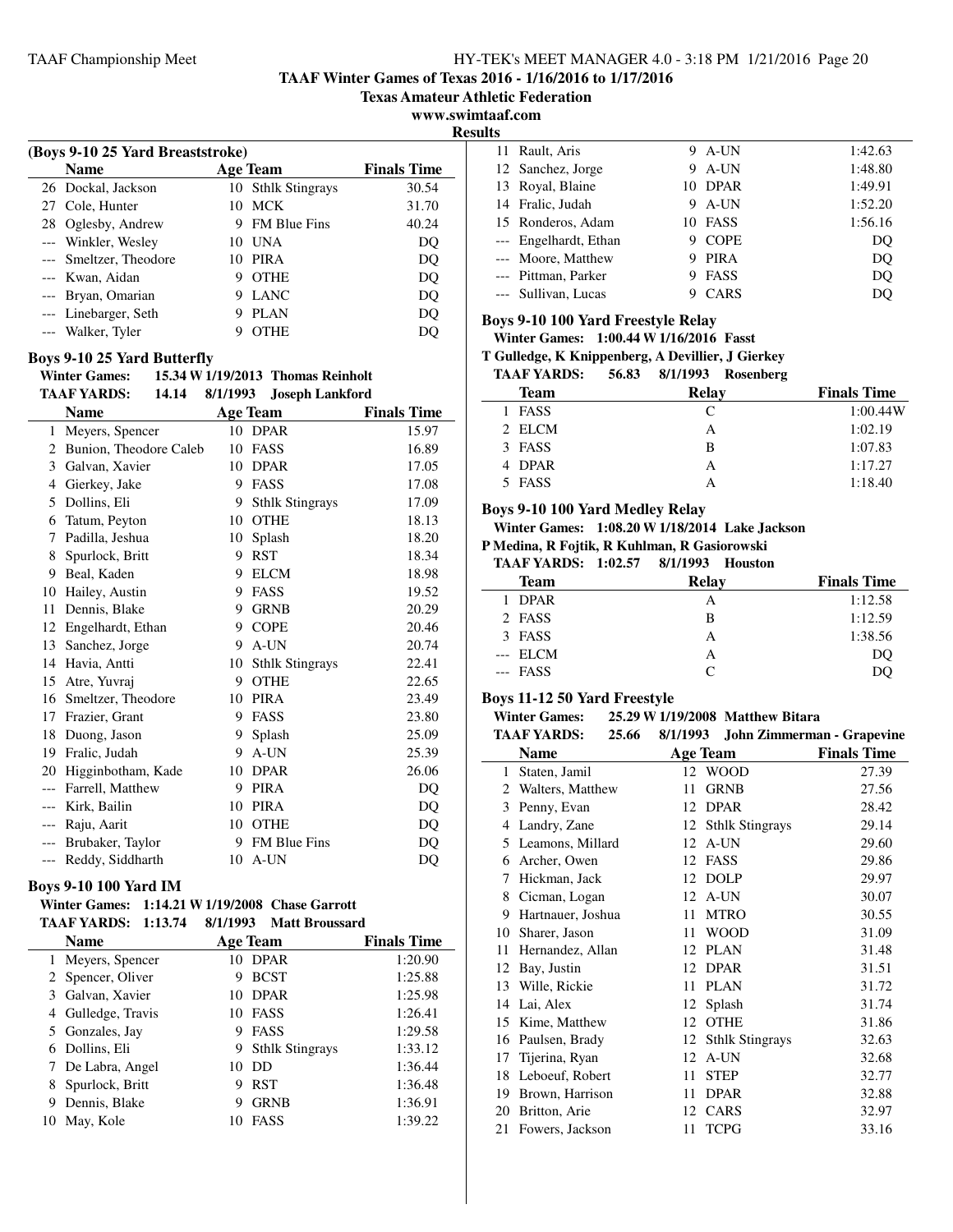**TAAF Winter Games of Texas 2016 - 1/16/2016 to 1/17/2016**

**Texas Amateur Athletic Federation**

**www.swimtaaf.com**

**Results**

| (Boys 11-12 50 Yard Freestyle) |                               |                                 |                    |  |
|--------------------------------|-------------------------------|---------------------------------|--------------------|--|
|                                | Name                          | <b>Age Team</b>                 | <b>Finals Time</b> |  |
| 22                             | Kelley, Jake                  | PLAN<br>11                      | 33.45              |  |
|                                | 23 Duong, Michael             | 12<br>Splash                    | 33.49              |  |
|                                | 24 Mcdonald, Christopher      | 11<br>WEST                      | 35.11              |  |
|                                | 25 O'Connor, Colin            | UNA<br>11                       | 35.81              |  |
|                                | 26 Crutcher, Gavin            | 11<br>UNA                       | 36.02              |  |
|                                | 27 Kime, Rj                   | 11 OTHE                         | 37.37              |  |
|                                | 28 Sikes, Zade                | 11 DEN                          | 37.71              |  |
|                                | 29 Cason, Austin              | 12 A-UN                         | 39.19              |  |
|                                | 30 Badillo, Johanys           | 12<br>DD                        | 39.46              |  |
| 31                             | Richey, Brandon               | 12<br><b>GRNB</b>               | 40.45              |  |
|                                | 32 Thomas, Grant              | 11<br>FASS                      | 41.14              |  |
|                                | 33 Ghanbari, Kai              | 11<br>OTHE                      | 41.25              |  |
|                                | 34 Ledbetter, Jackson         | 11<br>FASS                      | 41.28              |  |
|                                | 35 Molo, Gabriel              | 12 WEST                         | 41.43              |  |
|                                | 36 Johnson, Brayden           | 11 FM Blue Fins                 | 42.06              |  |
|                                | 37 Welborn, Jack              | 11 MPCC                         | 42.10              |  |
|                                | 38 Martinez, Lucian           | Splash<br>11 -                  | 45.17              |  |
|                                | 39 Burkart, Orion             | 12 WEST                         | 45.94              |  |
|                                | 40 Rodriguez, Alex            | 12 ACCM                         | 47.10              |  |
| 41                             | Hamre, Harrison               | 11 LWVI                         | 49.87              |  |
| 42                             | Vellotti, Alex                | 11<br><b>DEN</b>                | 52.04              |  |
| 43                             | Deyalsingh, Mason             | FM Blue Fins<br>11              | 54.71              |  |
|                                |                               |                                 |                    |  |
|                                | Boys 11-12 100 Yard Freestyle |                                 |                    |  |
|                                | <b>Winter Games:</b>          | 56.06 W 1/16/2010 Chase Garrott |                    |  |
|                                | <b>TAAF YARDS:</b><br>57.06   | 7/24/2005 Cody Armstrong        |                    |  |
|                                | <b>Name</b>                   | <b>Age Team</b>                 | <b>Finals Time</b> |  |
|                                | 1 Galvan, Eleazar             | 12<br><b>DPAR</b>               | 1:01.13            |  |
|                                |                               |                                 |                    |  |
|                                | 2 Walters, Matthew            | 11<br><b>GRNB</b>               | 1:03.59            |  |
|                                | 3 Dunaway, Alexander          | 12 A-UN                         | 1:03.88            |  |
|                                | 4 Landry, Zane                | 12 Sthlk Stingrays              | 1:04.22            |  |
|                                | 5 Penny, Evan                 | 12 DPAR                         | 1:05.21            |  |
|                                | 6 Hickman, Jack               | 12 DOLP                         | 1:06.49            |  |
|                                | 7 Laforge, Grant              | 12 CST                          | 1:07.53            |  |
| 8                              | Hernandez, Allan              | 12<br>PLAN                      | 1:07.88            |  |
|                                | 9 Ferber, Reeve               | 11<br><b>KBAR</b>               | 1:09.41            |  |
|                                | 10 Null, Hunter               | 12<br><b>DPAR</b>               | 1:11.26            |  |
| 11                             | Leamons, Millard              | 12 A-UN                         | 1:11.31            |  |
| 12                             | Cicman, Logan                 | 12<br>A-UN                      | 1:12.26            |  |
| 13                             | Britton, Arie                 | 12 CARS                         | 1:13.87            |  |
| 14                             | Tijerina, Ryan                | 12<br>A-UN                      | 1:14.22            |  |
| 15                             | Wille, Rickie                 | 11<br><b>PLAN</b>               | 1:15.47            |  |
| 16                             | Kelley, Jake                  | 11<br>PLAN                      | 1:17.22            |  |
| 17                             | Mcdonald, Christopher         | 11<br><b>WEST</b>               | 1:19.61            |  |
| $*18$                          | Crutcher, Gavin               | <b>UNA</b><br>11                | 1:20.20            |  |
| $*18$                          | Rault, Julien                 | A-UN<br>11                      | 1:20.20            |  |
| 20                             | Busby, Allan                  | 11<br><b>LWVI</b>               | 1:25.39            |  |
| 21                             | Moore, Mawell                 | <b>PIRA</b><br>11               | 1:29.88            |  |
| 22                             | Ghanbari, Kai                 | 11<br><b>OTHE</b>               | 1:34.56            |  |
| 23                             | Ledbetter, Jackson            | 11<br>FASS                      | 1:35.81            |  |
| 24                             | Molo, Gabriel                 | 12<br><b>WEST</b>               | 1:37.04            |  |
| 25                             | Nguyen, Andy                  | Uaswim 2015-2016<br>11          | 1:39.48            |  |
| 26                             | Stolba, Evan                  | 11<br>FASS                      | 1:40.09            |  |

|       | <b>Boys 11-12 50 Yard Backstroke</b>             |                 |            |                                 |                    |
|-------|--------------------------------------------------|-----------------|------------|---------------------------------|--------------------|
|       | <b>Winter Games:</b>                             |                 |            | 29.60 W 1/16/2010 Chase Garrott |                    |
|       | <b>TAAF YARDS:</b><br>29.99                      |                 |            | 7/27/2003 Nicholas Han          |                    |
|       | <b>Name</b>                                      | <b>Age Team</b> |            |                                 | <b>Finals Time</b> |
| 1     | Tooley, Beckett                                  | 11              |            | A-UN                            | 31.56              |
| 2     | Staten, Jamil                                    | 12              |            | <b>WOOD</b>                     | 32.28              |
| 3     | Hartnauer, Joshua                                | 11              |            | <b>MTRO</b>                     | 35.53              |
|       | 4 Fowers, Jackson                                | 11              |            | <b>TCPG</b>                     | 36.58              |
| 5     | Null, Hunter                                     | 12              |            | <b>DPAR</b>                     | 37.05              |
|       | 6 Bay, Justin                                    | 12              |            | <b>DPAR</b>                     | 37.43              |
| 7     | Bowers, Harry                                    | 11              | <b>LPD</b> |                                 | 37.69              |
|       | 8 Hernandez, Allan                               |                 |            | 12 PLAN                         | 37.83              |
|       | 9 Lai, Alex                                      | 12              |            | Splash                          | 38.04              |
|       | 10 Brown, Marshall                               | 11              |            | FASS                            | 38.50              |
|       | 11 Leboeuf, Robert                               | 11              |            | <b>STEP</b>                     | 40.18              |
|       | 12 Brown, Harrison                               | 11              |            | <b>DPAR</b>                     | 40.32              |
|       | 13 Kelley, Jake                                  | 11              |            | <b>PLAN</b>                     | 40.56              |
|       | 14 Tijerina, Ryan                                | 12              |            | A-UN                            | 40.77              |
|       | 15 O'Connor, Colin                               | 11              | <b>UNA</b> |                                 | 43.67              |
|       | 16 Ghanbari, Kai                                 | 11              |            | <b>OTHE</b>                     | 46.31              |
|       | 17 Cason, Austin                                 | 12              |            | A-UN                            | 47.12              |
|       | 18 Richey, Brandon                               | 12              |            | <b>GRNB</b>                     | 47.57              |
|       | 19 Mcdonald, Christopher                         | 11              |            | <b>WEST</b>                     | 49.07              |
|       | 20 Thomas, Grant                                 | 11              |            | FASS                            | 50.52              |
| 21    | Martinez, Lucian                                 | 11              |            | Splash                          | 53.13              |
|       | 22 Johnson, Brayden                              | 11              |            | FM Blue Fins                    | 55.41              |
|       | 23 Moore, Mawell                                 | 11              |            | <b>PIRA</b>                     | 56.32              |
|       | 24 Stolba, Evan                                  | 11              |            | FASS                            | 58.72              |
|       | 25 Molo, Gabriel                                 | 12              |            | WEST                            | 59.18              |
|       | 26 Vellotti, Alex                                | 11              | <b>DEN</b> |                                 | 59.75              |
| 27    | Hamre, Harrison                                  | 11              |            | <b>LWVI</b>                     | 1:03.16            |
|       | --- Duong, Michael                               | 12              |            | Splash                          | D <sub>O</sub>     |
|       | --- Sikes, Zade                                  | 11              | <b>DEN</b> |                                 | DQ                 |
|       | --- Rodriguez, Alex                              | 12              |            | <b>ACCM</b>                     | DQ                 |
|       | --- Deyalsingh, Mason                            | 11              |            | <b>FM Blue Fins</b>             | DQ                 |
| $---$ | Nguyen, Andy                                     | 11              |            | Uaswim 2015-2016                | DQ                 |
|       | $D_{\text{grav}}$ 11 12 $E_0$ Vand Duccetotucles |                 |            |                                 |                    |

## **Boys 11-12 50 Yard Breaststroke**

| <b>Winter Games:</b> |       | 31.68 W 1/19/2015 John Rovic DelaCruz        |
|----------------------|-------|----------------------------------------------|
| TA A E VA DDC.       | 22.21 | $\alpha$ $\alpha$ $\alpha$ $\alpha$ $\alpha$ |

| <b>TAAF YARDS:</b><br>32.31 |     | <b>Chase Kessinger</b> |                                             |
|-----------------------------|-----|------------------------|---------------------------------------------|
| <b>Name</b>                 |     |                        | <b>Finals Time</b>                          |
| Walters, Matthew            | 11  | <b>GRNB</b>            | 37.10                                       |
| Hartnauer, Joshua           | 11  | <b>MTRO</b>            | 39.65                                       |
| Dunaway, Alexander          |     | A-UN                   | 40.48                                       |
| Fowers, Jackson             | 11. | <b>TCPG</b>            | 40.71                                       |
| Ferber, Reeve               | 11  | KBAR                   | 40.95                                       |
| Laforge, Grant              |     |                        | 41.15                                       |
| Oster, Davis                | 12  | <b>MTRO</b>            | 41.46                                       |
| Sharer, Jason               | 11  | <b>WOOD</b>            | 42.28                                       |
| Hickman, Jack               | 12  | <b>DOLP</b>            | 43.12                                       |
| Bowers, Harry               | 11  | LPD.                   | 48.50                                       |
| Welborn, Jack               | 11  | <b>MPCC</b>            | 50.11                                       |
| Busby, Allan                | 11  | <b>LWVI</b>            | 50.22                                       |
| O'Connor, Colin             | 11  | <b>UNA</b>             | 52.14                                       |
| Martinez, Lucian            | 11  | Splash                 | 1:03.75                                     |
|                             |     |                        | 7/1/1996<br><b>Age Team</b><br>12<br>12 CST |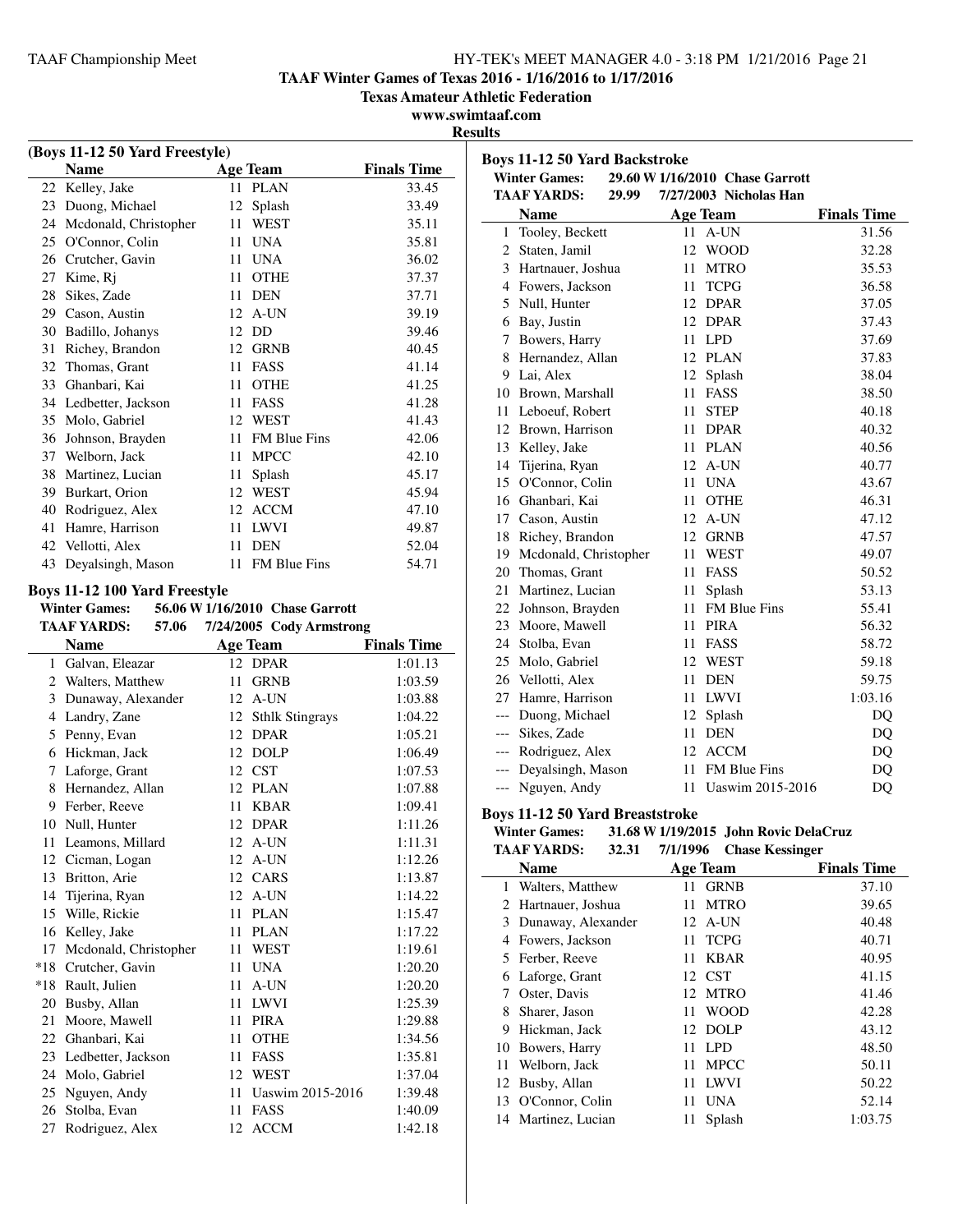**TAAF Winter Games of Texas 2016 - 1/16/2016 to 1/17/2016**

**Texas Amateur Athletic Federation**

**www.swimtaaf.com**

**Results**

÷

# **(Boys 11-12 50 Yard Breaststroke) Name Age Team Finals Time** 15 Deyalsingh, Mason 11 FM Blue Fins 1:14.45

| --- Johnson, Brayden | 11 FM Blue Fins | DO |  |
|----------------------|-----------------|----|--|
| --- Badillo, Johanys | 12 DD           | DO |  |
| --- Crutcher. Gavin  | 11 UNA          | DO |  |
| --- Leamons, Millard | 12 A-UN         | DO |  |
|                      |                 |    |  |

## **Boys 11-12 50 Yard Butterfly**

#### **Winter Games: 27.19 W1/17/2009 Matthew Brigadier TAAF YARDS: 29.00 Michael Hernalsteen 7/1/1997**

|       | TAAF YARDS:<br>29.00 | 7/1/1997 | Michael Hernalsteen |                    |
|-------|----------------------|----------|---------------------|--------------------|
|       | <b>Name</b>          |          | Age Team            | <b>Finals Time</b> |
| 1     | Galvan, Eleazar      |          | 12 DPAR             | 29.33              |
| 2     | Tooley, Beckett      | 11       | A-UN                | 30.31              |
| 3     | Landry, Zane         |          | 12 Sthlk Stingrays  | 32.62              |
| 4     | Archer, Owen         |          | 12 FASS             | 33.04              |
| 5.    | Lai, Alex            | 12       | Splash              | 34.65              |
| 6     | Oster, Davis         | 12       | <b>MTRO</b>         | 35.13              |
| 7     | Cicman, Logan        | 12       | A-UN                | 36.05              |
| 8     | Bowers, Harry        | 11       | <b>LPD</b>          | 39.71              |
| 9     | Arcayna, Sam         | 11       | FASS                | 39.98              |
| 10    | Wille, Rickie        | 11       | PLAN                | 40.13              |
| 11    | Duong, Michael       |          | 12 Splash           | 44.62              |
| 12    | Rault, Julien        | 11       | A-UN                | 46.14              |
| 13    | Badillo, Johanys     |          | 12 DD               | 49.23              |
| $---$ | Bay, Justin          |          | 12 DPAR             | DQ                 |
|       | --- Paulsen, Brady   |          | 12 Sthlk Stingrays  | DQ                 |
|       | Britton, Arie        |          | 12 CARS             | DQ                 |
|       |                      |          |                     |                    |

# **Boys 11-12 100 Yard IM**

#### **Winter Games: 1:04.68 W1/16/2010 Chase Garrott TAAF YARDS:** 1:07.63 7/1/1999 Jonathan Carev

|       | 1/1/11 1/111DV.<br>1.V/.VJ | $111222$ Jonathan Carey |                    |
|-------|----------------------------|-------------------------|--------------------|
|       | <b>Name</b>                | <b>Age Team</b>         | <b>Finals Time</b> |
| 1     | Galvan, Eleazar            | 12 DPAR                 | 1:09.50            |
| 2     | Staten, Jamil              | <b>WOOD</b><br>12       | 1:11.47            |
| 3     | Tooley, Beckett            | A-UN<br>11              | 1:11.81            |
| 4     | Penny, Evan                | <b>DPAR</b><br>12       | 1:15.70            |
| 5     | Dunaway, Alexander         | A-UN<br>12              | 1:16.48            |
| 6     | Oster, Davis               | <b>MTRO</b><br>12       | 1:20.54            |
| 7     | Sharer, Jason              | <b>WOOD</b><br>11       | 1:21.14            |
| 8     | Ferber, Reeve              | <b>KBAR</b><br>11       | 1:22.07            |
| 9     | Laforge, Grant             | <b>CST</b><br>12        | 1:23.83            |
| 10    | Null, Hunter               | <b>DPAR</b><br>12       | 1:24.73            |
| 11    | Brown, Marshall            | FASS<br>11              | 1:29.31            |
| 12    | Arcayna, Sam               | FASS<br>11              | 1:31.24            |
| 13    | Brown, Harrison            | <b>DPAR</b><br>11       | 1:33.17            |
| 14    | Sikes, Zade                | <b>DEN</b><br>11        | 1:36.43            |
| 15    | Welborn, Jack              | <b>MPCC</b><br>11       | 1:43.72            |
| 16    | Busby, Allan               | <b>LWVI</b><br>11       | 1:44.02            |
| 17    | Hamre, Harrison            | <b>LWVI</b><br>11       | 2:15.96            |
| $---$ | Moore, Mawell              | <b>PIRA</b><br>11       | DO                 |
|       | Archer, Owen               | FASS<br>12              | DQ                 |
|       | Rault, Julien              | A-UN<br>11              | DQ                 |
|       | Ledbetter, Jackson         | FASS<br>11              | DQ                 |
|       |                            |                         |                    |

# **Boys 11-12 200 Yard Freestyle Relay**

# **Winter Games: 1:51.10 W1/18/2014 Una**

**C Williams, S Williams, J Armstrong, C Fuchs** TAAF YARDS: 1:54.88 7/1/1995 Rst A

| TAAF TANDS; 1:54.00 //1/1995 NSU A |                    |
|------------------------------------|--------------------|
| Relay                              | <b>Finals Time</b> |
|                                    | 2:03.55            |
|                                    | 2:29.91            |
|                                    | 2:55.38            |
|                                    |                    |

# **Boys 11-12 200 Yard Medley Relay**

**Winter Games: 2:09.96 W1/18/2014 Una**

**J Armstrong, S Williams, C Williams, C Fuchs**

| TAAF YARDS: 2:09.08 7/1/1999 Trophy Club |  |  |  |
|------------------------------------------|--|--|--|
|------------------------------------------|--|--|--|

| Team   | Relay | <b>Finals Time</b> |
|--------|-------|--------------------|
| 1 DPAR |       | 2:17.95            |
| 2 FASS | А     | 2:41.31            |
| 3 WEST | R     | 3:04.62            |

# **Boys 13-14 50 Yard Freestyle**

| <b>Winter Games:</b> |       | 22.75 W 1/16/2010 Liam Garrott |
|----------------------|-------|--------------------------------|
| <b>TA AF YARDS:</b>  | 23.15 | 7/24/2005 Iason Armstrong      |

|              | IAAF IAKDS:<br>49.19                 |    | 772472005 Jason Armstrong |                    |
|--------------|--------------------------------------|----|---------------------------|--------------------|
|              | <b>Name</b>                          |    | <b>Age Team</b>           | <b>Finals Time</b> |
| 1            | Avila, Gerardo                       |    | 13 DPAR                   | 25.66              |
|              | 2 Barber, Dillon                     | 13 | <b>STEP</b>               | 25.88              |
| 3            | Smith, Jack                          | 14 | FASS                      | 26.00              |
| 4            | Busby, Elliott                       |    | 13 LWVI                   | 27.29              |
| 5            | Barcellano, Miguel                   | 13 | CARS                      | 27.62              |
| 6            | Nickel, William                      | 13 | FASS                      | 27.77              |
| 7            | Kwon, Eugene                         | 13 | <b>COPE</b>               | 28.11              |
| 8            | Feeney, Rory                         |    | 14 FASS                   | 28.34              |
| 9            | Nicholas, Collin                     | 14 | A-UN                      | 28.83              |
| 10           | Hurst, Colby                         | 14 | <b>DOLP</b>               | 29.02              |
| 11           | Archer, Hayden                       |    | 14 FASS                   | 29.29              |
| 12           | Backus, Carson                       | 14 | FASS                      | 29.32              |
|              | 13 Ursini, Milo                      |    | 13 CARS                   | 29.79              |
| 14           | Travis, Austin                       | 13 | <b>DOLP</b>               | 29.94              |
| 15           | Deelena, Reese                       | 14 | <b>UNA</b>                | 30.86              |
| 16           | Yiu, Berkley                         | 13 | <b>OTHE</b>               | 31.11              |
| 17           | Rupp, Gabriel                        | 13 | <b>GRNB</b>               | 31.84              |
| 18           | Khalil, Adam                         | 13 | <b>Sthlk Stingrays</b>    | 32.27              |
|              | 19 Petruska, Nicholas                |    | 14 FASS                   | 32.43              |
| 20           | D'Souza, Daniel                      | 13 | <b>GRNB</b>               | 32.62              |
| 21           | Wilburn, John                        | 13 | CARS                      | 34.61              |
| 22           | Nguyen, Albert                       | 13 | Splash                    | 35.51              |
| 23           | Deylasingh, Marcus                   | 14 | <b>FM Blue Fins</b>       | 35.77              |
| 24           | Feeney, Tate                         |    | 13 FASS                   | 37.11              |
| 25           | Brown, Christopher                   | 14 | <b>DPAR</b>               | 37.12              |
| 26           | Hofhiens, Jacob                      |    | 13 OTHE                   | 40.02              |
| 27           | Stroup, Dalton                       | 13 | <b>OTHE</b>               | 45.67              |
| $\mathbf{r}$ | $12.44400 \text{ V}$ $\overline{10}$ |    |                           |                    |

## **Boys 13-14 100 Yard Freestyle**

| <b>Winter Games:</b> | 49.69 W 1/16/2010 Liam Garrott |  |                          |  |
|----------------------|--------------------------------|--|--------------------------|--|
| TA A F VA RDS.       | 50.80                          |  | $7/24/2005$ Jason Armstr |  |

| 50.80    |                           |
|----------|---------------------------|
| Age Team | <b>Finals Time</b>        |
| 13 STEP  | 58.27                     |
| 13 LWVI  | 58.47                     |
|          | 7/24/2005 Jason Armstrong |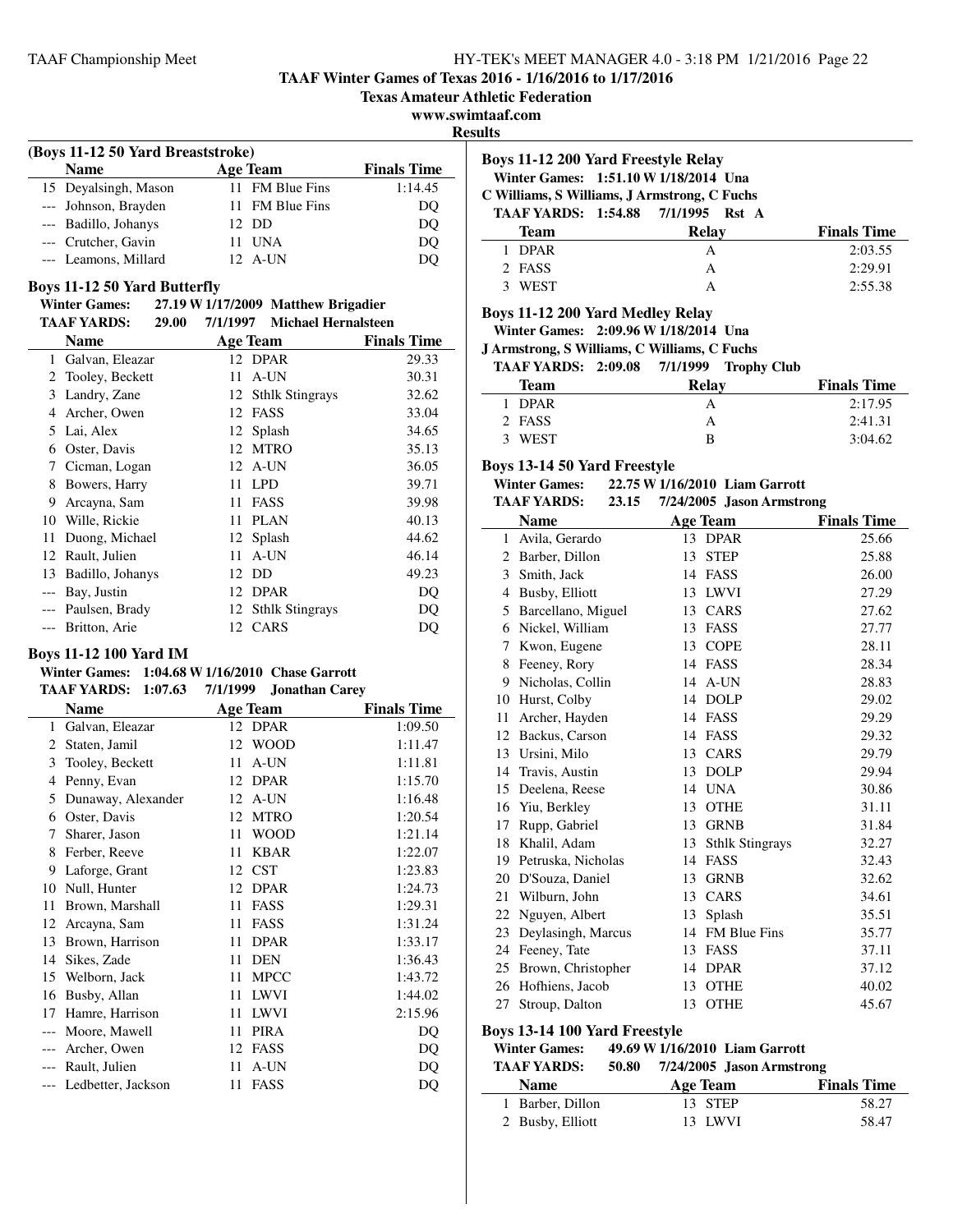**TAAF Winter Games of Texas 2016 - 1/16/2016 to 1/17/2016**

**Texas Amateur Athletic Federation**

#### **www.swimtaaf.com Results**

|    | (Boys 13-14 100 Yard Freestyle) |    |                        |                    |  |
|----|---------------------------------|----|------------------------|--------------------|--|
|    | Name                            |    | <b>Age Team</b>        | <b>Finals Time</b> |  |
|    | 3 Kwon, Jun                     |    | 14 COPE                | 59.12              |  |
| 4  | Tullos, Paul                    | 14 | <b>GTSA</b>            | 1:00.12            |  |
| 5  | Kwon, Eugene                    | 13 | <b>COPE</b>            | 1:00.43            |  |
| 6  | Backus, Carson                  | 14 | FASS                   | 1:02.39            |  |
| 7  | Fields, Michael                 | 13 | UNA                    | 1:02.96            |  |
| 8  | Feeney, Rory                    | 14 | <b>FASS</b>            | 1:03.18            |  |
| 9  | Moore, Michael                  | 14 | <b>Sthlk Stingrays</b> | 1:03.28            |  |
| 10 | Heiner, Will                    | 13 | <b>GRNB</b>            | 1:03.61            |  |
| 11 | James, Caleb                    | 13 | <b>FM Blue Fins</b>    | 1:04.52            |  |
| 12 | Sharp, Ryan                     | 13 | A-UN                   | 1:04.67            |  |
| 13 | Phillips, Brodi                 | 13 | <b>ACCM</b>            | 1:05.68            |  |
| 14 | Vasquez, Peyton                 | 13 | <b>DPAR</b>            | 1:06.61            |  |
| 15 | Travis, Austin                  | 13 | <b>DOLP</b>            | 1:06.71            |  |
| 16 | Deelena, Reese                  | 14 | <b>UNA</b>             | 1:07.85            |  |
| 17 | Anzueto, Joshua                 | 13 | WEST                   | 1:21.02            |  |
| 18 | Lebeau, Ryan                    | 13 | WEST                   | 1:35.67            |  |
|    |                                 |    |                        |                    |  |

## **Boys 13-14 200 Yard Freestyle**

#### **Winter Games: 2:02.36 W1/17/2009 Fernando Zambrano TAAF YARDS: 1:54.39 7/1/1995 Adam Main**

|   | <b>Name</b>          |     | Age Team    | <b>Finals Time</b> |
|---|----------------------|-----|-------------|--------------------|
|   | 1 Laforge, Seth      |     | 14 MTRO     | 2:08.66            |
|   | 2 Fields, Michael    | 13  | <b>UNA</b>  | 2:13.40            |
|   | 3 Busby, Elliott     |     | 13 LWVI     | 2:17.07            |
|   | 4 Fauber, David      | 13. | <b>GRNB</b> | 2:18.15            |
|   | 5 Barber, Dillon     | 13. | <b>STEP</b> | 2:20.08            |
|   | 6 Gutierrez, Richard |     | 13 DPAR     | 2:22.05            |
|   | 7 Backus, Carson     |     | 14 FASS     | 2:22.43            |
|   | 8 Null, Cade         |     | 14 DPAR     | 2:28.75            |
| 9 | Barcellano, Miguel   |     | 13 CARS     | 2:33.22            |
|   | 10 Anzueto, Joshua   | 13  | <b>WEST</b> | 3:10.39            |
|   | 11 Lebeau, Ryan      | 13  | WEST        | 3:44.94            |
|   |                      |     |             |                    |

## **Boys 13-14 50 Yard Backstroke**

÷.

**Winter Games:** 26.02 **W** 1/16/2010 Matthew Bitara<br>TA A EXAMPLE: 27.51 2022002 Bul Direct **TAAF YARDS: 27.51 Roel Rivera 7/27/2003**

|                               | TAAF YAKDS:<br>27.51 | 7/27/2003 Roel Rivera     |                    |
|-------------------------------|----------------------|---------------------------|--------------------|
|                               | <b>Name</b>          | Age Team                  | <b>Finals Time</b> |
| 1                             | Smith, Jack          | FASS<br>14                | 30.44              |
| $\mathfrak{D}_{\mathfrak{p}}$ | Fauber, David        | <b>GRNB</b><br>13         | 30.73              |
| 3                             | Hurst, Colby         | <b>DOLP</b><br>14         | 31.11              |
| 4                             | Nickel, William      | 13<br><b>FASS</b>         | 32.12              |
| 5                             | Kwon, Jun            | <b>COPE</b><br>14         | 32.16              |
| 6                             | Barcellano, Miguel   | CARS<br>13                | 32.69              |
| 7                             | Archer, Hayden       | FASS<br>14                | 33.45              |
| 8                             | Sharp, Ryan          | A-UN<br>13                | 33.88              |
| 9                             | Nicholas, Collin     | A-UN<br>14                | 35.07              |
| 10                            | Rupp, Gabriel        | <b>GRNB</b><br>13         | 36.22              |
| 11                            | Moore, Ryan          | <b>LWVI</b><br>13         | 36.36              |
| 12                            | D'Souza, Daniel      | <b>GRNB</b><br>13         | 37.96              |
| 13                            | Travis, Austin       | <b>DOLP</b><br>13         | 39.01              |
| 14                            | Deylasingh, Marcus   | <b>FM Blue Fins</b><br>14 | 39.91              |
| 15                            | Phillips, Brodi      | <b>ACCM</b><br>13         | 40.11              |
| 16                            | Nguyen, Albert       | Splash<br>13              | 41.82              |
| 17                            | Brown, Christopher   | <b>DPAR</b><br>14         | 43.68              |
|                               |                      |                           |                    |

| æ. |                    |         |       |
|----|--------------------|---------|-------|
|    | 18 Feeney, Tate    | 13 FASS | 44.07 |
|    | 19 Hofhiens, Jacob | 13 OTHE | 45.48 |
|    | 20 Stroup, Dalton  | 13 OTHE | 54.88 |

## **Boys 13-14 50 Yard Breaststroke**

**Winter Games:** 29.66 **W** 1/16/2010 **Liam Garrott**<br>TAAE VA PDS: 20.04 7/28/2004 Seep OlShee **TAAF YARDS: 29.94 Sean O'Shea 7/28/2004**

|       | IAAF IAKDƏ;<br>49.94 | 772072004 - Seah O Shea      |                    |
|-------|----------------------|------------------------------|--------------------|
|       | Name                 | <b>Age Team</b>              | <b>Finals Time</b> |
| $*1$  | Tullos, Paul         | <b>GTSA</b><br>14            | 31.77              |
| $*1$  | Avila, Gerardo       | <b>DPAR</b><br>13            | 31.77              |
| 3     | Laforge, Seth        | <b>MTRO</b><br>14            | 34.89              |
| 4     | Yiu, Berkley         | <b>OTHE</b><br>13            | 35.59              |
| 5     | Lillagore, Benjamin  | <b>GRNB</b><br>14            | 35.82              |
| 6     | Gutierrez, Richard   | <b>DPAR</b><br>13            | 35.83              |
| 7     | Feeney, Rory         | FASS<br>14                   | 36.30              |
| 8     | Null, Cade           | <b>DPAR</b><br>14            | 37.17              |
| 9     | Moore, Ryan          | <b>LWVI</b><br>13            | 37.97              |
| 10    | Ursini, Milo         | CARS<br>13                   | 38.20              |
| 11    | D'Souza, Daniel      | <b>GRNB</b><br>13            | 39.40              |
| 12    | Phillips, Brodi      | <b>ACCM</b><br>13            | 39.77              |
| 13    | Petruska, Nicholas   | <b>FASS</b><br>14            | 40.52              |
| 14    | Khalil, Adam         | <b>Sthlk Stingrays</b><br>13 | 41.81              |
| 15    | Wilburn, John        | CARS<br>13                   | 43.35              |
| 16    | Nguyen, Albert       | Splash<br>13                 | 47.34              |
| 17    | Feeney, Tate         | 13<br>FASS                   | 48.16              |
| 18    | Quillin, Alexander   | A-UN<br>14                   | 48.27              |
| $---$ | Deylasingh, Marcus   | <b>FM Blue Fins</b><br>14    | DO                 |
|       | Hofhiens, Jacob      | <b>OTHE</b><br>13            | DQ                 |

#### **Boys 13-14 50 Yard Butterfly**

#### **Winter Games: 24.98 W1/16/2010 Matthew Bitara TAAF YARDS: 25.29 Peter Idziak 7/1/1995**

| IAAF YAKIJS:<br>25.ZY | 77171995<br>- Peter Idziak |                    |
|-----------------------|----------------------------|--------------------|
| <b>Name</b>           | <b>Age Team</b>            | <b>Finals Time</b> |
| Smith, Jack<br>1      | 14 FASS                    | 30.06              |
| 2 Nickel, William     | 13 FASS                    | 30.51              |
| 3 Sharp, Ryan         | 13 A-UN                    | 31.39              |
| Vasquez, Peyton       | <b>DPAR</b><br>13          | 32.20              |
| 5 Heiner, Will        | 13 GRNB                    | 32.37              |
| 6 Archer, Hayden      | 14 FASS                    | 32.95              |
| Moore, Michael        | 14 Sthlk Stingrays         | 32.97              |
| James, Caleb          | 13 FM Blue Fins            | 34.38              |
| 9 Deelena, Reese      | 14 UNA                     | 34.64              |
| Rupp, Gabriel         | <b>GRNB</b><br>13          | 35.54              |
| Quillin, Alexander    | A-UN<br>14                 | 42.54              |
| Yiu, Berkley          | <b>OTHE</b><br>13          | DO                 |
|                       |                            |                    |

#### **Boys 13-14 100 Yard IM**

#### **Winter Games: 57.04 W1/16/2010 Matthew Bitara TAAF YARDS: 1:00.43 Daniel Karkoska 7/28/2004**

|  |                       | Pame maning     |                    |
|--|-----------------------|-----------------|--------------------|
|  | <b>Name</b>           | Age Team        | <b>Finals Time</b> |
|  | 1 Tullos, Paul        | 14 GTSA         | 1:06.13            |
|  | 2 Avila, Gerardo      | 13 DPAR         | 1:06.51            |
|  | 3 Fauber, David       | 13 GRNB         | 1:08.81            |
|  | 4 Kwon, Jun           | 14 COPE         | 1:10.06            |
|  | 5 Lillagore, Benjamin | 14 GRNB         | 1:11.09            |
|  | 6 James, Caleb        | 13 FM Blue Fins | 1:13.16            |
|  | 7 Ursini, Milo        | CARS            | 1:13.52            |
|  |                       |                 |                    |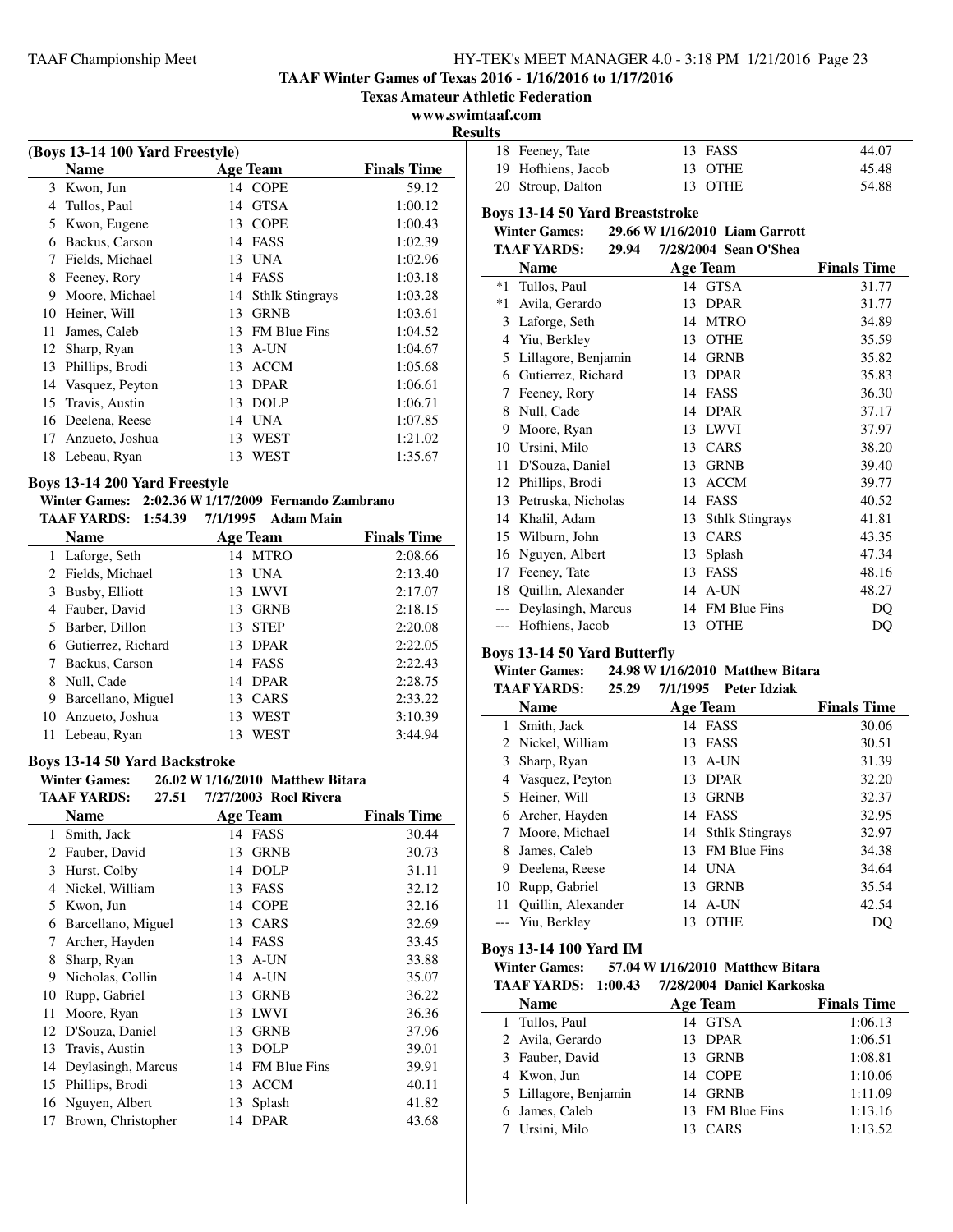# **TAAF Winter Games of Texas 2016 - 1/16/2016 to 1/17/2016**

**Texas Amateur Athletic Federation**

#### **www.swimtaaf.com Results**

|                | (Boys 13-14 100 Yard IM)                     |          |                                |                    |
|----------------|----------------------------------------------|----------|--------------------------------|--------------------|
|                | <b>Name</b>                                  |          | <b>Age Team</b>                | <b>Finals Time</b> |
|                | 8 Gutierrez, Richard                         |          | 13 DPAR                        | 1:13.58            |
|                | 9 Hurst, Colby                               |          | 14 DOLP                        | 1:13.72            |
|                | 10 Moore, Michael                            |          | 14 Sthlk Stingrays             | 1:13.76            |
|                | 11 Null, Cade                                |          | 14 DPAR                        | 1:13.88            |
|                | 12 Kwon, Eugene                              |          | 13 COPE                        | 1:15.14            |
|                | 13 Vasquez, Peyton                           |          | 13 DPAR                        | 1:15.15            |
|                | 14 Fields, Michael                           |          | 13 UNA                         | 1:15.69            |
|                | 15 Heiner, Will                              |          | 13 GRNB                        | 1:15.84            |
|                | 16 Moore, Ryan                               |          | 13 LWVI                        | 1:17.83            |
|                | 17 Brown, Christopher                        |          | 14 DPAR                        | 1:37.86            |
|                | 18 Anzueto, Joshua                           |          | 13 WEST                        | 1:44.35            |
|                | --- Lebeau, Ryan                             | 13       | WEST                           | DQ                 |
|                |                                              |          |                                |                    |
|                | Boys 13-14 200 Yard Freestyle Relay          |          |                                |                    |
|                | Winter Games: 1:40.78 W 1/17/2009 Huntsville |          |                                |                    |
|                | M Bitara, C Slaven, F Zambrano               |          |                                |                    |
|                | <b>TAAF YARDS: 1:39.21</b>                   |          | 7/24/2005 McKinney Sea Lions   |                    |
|                | S Andrews, J Pajela, N Mucci, M Clark        |          |                                |                    |
|                | <b>Team</b>                                  |          | <b>Relay</b>                   | <b>Finals Time</b> |
|                | 1 DPAR                                       |          | А                              | 1:54.36            |
|                | 2 FASS                                       |          | А                              | 1:56.96            |
|                | 3 Sthlk Stingrays                            |          | А                              | 2:00.22            |
|                | 4 GRNB                                       |          | A                              | 2:03.11            |
|                | Boys 13-14 200 Yard Medley Relay             |          |                                |                    |
|                | Winter Games: 1:53.09 W 1/17/2009 Huntsville |          |                                |                    |
|                | M Bitara, C Slaven, F Zambrano               |          |                                |                    |
|                | <b>TAAF YARDS: 1:51.40</b>                   | 7/1/1995 | <b>Bedford</b>                 |                    |
|                | Team                                         |          | <b>Relay</b>                   | <b>Finals Time</b> |
| 1              | DPAR                                         |          | А                              | 2:04.23            |
|                | 2 GRNB                                       |          | B                              | 2:08.46            |
|                | 3 FASS                                       |          | A                              | 2:13.65            |
|                | 4 Sthlk Stingrays                            |          | A                              | 2:20.37            |
|                |                                              |          |                                |                    |
|                | Men 15-17 50 Yard Freestyle                  |          |                                |                    |
|                | <b>Winter Games:</b>                         |          | 21.70 W 1/19/2013 Chad Brandon |                    |
|                | <b>TAAF YARDS:</b><br>21.05                  |          | 7/25/2008 Forrest Hughes       |                    |
|                | <b>Name</b>                                  |          | <b>Age Team</b>                | <b>Finals Time</b> |
| 1              | Manuel, Riley                                | 17       | <b>DPAR</b>                    | 22.74              |
| $\overline{c}$ | Ramirez, Joel                                | 15       | WEST                           | 24.26              |
| 3              | Fletcher, Vincent                            | 15       | <b>OTHE</b>                    | 24.39              |
|                | 4 Cosper, Ty                                 | 17       | A-UN                           | 24.99              |
| 5              | Russell, Zyan                                | 16       | A-UN                           | 25.40              |
| 6              | Ding, Xiaoyang                               | 15       | WEST                           | 25.44              |
| 7              | Castillo, Jaxon                              |          | 15 GRNB                        | 25.47              |
| 8              | Cobin, Jevonn                                | 15       | <b>OTHE</b>                    | 25.65              |
| 9              | Urbine, Austin                               | 15       | FASS                           | 25.84              |
| 10             | Cooney, Tyler                                | 15       | WEST                           | 26.15              |
| 11             | Wen, Gary                                    |          | 15 WEST                        | 26.43              |
| 12             | Ursini, Anthony                              | 15       | CARS                           | 26.84              |
| 13             | Flores, Eric                                 | 15       | <b>CBA</b>                     | 27.46              |
| 14             | Zuniga, Andres                               |          | 15 GRLD                        | 27.47              |
| 15             | Ubl, Ryan                                    |          | 15 FASS                        | 28.46              |
|                |                                              |          |                                |                    |
| 16             | Walker, Dawson                               |          | 15 ACCM                        | 29.14              |

| 18 Tatro, Trent     | 16 OTHE   | 29.56 |
|---------------------|-----------|-------|
| 19 Whitaker, Joshua | 15 DD     | 30.72 |
| 20 Molo, Cameron    | 15 WEST   | 32.08 |
| 21 Vick, Caden      | 15 OTHE   | 32.11 |
| 22 Ly, Kevin        | 15 Splash | 33.32 |

## **Men 15-17 100 Yard Freestyle**

# **Winter Games: 48.84 W1/19/2013 Chad Brandon**

|              | <b>TAAF YARDS:</b><br>47.90 |    | 7/25/2008 Forrest Hughes |                    |
|--------------|-----------------------------|----|--------------------------|--------------------|
|              | <b>Name</b>                 |    | <b>Age Team</b>          | <b>Finals Time</b> |
| $\mathbf{1}$ | Manuel, Riley               |    | 17 DPAR                  | 50.38              |
| 2            | Manuel, Arden               | 17 | <b>DPAR</b>              | 52.12              |
| 3            | Peterson, Kyle              | 15 | <b>ELCM</b>              | 53.38              |
| 4            | Ramirez, Joel               | 15 | <b>WEST</b>              | 54.13              |
| 5            | Busby, Collin               | 16 | <b>LWVI</b>              | 54.43              |
| 6            | Cosper, Ty                  | 17 | A-UN                     | 55.42              |
| 7            | Moore, John                 | 16 | <b>LWVI</b>              | 57.21              |
| 8            | Cooney, Tyler               | 15 | WEST                     | 57.80              |
| 9            | Ursini, Anthony             | 15 | CARS                     | 57.99              |
| 10           | Ding, Xiaoyang              | 15 | <b>WEST</b>              | 58.04              |
| 11           | Escudero, Elvyn             | 16 | DD                       | 59.83              |
| 12           | Flores, Eric                | 15 | <b>CBA</b>               | 1:00.43            |
| 13           | Delaney, Jonah              | 15 | <b>GRNB</b>              | 1:01.30            |
| 14           | Wen, Gary                   | 15 | <b>WEST</b>              | 1:01.50            |
| 15           | Wille, Nathan               | 15 | <b>PLAN</b>              | 1:01.54            |
| 16           | Zuniga, Andres              | 15 | <b>GRLD</b>              | 1:03.81            |
| 17           | Tatro, Trent                | 16 | <b>OTHE</b>              | 1:04.07            |
| 18           | Ubl, Ryan                   | 15 | FASS                     | 1:05.63            |
| 19           | Roberson, Mark              | 15 | <b>OTHE</b>              | 1:05.82            |
| 20           | Walker, Dawson              | 15 | <b>ACCM</b>              | 1:06.89            |
| 21           | Vick, Caden                 | 15 | <b>OTHE</b>              | 1:10.62            |
| 22           | Higginbotham, Kyle          | 15 | <b>DPAR</b>              | 1:14.52            |
| 23           | Jeffers, Dillon             | 15 | <b>DEN</b>               | 1:14.65            |
| 24           | Ly, Kevin                   | 15 | Splash                   | 1:14.88            |
|              |                             |    |                          |                    |

## **Men 15-17 200 Yard Freestyle**

# **Winter Games: 1:52.67 W1/19/2014 Brandon Baron**

| <b>TAAF YARDS: 1:49.25</b> | 7/22/2005 Sean Duckworth |                    |
|----------------------------|--------------------------|--------------------|
| <b>Name</b>                | <b>Age Team</b>          | <b>Finals Time</b> |
| 1 Busby, Collin            | 16 LWVI                  | 1:58.45            |
| 2 Ramirez, Joel            | 15 WEST                  | 2:03.62            |
| 3 Escudero, Elvyn          | 16 DD                    | 2:14.76            |
| 4 Delaney, Jonah           | 15 GRNB                  | 2:16.92            |
| 5 Tatro, Trent             | 16 OTHE                  | 2:18.40            |
| 6 Wille, Nathan            | 15 PLAN                  | 2:20.43            |
| 7 Zuniga, Andres           | 15 GRLD                  | 2:29.50            |
| 8 Higginbotham, Kyle       | 15 DPAR                  | 2:40.35            |

#### **Men 15-17 50 Yard Backstroke**

| <b>Winter Games:</b> |       | 26.47 W 1/17/2016 Riley Manuel |
|----------------------|-------|--------------------------------|
| TA AF YARDS:         | 25.90 | 7/26/2004 Chad Hossier         |

| іллі Ілпрэ.<br>23.ZV | 772072004 - Chau Hossiei |                    |
|----------------------|--------------------------|--------------------|
| <b>Name</b>          | Age Team                 | <b>Finals Time</b> |
| 1 Manuel, Riley      | 17 DPAR                  | 26.47W             |
| 2 Perez, Aaren       | 17 ALIC                  | 27.74              |
| 3 Fletcher, Vincent  | 15 OTHE                  | 30.36              |
| 4 Castillo, Jaxon    | 15 GRNB                  | 30.73              |
| 5 Cosper, Ty         | $17$ A-UN                | 31.87              |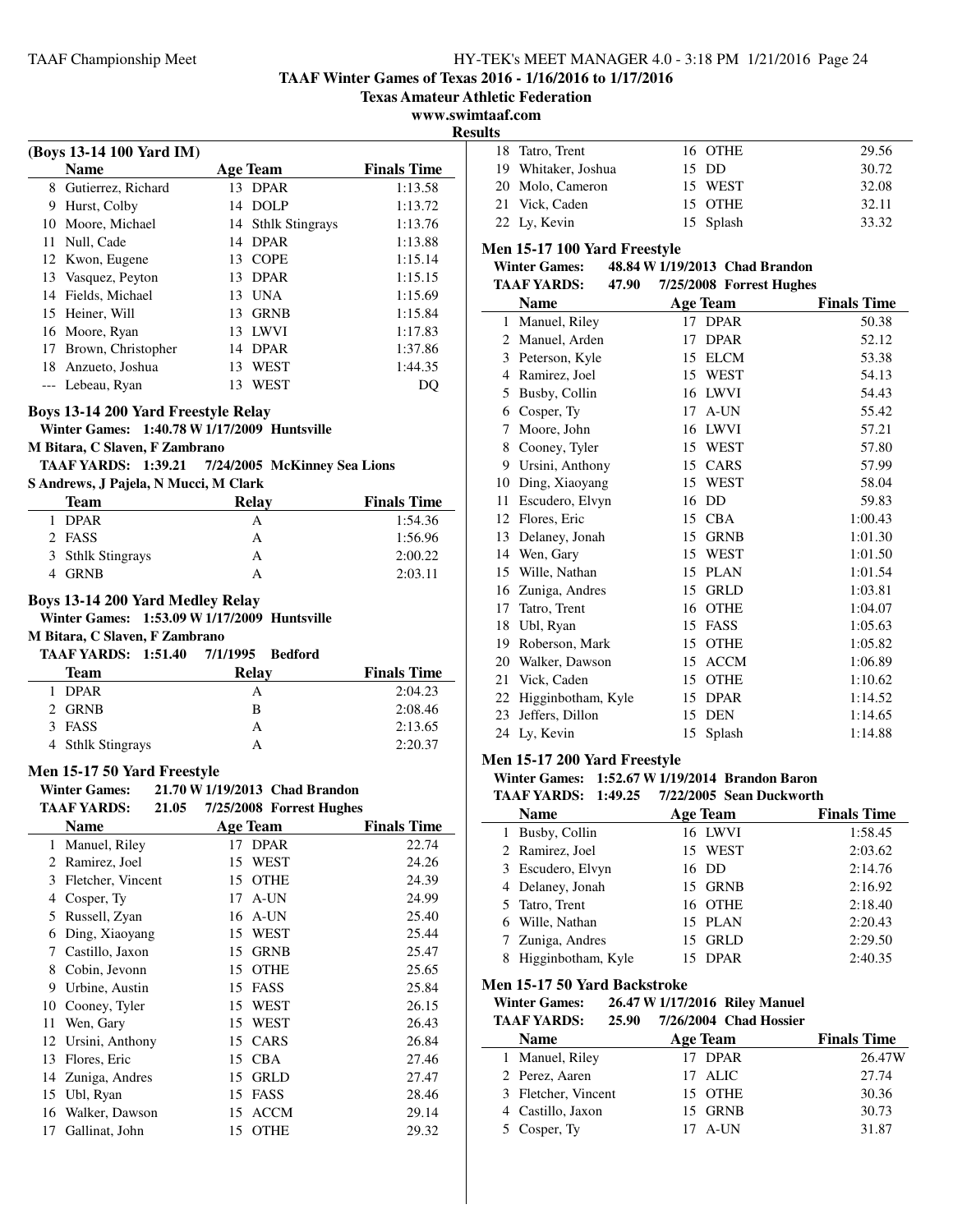**TAAF Winter Games of Texas 2016 - 1/16/2016 to 1/17/2016**

**Texas Amateur Athletic Federation**

**www.swimtaaf.com**

**Resu** 

| (Men 15-17 50 Yard Backstroke) |                                |                                              |                    |  |  |
|--------------------------------|--------------------------------|----------------------------------------------|--------------------|--|--|
|                                | <b>Name</b>                    | <b>Age Team</b>                              | <b>Finals Time</b> |  |  |
|                                | 6 Cooney, Tyler                | 15 WEST                                      | 33.37              |  |  |
| 7                              | Wen, Gary                      | WEST<br>15                                   | 33.43              |  |  |
| 8                              | Flores, Eric                   | <b>CBA</b><br>15                             | 34.00              |  |  |
| 9                              | Vick, Caden                    | <b>OTHE</b><br>15                            | 37.77              |  |  |
| 10                             | Molo, Cameron                  | WEST<br>15                                   | 45.37              |  |  |
|                                | Moore, John                    | 16 LWVI                                      | DQ                 |  |  |
|                                | Men 15-17 50 Yard Breaststroke |                                              |                    |  |  |
|                                |                                | Winter Games: 27.41 W 1/19/2013 Chad Brandon |                    |  |  |
|                                | TAAF YARDS:<br>27.54           | 7/26/2003 Matthew Greene                     |                    |  |  |
|                                | <b>Name</b>                    | Age Team                                     | <b>Finals Time</b> |  |  |
| $*1$                           | Cobin, Jevonn                  | 15 OTHE                                      | 31.64              |  |  |
| *1                             | Russell, Zyan                  | A-UN<br>16                                   | 31.64              |  |  |
| 3                              | Ding, Xiaoyang                 | <b>WEST</b><br>15                            | 34.48              |  |  |
| 4                              | Britton, Grady                 | CARS<br>15                                   | 34.89              |  |  |
| 5                              | Walker, Dawson                 | ACCM<br>15                                   | 37.58              |  |  |
| 6                              | Ubl, Ryan                      | FASS<br>15                                   | 37.63              |  |  |
|                                |                                |                                              |                    |  |  |

| Russell, Zyan |                                                                                                                                                                                      |             | 31.64                                                                                          |
|---------------|--------------------------------------------------------------------------------------------------------------------------------------------------------------------------------------|-------------|------------------------------------------------------------------------------------------------|
|               |                                                                                                                                                                                      |             | 34.48                                                                                          |
|               |                                                                                                                                                                                      |             | 34.89                                                                                          |
|               |                                                                                                                                                                                      |             | 37.58                                                                                          |
|               |                                                                                                                                                                                      |             | 37.63                                                                                          |
|               |                                                                                                                                                                                      |             | 40.31                                                                                          |
|               |                                                                                                                                                                                      |             | 40.77                                                                                          |
|               |                                                                                                                                                                                      |             | 42.76                                                                                          |
|               |                                                                                                                                                                                      |             | 43.68                                                                                          |
|               | 15                                                                                                                                                                                   | <b>OTHE</b> | 45.39                                                                                          |
|               | 3 Ding, Xiaoyang<br>4 Britton, Grady<br>5 Walker, Dawson<br>6 Ubl, Ryan<br>7 Whitaker, Joshua<br>8 Jeffers, Dillon<br>9 Gallinat, John<br>10 Ly, Kevin<br>11 Florea, Alexandru Grego |             | 16 A-UN<br>15 WEST<br>15 CARS<br>15 ACCM<br>15 FASS<br>15 DD<br>15 DEN<br>15 OTHE<br>15 Splash |

# **Men 15-17 50 Yard Butterfly**

**Winter Games: 24.81 W1/19/2013 Logan Sheffield TAAF YARDS: 23.82 Forrest Hughes 7/25/2008**

|   | <b>Name</b>       |    | <b>Age Team</b> | <b>Finals Time</b> |
|---|-------------------|----|-----------------|--------------------|
|   | 1 Perez, Aaren    |    | 17 ALIC         | 24.85              |
|   | 2 Manuel, Arden   | 17 | <b>DPAR</b>     | 25.07              |
|   | 3 Peterson, Kyle  |    | 15 ELCM         | 26.79              |
| 4 | Fletcher, Vincent |    | 15 OTHE         | 27.14              |
|   | 5 Urbine, Austin  |    | 15 FASS         | 27.19              |
| 6 | Busby, Collin     |    | 16 LWVI         | 28.47              |
|   | Russell, Zyan     |    | $16$ A-UN       | 29.17              |
| 8 | Delaney, Jonah    |    | 15 GRNB         | 30.46              |
| 9 | Escudero, Elvyn   |    | 16 DD           | 30.59              |
|   | 10 Wille, Nathan  |    | 15 PLAN         | 31.84              |
|   | 11 Flores, Eric   | 15 | <b>CBA</b>      | 32.22              |
|   | 12 Gallinat, John | 15 | <b>OTHE</b>     | 35.79              |

## **Men 15-17 100 Yard IM**

| <b>Winter Games:</b> |       | 58.65 W 1/17/2016 Aaren Perez |
|----------------------|-------|-------------------------------|
| <b>TAAF YARDS:</b>   | 56.12 | $7/25/2008$ Ryan Wilcox       |

|   | <b>Name</b>            |    | <b>Age Team</b> | <b>Finals Time</b> |
|---|------------------------|----|-----------------|--------------------|
|   | 1 Perez, Aaren         |    | 17 ALIC         | 58.65W             |
|   | 2 Manuel, Arden        | 17 | <b>DPAR</b>     | 59.92              |
| 3 | Peterson, Kyle         |    | 15 ELCM         | 1:03.59            |
|   | 4 Moore, John          |    | 16 LWVI         | 1:04.35            |
|   | 5 Cobin, Jevonn        |    | 15 OTHE         | 1:05.68            |
|   | 6 Urbine, Austin       |    | 15 FASS         | 1:06.31            |
|   | Ursini, Anthony        |    | 15 CARS         | 1:08.95            |
| 8 | Britton, Grady         |    | 15 CARS         | 1:09.13            |
| 9 | Roberson, Mark         | 15 | <b>OTHE</b>     | 1:21.16            |
|   | --- Higginbotham, Kyle | 15 | <b>DPAR</b>     |                    |

| піаат.сош<br>ults                                                                                                                                                           |       |          |                                      |                                  |
|-----------------------------------------------------------------------------------------------------------------------------------------------------------------------------|-------|----------|--------------------------------------|----------------------------------|
| Men 15-17 200 Yard Freestyle Relay<br>Winter Games: 1:36.36 W 1/19/2013 Unattached                                                                                          |       |          |                                      |                                  |
| L Sheffield, D Redman, X Ramirez, D Frazier                                                                                                                                 |       |          |                                      |                                  |
| TAAF YARDS: 1:29.68                                                                                                                                                         |       |          |                                      | 7/25/2008 Lake Jackson Swim Team |
| F Hughes, J Bontekoe, E Vesling, C Armstrong                                                                                                                                |       |          |                                      |                                  |
| Team                                                                                                                                                                        |       |          | <b>Relay</b>                         | <b>Finals Time</b>               |
| 1 WEST                                                                                                                                                                      |       |          | A                                    | 1:46.25                          |
| Men 15-17 200 Yard Medley Relay<br>Winter Games: 1:49.75 W 1/14/2012 Lake Jackson<br>A Seymour, J Gonzales, D Bradshaw, L Sheffield<br>TAAF YARDS: 1:41.20 7/25/2008 Frisco |       |          |                                      |                                  |
| <b>B Blandford, J Nix, T Bassett, A Loutfy</b>                                                                                                                              |       |          |                                      |                                  |
| <b>Team</b>                                                                                                                                                                 |       |          | <b>Relay</b>                         | <b>Finals Time</b>               |
| 1 WEST                                                                                                                                                                      |       |          | A                                    | 1:58.18                          |
|                                                                                                                                                                             |       |          |                                      |                                  |
| Men 18-24 50 Yard Freestyle                                                                                                                                                 |       |          |                                      |                                  |
| Winter Games: 22.83 W 1/17/2016 Rafael Suarez<br><b>TAAF YARDS:</b> 22.04 7/27/2004 Matt Broussard                                                                          |       |          |                                      |                                  |
|                                                                                                                                                                             |       |          |                                      |                                  |
| <b>Name Age Team</b><br>1 Suarez, Rafael                                                                                                                                    |       | 18 DEN   |                                      | <b>Finals Time</b><br>22.83W     |
| 2 Blanco, Francisco 21 WEST                                                                                                                                                 |       |          |                                      | 29.62                            |
| 3 Jones, Vanarthur                                                                                                                                                          |       | 21 WEST  |                                      | 31.27                            |
|                                                                                                                                                                             |       |          |                                      |                                  |
| Men 18-24 100 Yard Freestyle                                                                                                                                                |       |          |                                      |                                  |
| <b>Winter Games:</b>                                                                                                                                                        |       |          | 52.46 W 1/18/2015 Michael Montez     |                                  |
| TAAF YARDS: 49.46 7/27/2004 Matt Broussard                                                                                                                                  |       |          |                                      |                                  |
| <b>Name</b><br>1 Blanco, Francisco                                                                                                                                          |       |          | <b>Example 2 Age Team</b><br>21 WEST | <b>Finals Time</b><br>1:05.68    |
| 2 Munro, Zach                                                                                                                                                               |       |          | 20 UNA                               | 1:06.23                          |
|                                                                                                                                                                             |       |          |                                      |                                  |
| Men 18-24 200 Yard Freestyle                                                                                                                                                |       |          |                                      |                                  |
| Winter Games: 1:53.32 W 1/17/2016 Drew Anderson                                                                                                                             |       |          |                                      |                                  |
|                                                                                                                                                                             |       |          |                                      | Name Age Team Finals Time        |
| 1 Anderson, Drew                                                                                                                                                            |       |          | 20 Sthlk Stingrays                   | 1:53.32W                         |
| Men 18-24 50 Yard Backstroke                                                                                                                                                |       |          |                                      |                                  |
| Winter Games: 27.10 W 1/17/2009 Nick Vollmer                                                                                                                                |       |          |                                      |                                  |
| TAAF YARDS: 25.88                                                                                                                                                           |       |          | 7/27/2002 Matt Broussard             |                                  |
| <b>Name</b>                                                                                                                                                                 |       |          | <b>Age Team</b>                      | <b>Finals Time</b>               |
| Teel, Kieth<br>1                                                                                                                                                            |       |          | 23 BB                                | 31.64                            |
| Men 18-24 50 Yard Breaststroke                                                                                                                                              |       |          |                                      |                                  |
| <b>Winter Games:</b>                                                                                                                                                        |       |          | 30.33 W 1/19/2014 Carson Howard      |                                  |
| <b>TAAF YARDS:</b>                                                                                                                                                          | 27.79 | 8/3/2001 | <b>Joe Salinas</b>                   |                                  |
| <b>Name</b>                                                                                                                                                                 |       |          | <b>Age Team</b>                      | <b>Finals Time</b>               |
| 1 Teel, Kieth                                                                                                                                                               |       |          | 23 BB                                | 36.46                            |
| 2 Blanco, Francisco                                                                                                                                                         |       |          | 21 WEST                              | 36.85                            |
| 3 Jones, Vanarthur                                                                                                                                                          |       | 21       | WEST                                 | 41.31                            |
| Men 18-24 50 Yard Butterfly                                                                                                                                                 |       |          |                                      |                                  |
| <b>Winter Games:</b>                                                                                                                                                        |       |          | 24.78 W 1/17/2016 Rafael Suarez      |                                  |
| <b>TAAF YARDS:</b>                                                                                                                                                          | 23.55 | 7/1/1998 | <b>Anthony Kwee</b>                  |                                  |
| <b>Name</b>                                                                                                                                                                 |       |          | <b>Age Team</b>                      | <b>Finals Time</b>               |
| 1 Suarez, Rafael                                                                                                                                                            |       |          | 18 DEN                               | 24.78W                           |
| 2 Teel, Kieth                                                                                                                                                               |       |          | 23 BB                                | 30.83                            |
| 3 Munro, Zach                                                                                                                                                               |       |          | 20 UNA                               | 32.36                            |
| 4 Jones, Vanarthur                                                                                                                                                          |       | 21       | <b>WEST</b>                          | 36.55                            |
|                                                                                                                                                                             |       |          |                                      |                                  |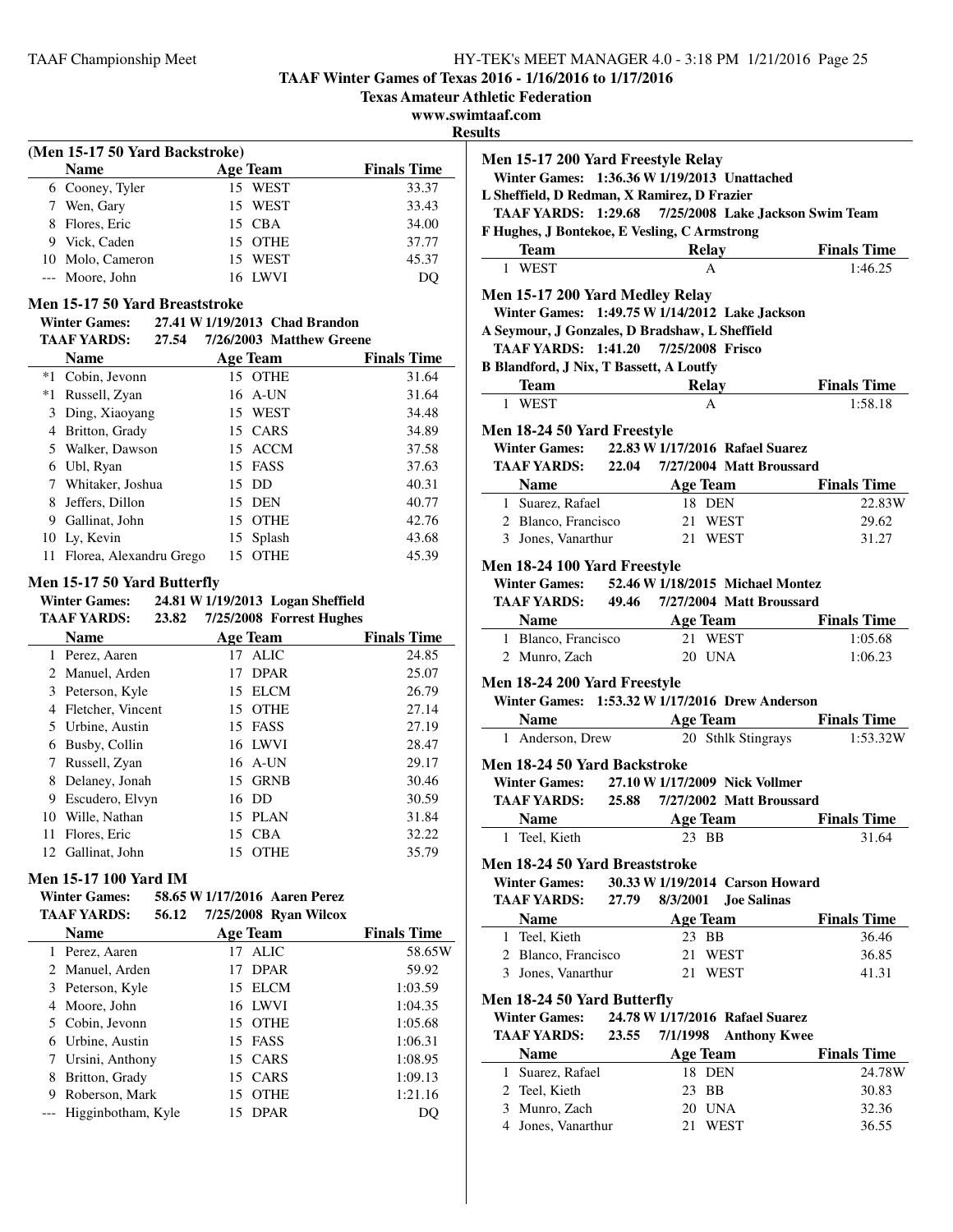**TAAF Winter Games of Texas 2016 - 1/16/2016 to 1/17/2016**

**Texas Amateur Athletic Federation**

**www.swimtaaf.com**

**Results**

|                                                  |                                                                               | Ŀ                  |
|--------------------------------------------------|-------------------------------------------------------------------------------|--------------------|
| <b>Men 18-24 100 Yard IM</b>                     |                                                                               |                    |
|                                                  | Winter Games: 1:00.55 W 1/18/2015 Carson Howard                               |                    |
|                                                  | TAAF YARDS: 55.20 7/1/1999 Eric Wiley                                         |                    |
|                                                  | <b>Example 2018 Age Team</b>                                                  | <b>Finals Time</b> |
| 1 Suarez, Rafael                                 | 18 DEN                                                                        | 1:06.33            |
| 2 Munro, Zach                                    | 20 UNA                                                                        | 1:23.39            |
| Men 25-29 50 Yard Freestyle                      |                                                                               |                    |
|                                                  | Winter Games: 23.97 W 1/19/2013 Vi Nguyen                                     |                    |
|                                                  | <b>Solution School Age Team</b> Finals Time                                   |                    |
| 1 Smith, Rushed                                  | 25 WEST                                                                       | 27.35              |
|                                                  |                                                                               |                    |
| Men 25-29 50 Yard Breaststroke                   |                                                                               |                    |
|                                                  | Winter Games: 32.06 W 1/18/2015 Landon Howard                                 |                    |
|                                                  | <b>Solution Share School Age Team Finals Time</b>                             |                    |
| 1 Smith, Rushed                                  | 25 WEST                                                                       | 34.76              |
| Men 25-29 50 Yard Butterfly                      |                                                                               |                    |
|                                                  | Winter Games: 27.01 W 1/19/2014 Landon Howard                                 |                    |
| <b>Example 2.1 Solution Age Team Einals Time</b> |                                                                               |                    |
| 1 Smith, Rushed 25 WEST                          |                                                                               | 33.13              |
|                                                  |                                                                               |                    |
| Men 35-39 50 Yard Freestyle                      | Winter Games: 24.05 W 1/18/2015 Jason Bassett                                 |                    |
|                                                  |                                                                               |                    |
|                                                  | <b>Name</b> Age Team Finals Time                                              |                    |
| 1 Lunt, David 38 UNA<br>2 Lawrence, Kyle 39 WEST |                                                                               | 28.49<br>29.99     |
|                                                  |                                                                               |                    |
| Men 35-39 50 Yard Backstroke                     |                                                                               |                    |
|                                                  | Winter Games: 32.33 W 1/14/2012 Bryan Hohne                                   |                    |
|                                                  | <b>Name Age Team Finals Time</b><br>1 Lunt, David <b>38</b> UNA <b>136.40</b> |                    |
|                                                  |                                                                               |                    |
| 2 Lawrence, Kyle 39 WEST                         |                                                                               | 36.83              |
| Men 35-39 50 Yard Breaststroke                   |                                                                               |                    |
|                                                  | Winter Games: 31.38 W 1/19/2013 James Sephton                                 |                    |
|                                                  | <b>Name</b> Age Team Finals Time                                              |                    |
| 1 Lawrence, Kyle 39 WEST                         |                                                                               | 39.58              |
|                                                  |                                                                               |                    |
| Men 35-39 50 Yard Butterfly                      |                                                                               |                    |
|                                                  | Winter Games: 32.15 W 1/17/2016 David Lunt                                    |                    |
| <b>Name</b>                                      | <b>Age Team</b>                                                               | <b>Finals Time</b> |
| 1 Lunt, David                                    | 38 UNA                                                                        | 32.15W             |
| Men 40-44 50 Yard Freestyle                      |                                                                               |                    |
| <b>Winter Games:</b>                             | 26.14 W 1/17/2011 Brad Freels                                                 |                    |
| <b>Name</b>                                      | <b>Age Team</b>                                                               | <b>Finals Time</b> |
| 1 Beal, Keith                                    | 40 ELCM                                                                       | 45.38              |
|                                                  |                                                                               |                    |
| Men 40-44 100 Yard Freestyle                     |                                                                               |                    |
|                                                  | Winter Games: 1:00.25 W 1/17/2016 Billy Gulledge                              |                    |
| <b>Name</b>                                      | <b>Example 2</b> Age Team                                                     | <b>Finals Time</b> |
| 1 Gulledge, Billy                                | 41 FASS                                                                       | 1:00.25W           |
| Men 40-44 50 Yard Backstroke                     |                                                                               |                    |
|                                                  | Winter Games: 33.25 W 1/17/2016 Billy Gulledge                                |                    |
| <b>Name</b>                                      | <b>Age Team</b>                                                               | <b>Finals Time</b> |
| 1 Gulledge, Billy                                | 41 FASS                                                                       | 33.25W             |
|                                                  |                                                                               |                    |
|                                                  |                                                                               |                    |

| <b>Men 40-44 100 Yard IM</b>                          |                                                                                      |                             |  |  |  |
|-------------------------------------------------------|--------------------------------------------------------------------------------------|-----------------------------|--|--|--|
|                                                       | Winter Games: 1:09.23 W 1/17/2016 Billy Gulledge                                     |                             |  |  |  |
|                                                       | <b>Name Age Team Finals Time</b><br>2 Gulledge, Billy <b>41 FASS Finals 1:09.23W</b> |                             |  |  |  |
|                                                       |                                                                                      |                             |  |  |  |
| Men 50-54 50 Yard Freestyle                           |                                                                                      |                             |  |  |  |
|                                                       | Winter Games: 23.14 W 1/19/2013 Steve Wood                                           |                             |  |  |  |
|                                                       | <b>Solution School Age Team</b> Finals Time                                          |                             |  |  |  |
| 1 Koszegi, Lorin                                      | 51 WEST                                                                              | 36.34                       |  |  |  |
|                                                       |                                                                                      |                             |  |  |  |
| Men 50-54 100 Yard Freestyle                          |                                                                                      |                             |  |  |  |
|                                                       | Winter Games: 50.04 W 1/14/2012 Steve Wood                                           |                             |  |  |  |
|                                                       | <b>Name Age Team Finals Time</b><br>1 Taylor, Michael <b>54 OTHE</b> 1:09.04         |                             |  |  |  |
|                                                       |                                                                                      |                             |  |  |  |
| <b>Men 50-54 200 Yard Freestyle</b>                   |                                                                                      |                             |  |  |  |
|                                                       | Winter Games: 1:40.38 W 1/17/2016 Lorin Koszegi                                      |                             |  |  |  |
|                                                       |                                                                                      |                             |  |  |  |
| 1 Koszegi, Lorin                                      | <b>Solution School Age Team</b> Finals Time<br>51 WEST                               | 1:40.38W                    |  |  |  |
|                                                       |                                                                                      |                             |  |  |  |
| Men 50-54 50 Yard Backstroke                          |                                                                                      |                             |  |  |  |
|                                                       | Winter Games: 25.88 W 1/14/2012 Steve Wood                                           |                             |  |  |  |
|                                                       | <b>Solution School Age Team</b> Finals Time                                          |                             |  |  |  |
| 1 Leslie, Kevin                                       | 51 GRNB                                                                              | 32.45                       |  |  |  |
|                                                       | 2 Taylor, Michael 54 OTHE                                                            | 42.05                       |  |  |  |
| Men 50-54 50 Yard Breaststroke                        |                                                                                      |                             |  |  |  |
|                                                       | Winter Games: 29.79 W 1/18/2015 Steve Wood                                           |                             |  |  |  |
|                                                       |                                                                                      |                             |  |  |  |
|                                                       | <b>Name</b> Age Team Finals Time                                                     |                             |  |  |  |
| 1 Taylor, Michael 54 OTHE<br>2 Koszegi, Lorin 51 WEST |                                                                                      | 40.11<br>40.63              |  |  |  |
|                                                       |                                                                                      |                             |  |  |  |
| Men 50-54 50 Yard Butterfly                           |                                                                                      |                             |  |  |  |
|                                                       | Winter Games: 25.21 W 1/14/2012 Steve Wood                                           |                             |  |  |  |
|                                                       | <b>Solution School Age Team</b> Finals Time                                          |                             |  |  |  |
|                                                       | 1 Leslie, Kevin 51 GRNB                                                              | 31.04                       |  |  |  |
|                                                       |                                                                                      |                             |  |  |  |
| <b>Men 50-54 100 Yard IM</b>                          | Winter Games: 1:13.18 W 1/17/2016 Kevin Leslie                                       |                             |  |  |  |
|                                                       |                                                                                      |                             |  |  |  |
|                                                       | <b>Example 2.1 Solution Age Team Einals Time</b>                                     |                             |  |  |  |
| 3 Leslie, Kevin                                       | 51 GRNB                                                                              | 1:13.18W                    |  |  |  |
| Men 55-59 50 Yard Freestyle                           |                                                                                      |                             |  |  |  |
| <b>Winter Games:</b>                                  | 27.13 W 1/17/2011 Gary Cates                                                         |                             |  |  |  |
| <b>Name</b>                                           | <b>Age Team</b>                                                                      | <b>Finals Time</b>          |  |  |  |
| 1 Butler, Richard                                     | 55 BB                                                                                | 34.43                       |  |  |  |
|                                                       |                                                                                      |                             |  |  |  |
| Men 55-59 50 Yard Backstroke                          |                                                                                      |                             |  |  |  |
| <b>Winter Games:</b>                                  | 26.81 W 1/17/2016 Steve Wood                                                         |                             |  |  |  |
| Name $\qquad \qquad$                                  | <b>Age Team</b>                                                                      | <b>Finals Time</b>          |  |  |  |
| 1 Wood, Steve                                         | 55 WFOR                                                                              | 26.81W                      |  |  |  |
| Men 55-59 50 Yard Breaststroke                        |                                                                                      |                             |  |  |  |
| Winter Games: 37.06 W 1/14/2012 Stephen McLinden      |                                                                                      |                             |  |  |  |
| <b>Name</b>                                           |                                                                                      |                             |  |  |  |
|                                                       |                                                                                      |                             |  |  |  |
| 1 Butler, Richard                                     | <b>Age Team</b><br>55 BB                                                             | <b>Finals Time</b><br>38.47 |  |  |  |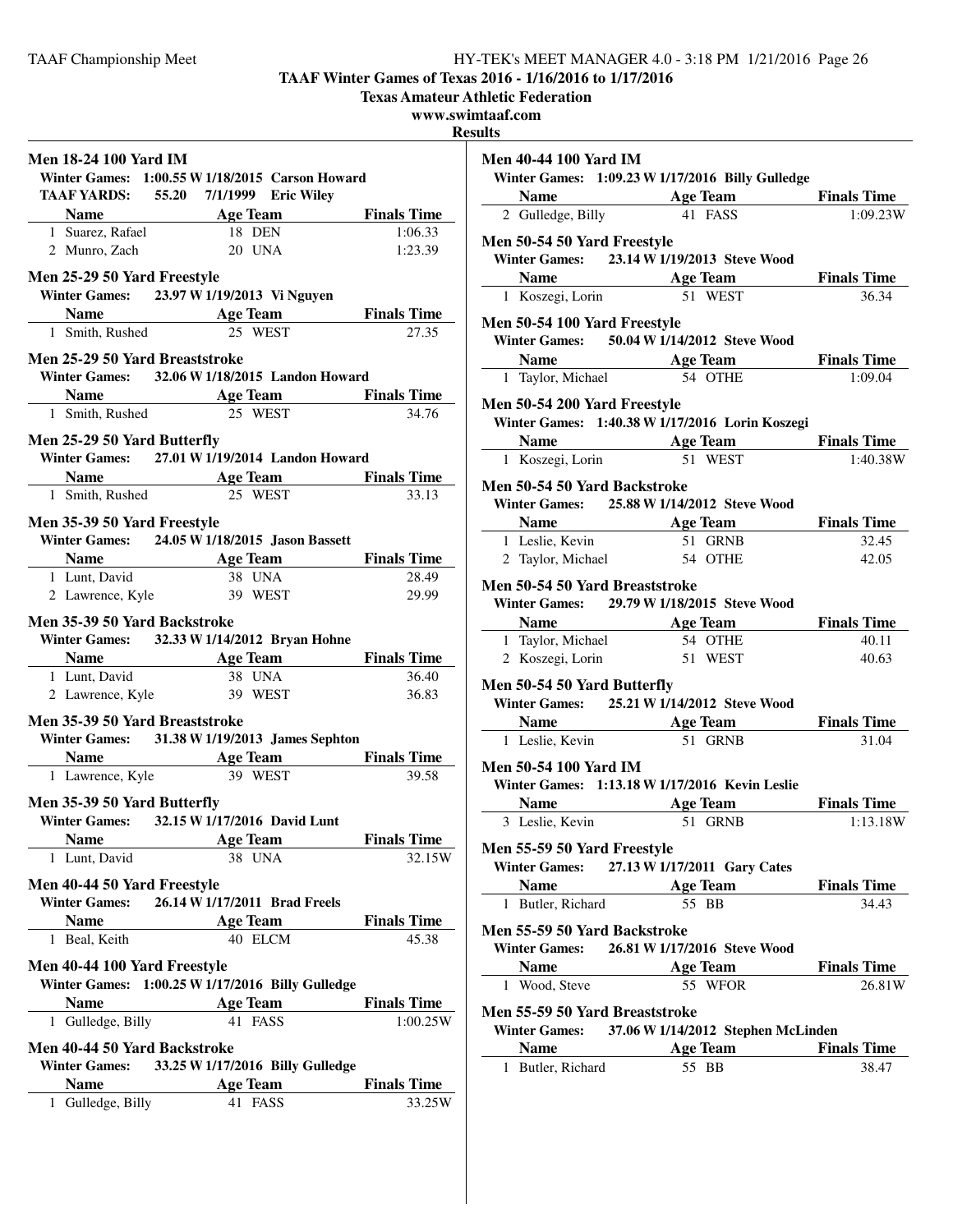**TAAF Winter Games of Texas 2016 - 1/16/2016 to 1/17/2016**

**Texas Amateur Athletic Federation**

**www.swimtaaf.com**

**Results**

| Men 55-59 50 Yard Butterfly                                                                                                  |                              |                                                                 |                     |
|------------------------------------------------------------------------------------------------------------------------------|------------------------------|-----------------------------------------------------------------|---------------------|
| Winter Games: 25.83 W 1/17/2016 Steve Wood                                                                                   |                              |                                                                 |                     |
|                                                                                                                              |                              |                                                                 |                     |
| <b>Name</b><br>1 Wood, Steve<br><b>1 Wood, Steve</b><br><b>55 WFOR</b><br><b>1 Wood, Steve</b><br><b>55 WFOR</b><br><b>1</b> |                              |                                                                 | 25.83W              |
|                                                                                                                              | 2 Butler, Richard 55 BB      |                                                                 | 40.50               |
| <b>Men 55-59 100 Yard IM</b>                                                                                                 |                              |                                                                 |                     |
| Winter Games: 58.63 W 1/17/2016 Steve Wood                                                                                   |                              |                                                                 |                     |
|                                                                                                                              |                              |                                                                 |                     |
| <b>Name Age Team Finals Time</b><br>1 Wood Stave <b>65 WEOR Finals Time</b>                                                  | 1 Wood, Steve 55 WFOR        |                                                                 | 58.63W              |
|                                                                                                                              |                              |                                                                 |                     |
| Men 60-64 50 Yard Freestyle<br>Winter Games: 30.36 W 1/17/2016 Joe Greenwell                                                 |                              |                                                                 |                     |
|                                                                                                                              |                              | <b>Name Age Team</b> Finals Time                                |                     |
|                                                                                                                              | 1 Greenwell, Joe 61 RST      |                                                                 | 30.36W              |
|                                                                                                                              |                              |                                                                 |                     |
| Men 60-64 100 Yard Freestyle                                                                                                 |                              |                                                                 |                     |
| Winter Games: 1:06.52 W 1/17/2016 Joe Greenwell                                                                              |                              |                                                                 |                     |
| <b>Name Age Team Finals Time</b>                                                                                             |                              |                                                                 |                     |
| 1 Greenwell, Joe<br>2 Hart, Terry                                                                                            | 61 RST<br>62 OTHE            | 61 RST                                                          | 1:06.52W<br>1:16.55 |
|                                                                                                                              |                              |                                                                 |                     |
| Men 60-64 200 Yard Freestyle                                                                                                 |                              |                                                                 |                     |
| Winter Games: 2:43.50 W 1/17/2016 Terry Hart                                                                                 |                              |                                                                 |                     |
| <b>Name</b> Age Team Finals Time                                                                                             |                              |                                                                 |                     |
| 1 Hart, Terry                                                                                                                | 62 OTHE                      |                                                                 | 2:43.50W            |
| Men 60-64 50 Yard Backstroke                                                                                                 |                              |                                                                 |                     |
| Winter Games: 36.31 W 1/17/2016 Joe Greenwell                                                                                |                              |                                                                 |                     |
| <b>Solution Age Team</b> Finals Time                                                                                         |                              |                                                                 |                     |
| 1 Greenwell, Joe                                                                                                             |                              | 61 RST                                                          | 36.31W              |
| Men 60-64 50 Yard Breaststroke                                                                                               |                              |                                                                 |                     |
| Winter Games: 1:04.19 W 1/19/2014 Willy Robson                                                                               |                              |                                                                 |                     |
|                                                                                                                              |                              |                                                                 |                     |
|                                                                                                                              |                              | Name Age Team Finals Time<br>1 Mclinden, Stephen 60 OTHE 37.58W | 37.58W              |
|                                                                                                                              | 2 Greenwell, Joe 61 RST      |                                                                 | 39.73W              |
| Men 60-64 50 Yard Butterfly                                                                                                  |                              |                                                                 |                     |
| Winter Games: 35.21 W 1/17/2016 Joe Greenwell                                                                                |                              |                                                                 |                     |
| <b>Name</b>                                                                                                                  |                              | Age Team Finals Time                                            |                     |
| 1 Greenwell, Joe                                                                                                             |                              | 61 RST                                                          | 35.21W              |
|                                                                                                                              |                              |                                                                 |                     |
| Men 60-64 100 Yard IM                                                                                                        |                              |                                                                 |                     |
| <b>Name</b>                                                                                                                  | <b>Age Team</b>              | 60 OTHE                                                         | <b>Finals Time</b>  |
| --- Mclinden, Stephen                                                                                                        |                              |                                                                 | DQ                  |
| Men 70-74 50 Yard Freestyle                                                                                                  |                              |                                                                 |                     |
| <b>Winter Games:</b>                                                                                                         | 36.97 W 1/18/2015 Ken Pipkin |                                                                 |                     |
| <b>Name</b>                                                                                                                  | <b>Age Team</b>              |                                                                 | <b>Finals Time</b>  |
| Thatcher, Sanford<br>1                                                                                                       |                              | 72 FASS                                                         | 39.95               |
| Men 70-74 50 Yard Backstroke                                                                                                 |                              |                                                                 |                     |
| <b>Winter Games:</b>                                                                                                         |                              | 45.32 W 1/18/2015 Sanford Thatcher                              |                     |
| <b>Name</b>                                                                                                                  | <b>Age Team</b>              |                                                                 | <b>Finals Time</b>  |
| 1 Thatcher, Sanford                                                                                                          |                              | 72 FASS                                                         | 47.01               |
|                                                                                                                              |                              |                                                                 |                     |

| <b>Men 70-74 100 Yard IM</b>                                                                                           |                                                                                 |                               |
|------------------------------------------------------------------------------------------------------------------------|---------------------------------------------------------------------------------|-------------------------------|
|                                                                                                                        | Winter Games: 1:43.94 W 1/17/2016 Sanford Thatcher                              |                               |
|                                                                                                                        | <b>Name Age Team Finals Time</b><br>4 Thatcher, Sanford <b>72 FASS 1:43.94V</b> |                               |
|                                                                                                                        |                                                                                 | 1:43.94W                      |
| Men 75-79 50 Yard Freestyle                                                                                            |                                                                                 |                               |
|                                                                                                                        | Winter Games: 39.91 W 1/19/2013 Lawrence Mandell                                |                               |
|                                                                                                                        | <b>Name Age Team Finals Time</b>                                                |                               |
| 1 Mandell, Lawrence                                                                                                    | 79 OTHE                                                                         | 40.99                         |
|                                                                                                                        |                                                                                 |                               |
| Men 75-79 100 Yard Freestyle                                                                                           | Winter Games: 1:34.77 W 1/19/2013 Lawrence Mandell                              |                               |
|                                                                                                                        |                                                                                 |                               |
| 1 Mandell, Lawrence 79 OTHE                                                                                            | <b>Name Age Team Finals Time</b>                                                | 1:37.83                       |
|                                                                                                                        |                                                                                 |                               |
| Men 75-79 50 Yard Breaststroke                                                                                         |                                                                                 |                               |
|                                                                                                                        | Winter Games: 1:07.08 W 1/17/2016 Lawrence Mandell                              |                               |
|                                                                                                                        | <b>Name</b> Age Team Finals Time                                                |                               |
| 1 Mandell, Lawrence 79 OTHE                                                                                            |                                                                                 | 1:07.08W                      |
| Men 18 & Over 200 Yard Freestyle Relay                                                                                 |                                                                                 |                               |
|                                                                                                                        | Winter Games: 1:42.75 W 1/19/2014 Unattached                                    |                               |
| S Wood, C Howard, L Howard, J Sephton                                                                                  |                                                                                 |                               |
|                                                                                                                        | TAAF YARDS: 1:31.21 7/26/2008 R&R Aquatics                                      |                               |
| K Regetz, R Moreno, R Marshall, J Kempisty                                                                             |                                                                                 |                               |
| Team                                                                                                                   | <b>Example 2 Second Relay Finals Time</b>                                       |                               |
|                                                                                                                        |                                                                                 |                               |
| 1 WEST                                                                                                                 | A                                                                               | 2:00.59                       |
| 2 ANGL                                                                                                                 | A                                                                               | 2:51.48                       |
|                                                                                                                        |                                                                                 |                               |
|                                                                                                                        | Winter Games: 1:47.23 W 1/19/2014 Unattached                                    |                               |
| S Wood, L Howard, C Howard, J Sephton                                                                                  |                                                                                 |                               |
|                                                                                                                        | TAAF YARDS: 1:41.20 7/27/2003 Lake Jackson Swim Team                            |                               |
| J Broussard, M Broussard, C Shuster, J Salinas                                                                         |                                                                                 |                               |
|                                                                                                                        |                                                                                 | Relay Finals Time             |
| 1 WEST                                                                                                                 | А                                                                               | 2:40.86                       |
|                                                                                                                        |                                                                                 |                               |
|                                                                                                                        |                                                                                 |                               |
| Mixed 15-17 100 Yard Freestyle Relay<br>Winter Games: 48.07 W 1/18/2015 Ccaa                                           |                                                                                 |                               |
|                                                                                                                        |                                                                                 |                               |
| <b>Team</b>                                                                                                            | <b>Relay</b><br>$\mathbf{A}$                                                    | <b>Finals Time</b>            |
| 1 ACCM                                                                                                                 |                                                                                 | 54.55                         |
|                                                                                                                        |                                                                                 |                               |
| <b>Winter Games:</b>                                                                                                   | 1:43.25 W 1/18/2015 Ccaa                                                        |                               |
| Mixed 15-17 200 Yard Freestyle Relay<br>A Black, C Green, M Orsak, H Williams                                          |                                                                                 |                               |
| <b>Team</b>                                                                                                            | <b>Relay</b>                                                                    | <b>Finals Time</b>            |
| 1 WEST                                                                                                                 | A                                                                               | 1:50.69                       |
| <b>ACCM</b><br>$\mathbf{2}$                                                                                            | А                                                                               | 1:55.75                       |
| Mixed 15-17 200 Yard Medley Relay                                                                                      |                                                                                 |                               |
| Men 18 & Over 200 Yard Medley Relay<br>A Black, C Green, M Orsak, H Williams<br>Winter Games: 2:02.15 W 1/18/2015 Ccaa |                                                                                 |                               |
| A Black, C Green, M Orsak, H Williams                                                                                  |                                                                                 |                               |
| <b>Team</b><br><b>ACCM</b><br>1                                                                                        | Relay<br>А                                                                      | <b>Finals Time</b><br>2:14.81 |